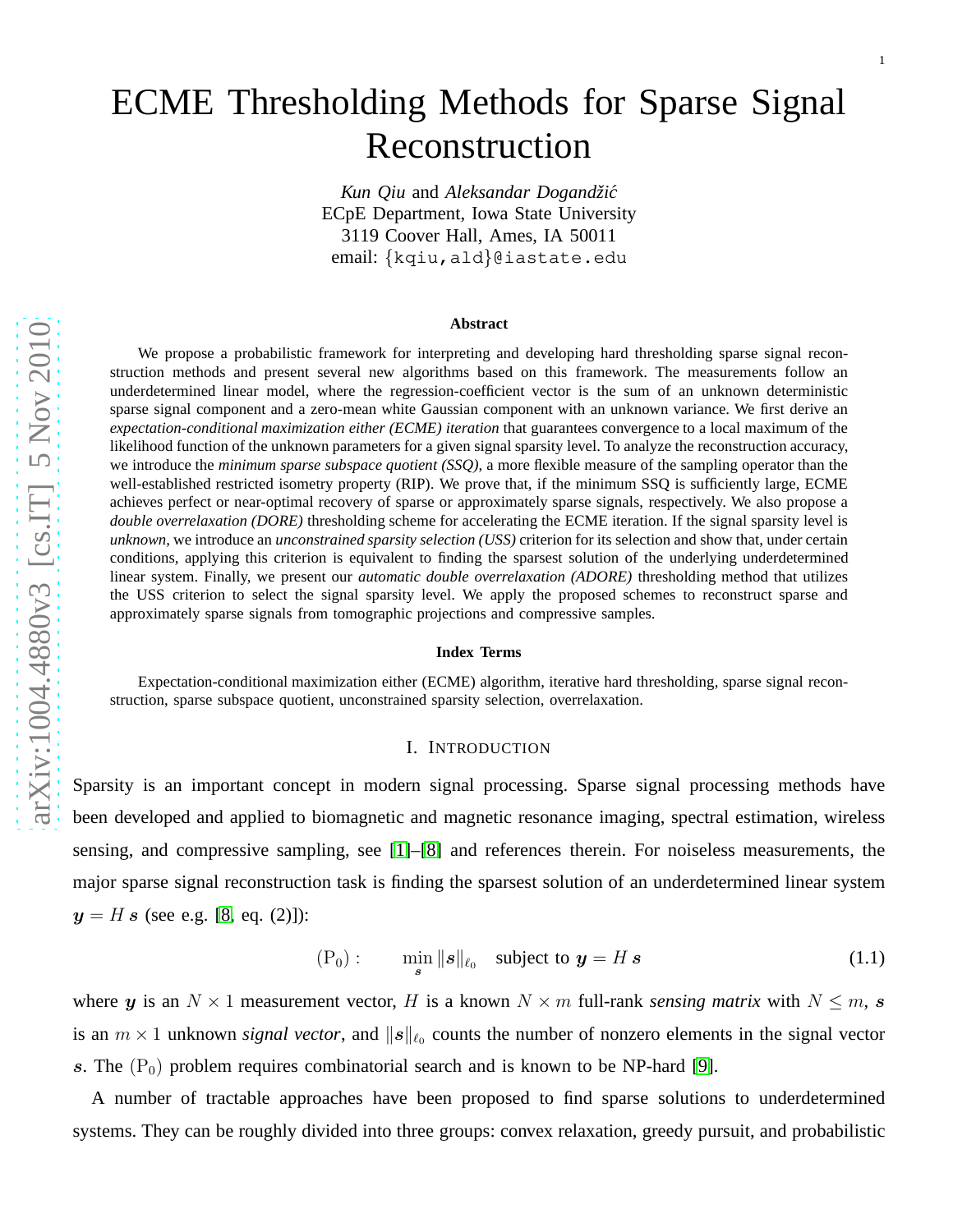methods. Convex methods replace the  $\ell_0$ -norm penalty with the  $\ell_1$ -norm penalty and solve the resulting convex optimization problem. Basis pursuit (BP) directly substitutes  $\ell_0$  with  $\ell_1$  in the (P<sub>0</sub>) problem, see [\[10\]](#page-38-2). To combat measurement noise and accommodate for approximately sparse signals, several methods with various optimization objectives have been suggested, e.g. basis pursuit denoising (BPDN) [\[11\]](#page-38-3), [\[10\]](#page-38-2) and Dantzig selector [\[12\]](#page-38-4). The gradient projection for sparse reconstruction (GPSR) algorithm in [\[13\]](#page-38-5) solves the unconstrained version of the BPDN problem in a computationally efficient manner. Greedy pursuit methods approximate the  $(P_0)$  solution in an iterative manner by making locally optimal choices. Orthogonal matching pursuit (OMP) [\[14\]](#page-38-6), [\[15\]](#page-38-7), [\[16\]](#page-38-8), compressive sampling matching pursuit (COSAMP) [\[17\]](#page-38-9), and iterative thresholding schemes [\[18\]](#page-38-10)–[\[21\]](#page-38-11) belong to this category. Probabilistic methods utilize full probabilistic models and statistical inference tools to solve the sparse signal reconstruction problem. Examples of the methods in this group are: sparse Bayesian learning (SBL) [\[22\]](#page-38-12), Bayesian compressive sensing (BCS) [\[23\]](#page-38-13) and expansion-compression variance-component based method (EXCOV) [\[24\]](#page-38-14). Most existing sparse signal reconstruction schemes require *tuning* [\[25\]](#page-38-15), where the reconstruction performance depends crucially on the choice of the tuning parameters.

Iterative hard thresholding (IHT) and normalized iterative hard thresholding (NIHT) algorithms in [\[19\]](#page-38-16)– [\[21\]](#page-38-11) (see also [\[18\]](#page-38-10)) have attracted significant attention due to their low computation and memory requirements and theoretical and empirical evidence of good reconstruction performance. The IHT and NIHT methods require only matrix-vector multiplications and *do not* involve matrix-matrix products, matrix inversions, or solving linear systems of equations. The memory needed to implement IHT and NIHT is just  $\mathcal{O}(Nm)$ , and can be further reduced to  $\mathcal{O}(m)$  if the sensing operator H is realized in a function-handle form. However, the IHT and NIHT methods

- converge slowly, demanding a fairly large number of iterations,
- require the knowledge of the signal sparsity level, which is a tuning parameter, and
- are sensitive to scaling of the sensing matrix (IHT) or require elaborate adjustments in each iteration to compensate for the scaling problem (NIHT).

IHT and NIHT guarantee good recovery of the underlying sparse signal if the sensing matrix satisfies the *restricted isometry property (RIP)* and a modified non-symmetric RIP; see [\[20\]](#page-38-17) and [\[21\]](#page-38-11), respectively. The restricted isometry property was introduced in [\[7\]](#page-38-18) to measure how well sparse vectors preserve their magnitudes after being transformed by the sensing matrix  $H$ . To preserve this magnitude for a sparsity level r, any r columns of H must be approximately orthonormal, which corresponds to H having a small *restricted isometry constant (RIC)*. We refer to this requirement as the *RIP condition*. (See Section [IV](#page-11-0) for the definition of the RIC for sparsity level  $r$ , statement of the corresponding RIP condition, and further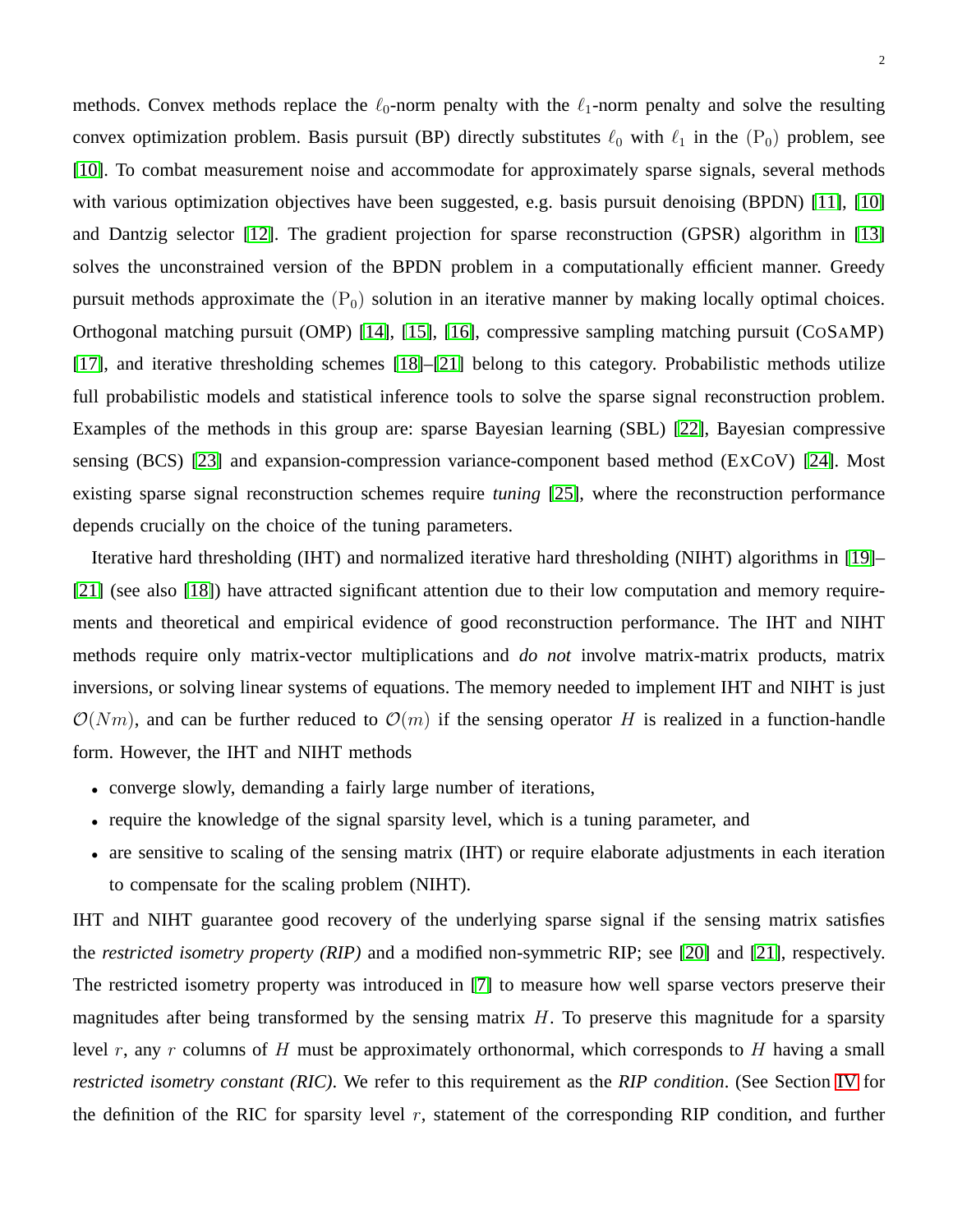discussion.) Besides being used to analyze the IHT and NIHT schemes, the RIP condition is a common ingredient of reconstruction performance analyses of many sparse reconstruction methods, e.g. convex methods [\[7\]](#page-38-18), [\[11\]](#page-38-3), [\[12\]](#page-38-4) and COSAMP [\[17\]](#page-38-9). However,

• the RIP condition is quite restrictive: a simple linear transform or even a scaling of  $H$  by a constant can easily break the equilibrium required by RIP.

The contribution of this paper is four-fold.

*1. Probabilistic model.* We propose a probabilistic framework for generalizing iterative hard thresholding (IHT) algorithms and interpreting them as *expectation-conditional maximization either* (ECME) iterations, see also [\[26\]](#page-38-19). If the rows of the sensing matrix  $H$  are orthonormal, the signal update of the ECME iteration is equivalent to one IHT step. Note that IHT is a greedy pursuit scheme whereas ECME is a probabilistic scheme; hence, our framework blurs the boundary between the two categories.

*2. Analysis.* We prove that our ECME iteration monotonically converges to a fixed point corresponding to a local maximum of the marginal likelihood function under our probabilistic model. The conditions that we use in this convergence analysis are *invariant* to invertible linear transforms of either the rows or the columns of H, which indicates that the convergence of our ECME iteration is robust to linear transforms of  $H$ . Such a convergence robustness to linear transforms and scaling of  $H$  is in contrast to the IHT convergence analysis in [\[19,](#page-38-16) Theorem 4] that requires the spectral norm of  $H$  to be strictly less than one.

We also provide perfect and near-optimal guarantees for the recovery of sparse and approximately sparse signals, respectively. Our signal recovery analysis *does not* rely on the common assumption that H has a sufficiently small RIC; rather, we introduce new measures of  $H$  useful for reconstruction analysis: the  $r$ -sparse subspace quotient ( $r$ -SSQ) and minimum  $r$ -SSQ. The minimum  $r$ -SSQ measures how well sparse vectors with sparsity level  $r$  preserve their magnitudes after being projected onto the row space of  $H$ , see Section [IV.](#page-11-0) Unlike the RIC, the minimum r-SSQ is *invariant* to invertible linear transforms of the rows of H. We prove that, if the minimum  $2r$ -SSQ of the sensing matrix is larger than 0.5, our ECME algorithm for sparsity level  $r$ 

- *perfectly* recovers the true *r*-sparse signal from noiseless measurements and
- estimates the best r-term approximation of an arbitrary *non-sparse* signal from *noisy* measurements within a bounded error.

Due to the row transform invariance of the minimum  $r$ -SSQ, our reconstruction analysis allows for sensing matrices that violate the RIP condition: the columns of the sensing matrices can have arbitrary magnitudes and be highly correlated. Therefore, our results *widen* the scope of sensing matrices that allow perfect or satisfactory sparse reconstruction performance via tractable algorithms.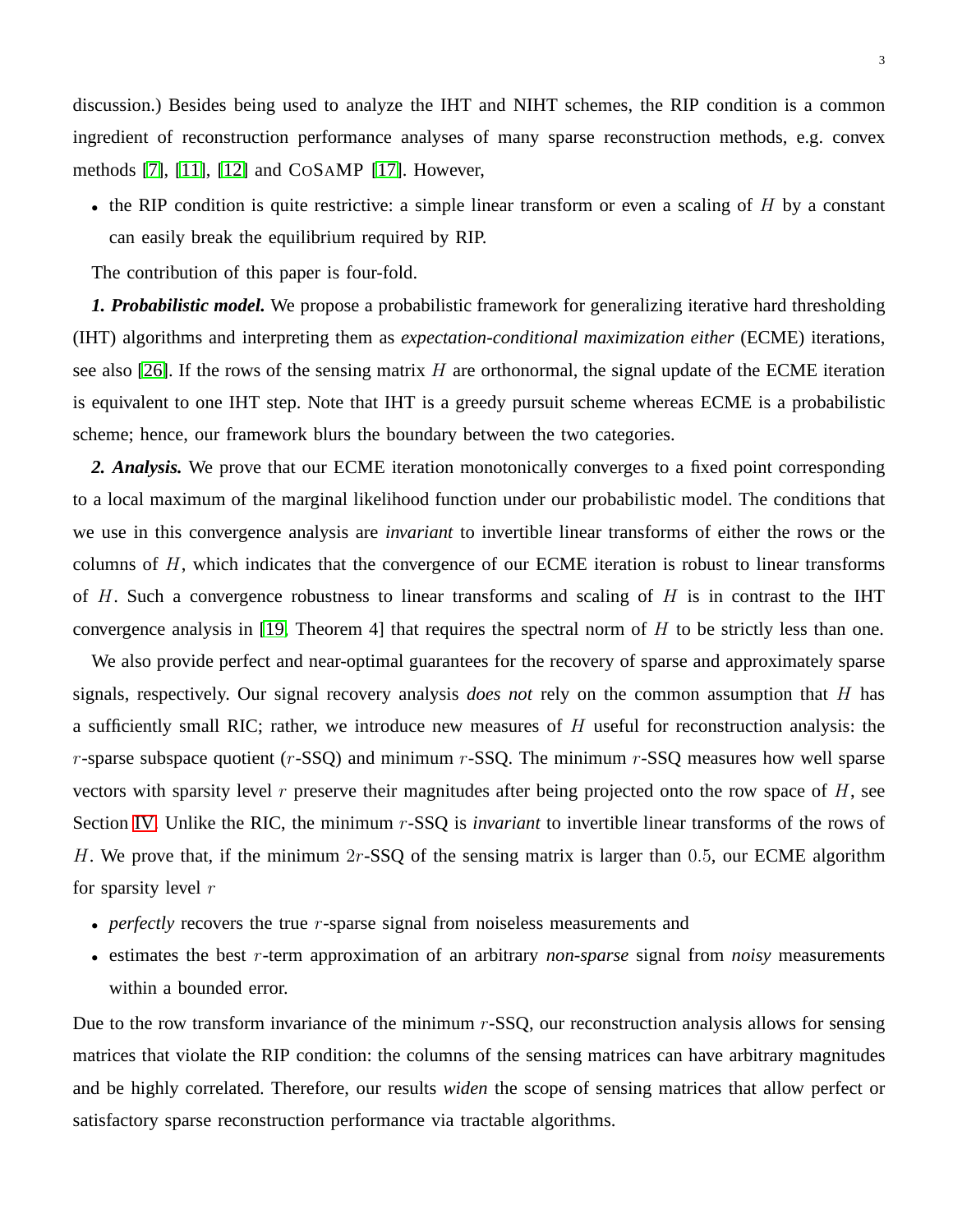*3. Convergence acceleration.* We develop a *double overrelaxation (DORE)* thresholding method that interleaves two overrelaxation steps with ECME steps, see also [\[27\]](#page-38-20). DORE significantly *accelerates* the convergence of the ECME algorithm (and therefore of the IHT method as well, which is its special case). The line searches in the overrelaxation steps have *closed-form* solutions, making these steps computationally efficient. The theoretical convergence and reconstruction properties of ECME in **2** (above) apply to the DORE method as well.

*4. Signal sparsity level selection.* Finally, we propose an *automatic double overrelaxation (ADORE)* thresholding method that *does not* require the knowledge of the signal sparsity level. To *automatically* select the sparsity level (i.e. estimate it from the data), we introduce an *unconstrained sparsity selection (USS)* model selection criterion. We prove that, under certain mild conditions, the unconstrained criterion USS is *equivalent* to the constrained  $(P_0)$  problem [\(1.1\)](#page-0-0). ADORE combines the USS criterion and DORE iteration and applies a golden-section search to maximize the USS objective function.

In Section [II,](#page-4-0) we introduce our two-stage hierarchical probabilistic model and the ECME thresholding algorithm (Section [II-A\)](#page-5-0). Our convergence and near-optimal reconstruction analyses of the ECME iteration are presented in Sections [III](#page-6-0) and [IV,](#page-11-0) respectively. In Section [V,](#page-16-0) we describe the DORE thresholding method for accelerating the convergence of the ECME iteration. In Section [VI,](#page-20-0) we introduce the USS criterion and our ADORE thresholding scheme (Section [VI-A\)](#page-21-0). In Section [VII,](#page-21-1) we compare the performances of the proposed and existing large-scale sparse reconstruction methods via numerical experiments. Concluding remarks are given in Section [VIII.](#page-27-0)

#### *A. Notation and Terminology*

We introduce the notation used in this paper:

- $\mathcal{N}(y; \mu, \Sigma)$  denotes the multivariate probability density function (pdf) of a real-valued Gaussian random vector y with mean vector  $\mu$  and covariance matrix  $\Sigma$ ;
- $|\cdot|$ ,  $\|\cdot\|_{\ell_p}$ , det $(\cdot)$ , "<sup>T</sup>" denote the absolute value,  $\ell_p$  norm, determinant, and transpose, respectively;
- the smallest integer larger than or equal to a real number x is  $[x]$ ;
- $I_n$ ,  $\mathbf{0}_{n\times1}$ , and  $\mathbf{0}_{n\times m}$  are the identity matrix of size n, the  $n \times 1$  vector of zeros, and the  $n \times m$  matrix of zeros, respectively;
- $\lambda_{\min}(X)$  and  $\lambda_{\max}(X)$  are the minimum and maximum eigenvalues of a real-valued symmetric square matrix  $X$ ;
- spark $(H)$  is the smallest number of linearly dependent columns of a matrix H [\[8\]](#page-38-0);
- $H_A$  denotes the *restriction* of the matrix H to the index set A, e.g. if  $A = \{1, 2, 5\}$ , then  $H_A =$  $[h_1 \, h_2 \, h_5]$ , where  $h_i$  is the *i*th column of H;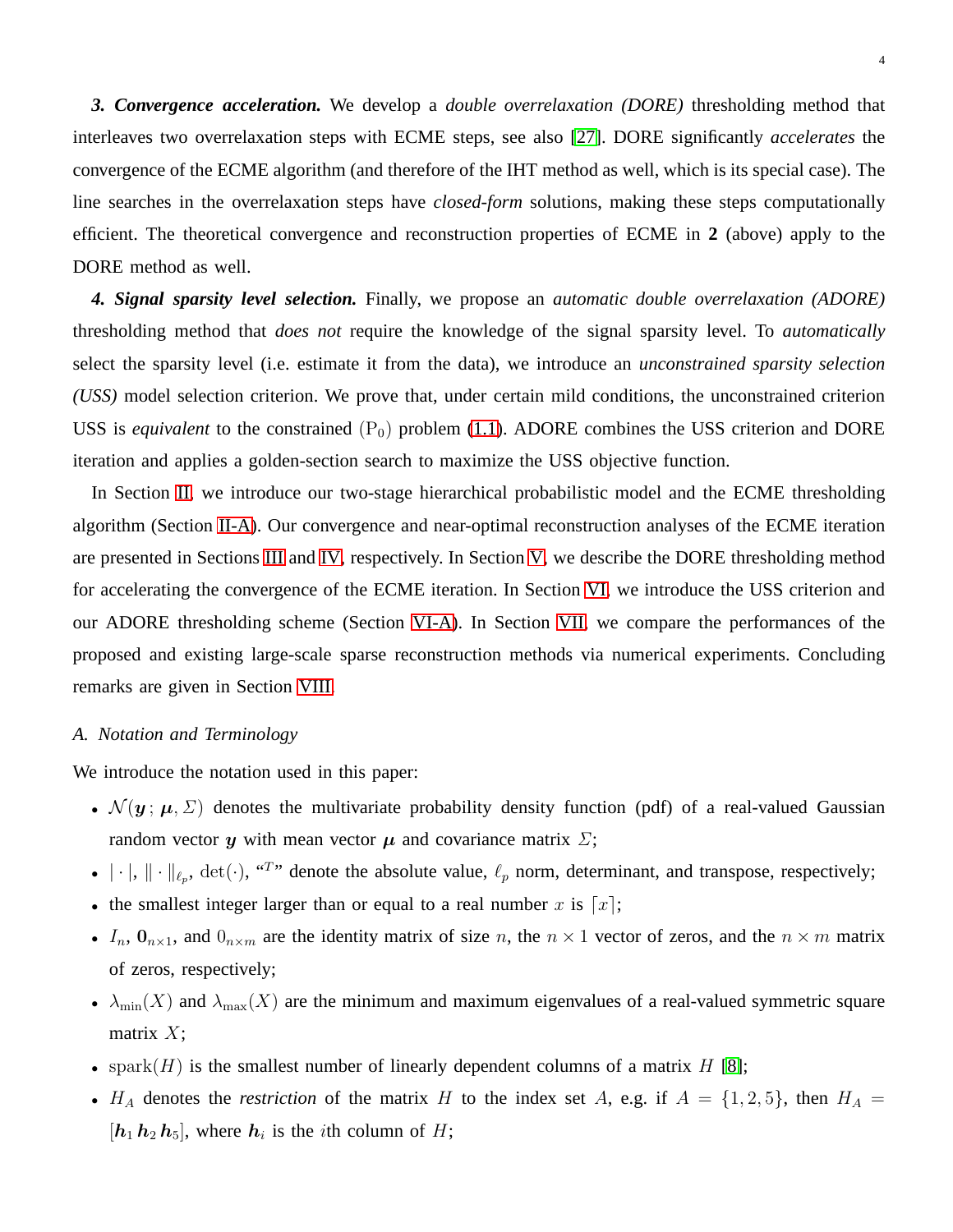- $s_A$  is the restriction of a column vector s to the index set A, e.g. if  $A = \{1, 2, 5\}$ , then  $s_A = [s_1, s_2, s_5]^T$ , where  $s_i$  is the *i*th element of  $s$ ;
- dim(A) denotes the size of a set A;
- supp $(x)$  returns the support set of a vector x, i.e. the index set corresponding to the nonzero elements of  $x$ , e.g. supp $([0, 1, -5, 0, 3, 0]^T) = \{2, 3, 5\};$
- the thresholding operator  $\mathcal{T}_r(x)$  keeps the r largest-magnitude elements of a vector x intact and sets the rest to zero, e.g.  $\mathcal{T}_2([0, 1, -5, 0, 3, 0]^T) = [0, 0, -5, 0, 3, 0]^T$ .

We refer to an  $N \times m$  sensing matrix H as *proper* if it has full rank and

$$
N \le m \tag{1.2}
$$

<span id="page-4-0"></span>which implies that the rank of  $H$  is equal to  $N$ . Throughout this paper, we assume that sensing matrices H are proper, which is satisfied in almost all practical sparse signal reconstruction scenarios.

## II. PROBABILISTIC MODEL AND THE ECME ALGORITHM

We model a  $N \times 1$  real-valued measurement vector y as

$$
y = H z \tag{2.1a}
$$

where H is an  $N \times m$  real-valued proper sensing matrix, z is an  $m \times 1$  multivariate Gaussian vector with pdf

<span id="page-4-1"></span>
$$
p_{\boldsymbol{z}|\boldsymbol{\theta}}(\boldsymbol{z}|\boldsymbol{\theta}) = \mathcal{N}(\boldsymbol{z} \, ; \, \boldsymbol{s}, \sigma^2 \, I_m)
$$

 $\mathbf{s} = [s_1, s_2, \dots, s_m]^T$  is an *unknown*  $m \times 1$  real-valued sparse signal vector containing *at most* r nonzero elements ( $r \leq m$ ), and  $\sigma^2$  is an unknown *variance-component parameter*; we refer to r as the *sparsity level* of the signal and to the signal s as being r-sparse. Note that  $||s||_{\ell_0} = \dim(\text{supp}(s))$  counts the number of nonzero elements in s; we refer to  $\|s\|_{\ell_0}$  as the *support size* of s. Therefore, the support size  $\|s\|_{\ell_0}$  of the  $r$ -sparse vector  $s$  is less than or equal to the sparsity level r. The set of unknown parameters is

$$
\boldsymbol{\theta} = (\boldsymbol{s}, \sigma^2) \in \Theta_r \tag{2.2}
$$

with the parameter space

$$
\Theta_r = \mathcal{S}_r \times [0, +\infty) \tag{2.3a}
$$

where

<span id="page-4-2"></span>
$$
\mathcal{S}_r = \{ \mathbf{s} \in \mathcal{R}^m : \|\mathbf{s}\|_{\ell_0} \le r \}
$$
\n
$$
(2.3b)
$$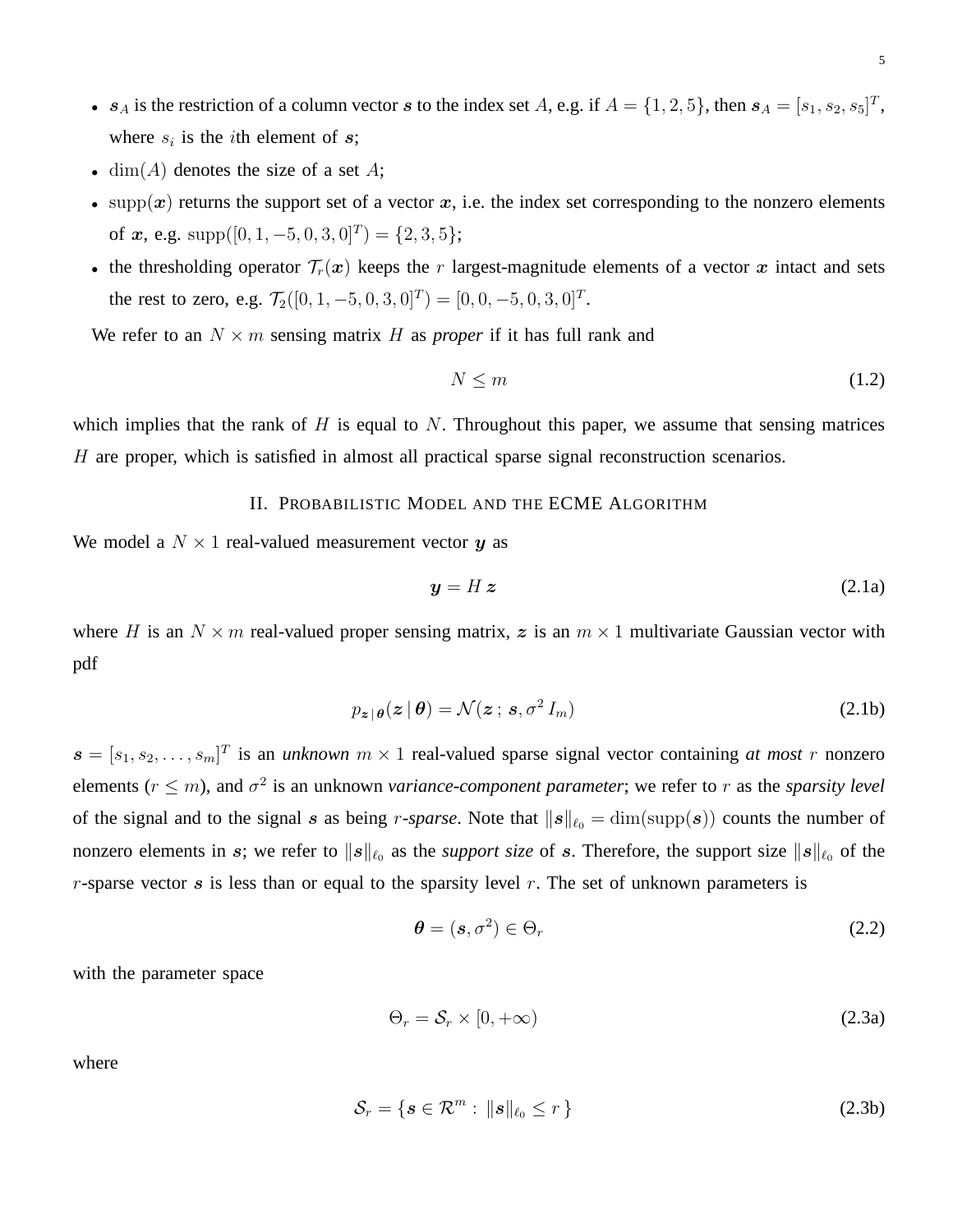is the sparse signal parameter space. The marginal likelihood function of  $\theta$  is obtained by *integrating* z *out* [see [\(2.1\)](#page-4-1)]:

$$
p_{\mathbf{y}|\boldsymbol{\theta}}(\mathbf{y}|\boldsymbol{\theta}) = \mathcal{N}(\mathbf{y}; H \, \mathbf{s}, \sigma^2 \, H \, H^T) \tag{2.4a}
$$

where the fact that H is a proper sensing matrix ensures that  $HH<sup>T</sup>$  is invertible and, consequently, that the pdf [\(2.4a\)](#page-5-1) exists. For a given sparsity level r, the maximum likelihood (ML) estimate of  $\theta$  is

<span id="page-5-1"></span>
$$
\widehat{\boldsymbol{\theta}}_{\text{ML}}(r) = (\widehat{\boldsymbol{s}}_{\text{ML}}(r), \widehat{\sigma}_{\text{ML}}^2(r)) = \arg\max_{\boldsymbol{\theta} \in \Theta_r} p_{\boldsymbol{y} | \boldsymbol{\theta}}(\boldsymbol{y} | \boldsymbol{\theta}). \tag{2.4b}
$$

For any fixed  $s$ , the marginal likelihood  $(2.4a)$  is maximized by

<span id="page-5-2"></span>
$$
\widehat{\sigma}^2(\mathbf{s}) = (\mathbf{y} - H\,\mathbf{s})^T (H\,H^T)^{-1} (\mathbf{y} - H\,\mathbf{s}) / N. \tag{2.5}
$$

Therefore, maximizing [\(2.4a\)](#page-5-1) with respect to  $\theta$  is equivalent to first maximizing the *concentrated likelihood function*

<span id="page-5-3"></span>
$$
p_{\boldsymbol{y}|\boldsymbol{\theta}}(\boldsymbol{y} \mid \boldsymbol{s}, \widehat{\sigma}^2(\boldsymbol{s})) = \frac{1}{\sqrt{\det(2 \pi H H^T)}} \left[ \widehat{\sigma}^2(\boldsymbol{s}) \right]^{-0.5 N} \exp(-0.5 N) \tag{2.6}
$$

with respect to  $s \in S_r$ , yielding  $\hat{s}_{ML}(r)$ , and then determining the ML estimate of  $\sigma^2$  by substituting  $\hat{s}_{ML}(r)$ into [\(2.5\)](#page-5-2). Obtaining the exact ML estimate  $\theta_{ML}(r)$  in [\(2.4b\)](#page-5-1) requires a combinatorial search and is therefore infeasible in practice. We now present a computationally feasible iterative approach that aims at maximizing [\(2.4a\)](#page-5-1) with respect to  $\theta \in \Theta_r$  and circumvents the combinatorial search.

#### <span id="page-5-0"></span>*A. ECME Algorithm For Known Sparsity Level* r

We treat z as the *missing (unobserved) data* and present an ECME algorithm for approximately finding the ML estimate in [\(2.4b\)](#page-5-1), assuming a fixed sparsity level r. Since the sparsity level r is assumed known, we simplify the notation and omit the dependence of the estimates of  $\theta$  on r in this section and in Appendix [A.](#page-28-0) An ECME algorithm maximizes *either* the expected complete-data log-likelihood function (where the expectation is computed with respect to the conditional distribution of the unobserved data given the observed measurements) *or* the actual observed-data log-likelihood, see [\[31,](#page-38-21) Ch. 5.7].

Assume that the parameter estimate  $\theta^{(p)} = (s^{(p)}, (\sigma^2)^{(p)})$  is available, where p denotes the iteration index. *Iteration*  $p + 1$  proceeds as (see [A](#page-28-0)ppendix A for its derivation):

• update the sparse signal estimate using the expectation-maximization (EM) step, i.e. the expectation (E) step:

$$
\boldsymbol{z}^{(p+1)} = \mathbf{E}_{\boldsymbol{z} \mid \boldsymbol{y}, \boldsymbol{\theta}}[\boldsymbol{z} \mid \boldsymbol{y}, \boldsymbol{\theta}^{(p)}] = \boldsymbol{s}^{(p)} + \boldsymbol{H}^T \left( \boldsymbol{H} \, \boldsymbol{H}^T \right)^{-1} (\boldsymbol{y} - \boldsymbol{H} \, \boldsymbol{s}^{(p)}) \tag{2.7a}
$$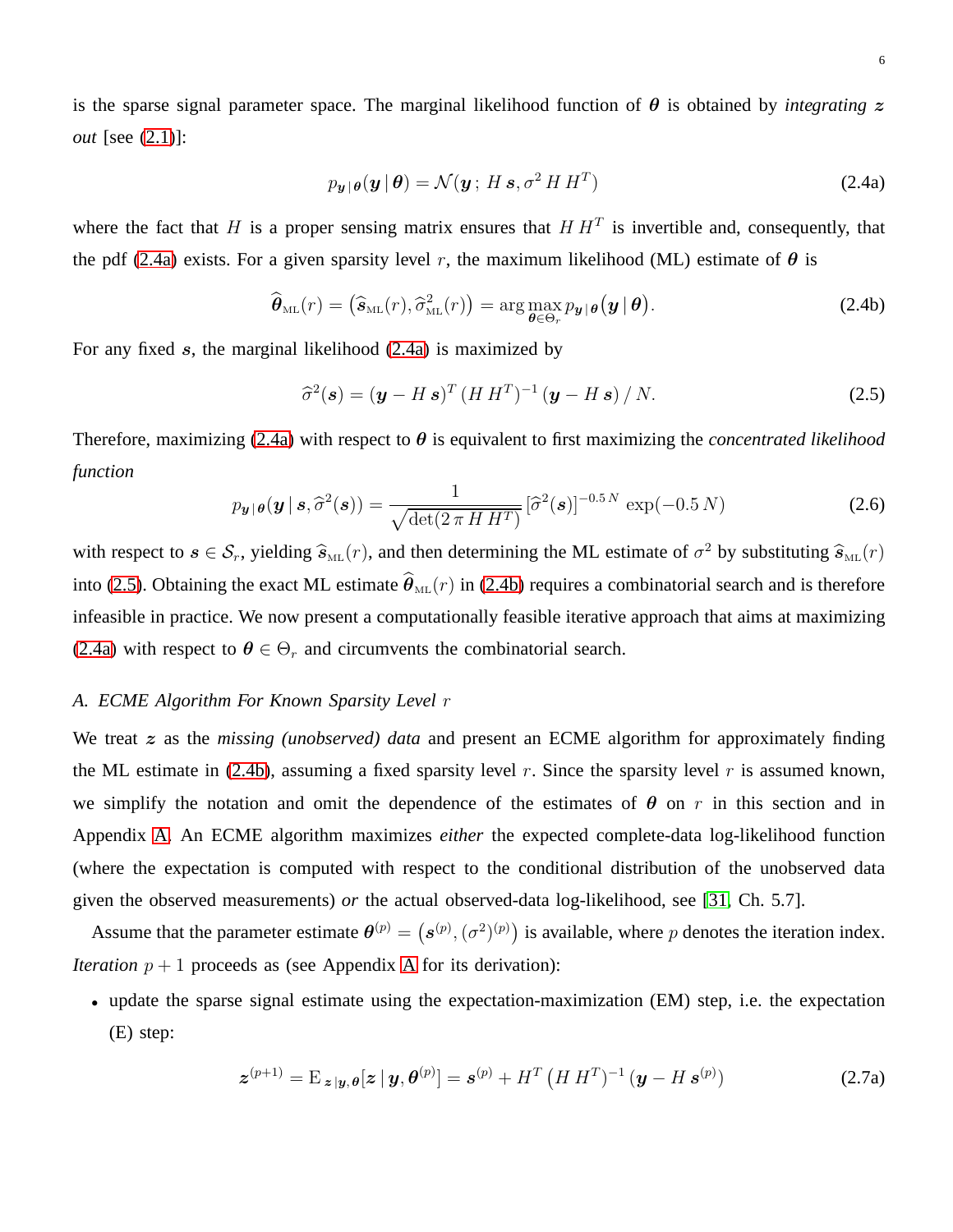$$
\mathbf{s}^{(p+1)} = \arg\min_{\mathbf{s}\in\mathcal{S}_r} \|\mathbf{z}^{(p+1)} - \mathbf{s}\|_{\ell_2}^2 = \mathcal{T}_r(\mathbf{z}^{(p+1)})
$$
(2.7b)

and

• update the variance component estimate using the following conditional maximization (CM) step:

<span id="page-6-1"></span>
$$
(\sigma^2)^{(p+1)} = (\mathbf{y} - H \mathbf{s}^{(p+1)})^T (H H^T)^{-1} (\mathbf{y} - H \mathbf{s}^{(p+1)}) / N
$$
 (2.7c)

obtained by maximizing the marginal likelihood [\(2.4a\)](#page-5-1) with respect to  $\sigma^2$  for a fixed  $s = s^{(p+1)}$ , see  $(2.5).$  $(2.5).$ 

In [\(2.7a\)](#page-6-1),  $E_{z|y,\theta}[z|y,\theta]$  denotes the mean of the pdf  $p_{z|y,\theta}(z|y,\theta)$ , which is the Bayesian minimum mean-square error (MMSE) estimate of z for *known*  $\theta$  [\[33,](#page-38-22) Sec. 11.4]. Note that  $(H H<sup>T</sup>)<sup>-1</sup>$  can be precomputed before the iteration starts or well approximated by a diagonal matrix; hence, our ECME iteration *does not* require matrix inversions. See Section [V-A](#page-19-0) for detailed discussion on the complexity of the ECME method. If the rows of the sensing matrix  $H$  are orthonormal:

<span id="page-6-2"></span>
$$
HH^T = I_N \tag{2.8}
$$

then the EM step in [\(2.7a\)](#page-6-1)–[\(2.7b\)](#page-6-1) is equivalent to one *iterative hard-thresholding (IHT) step* in [\[20,](#page-38-17) eq.  $(10)$ ].

The above ECME algorithm does not satisfy the general regularity conditions assumed in standard convergence analysis of the EM-type algorithms in e.g. [\[31\]](#page-38-21) and [\[32,](#page-38-23) Theorem 2]. In particular,

- the complete-data and conditional unobserved data given the observed data distributions  $p_{z,y} |\theta(z, y | \theta)$ and  $p_{z|y,\theta}(z | y, \theta)$  are both degenerate, see [\(2.1a\)](#page-4-1) and Appendix [A;](#page-28-0)
- the parameter space  $\Theta_r$  is non-convex and its interior is empty;
- in  $\Theta_r$ , the partial derivatives of the marginal likelihood [\(2.4a\)](#page-5-1) with respect to the components of s do not exist for most directions.

<span id="page-6-0"></span>Therefore, we establish the convergence of our ECME iteration afresh in the following section.

## III. CONVERGENCE ANALYSIS OF THE ECME ALGORITHM

We now answer the following questions. Does the ECME iteration in Section [II-A](#page-5-0) ensure monotonically non-decreasing marginal likelihood [\(2.4a\)](#page-5-1), does it converge to a fixed point and, if yes, is this fixed point a local or the global maximum of the marginal likelihood function? How do we define a local maximum in the parameter space  $\Theta_r$  in [\(2.3a\)](#page-4-2)? Since the sparsity level r is fixed, we omit the dependence of the estimates of  $\theta$  on r in this section and in Appendices [B](#page-29-0) and [C](#page-30-0) that contain the proofs of the results of this section.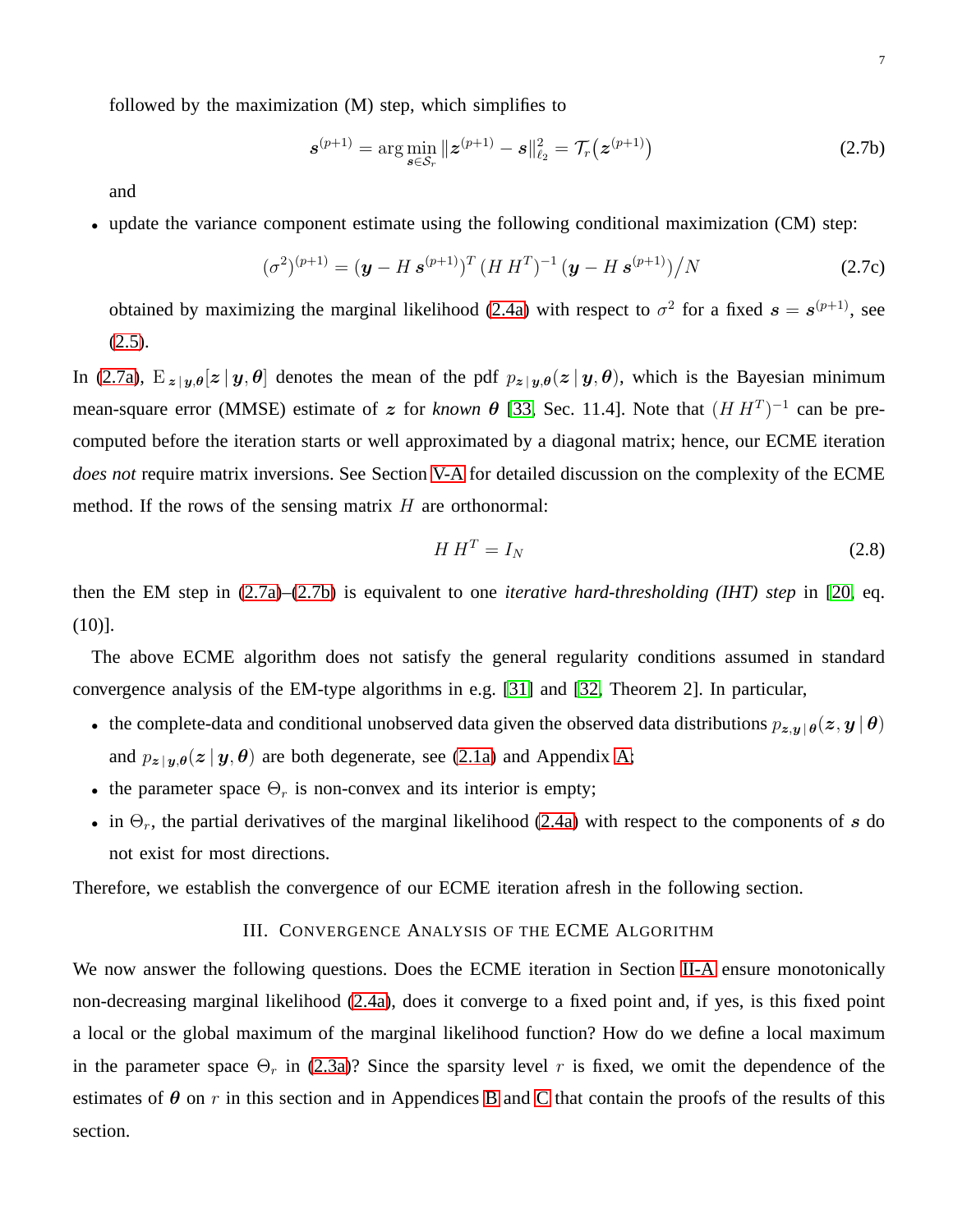Maximizing the concentrated likelihood function [\(2.6\)](#page-5-3) with respect to  $s \in S_r$  is equivalent to minimizing the weighted squared error

<span id="page-7-2"></span>
$$
\mathcal{E}(\mathbf{s}) = N \hat{\sigma}^2(\mathbf{s}) = (\mathbf{y} - H \mathbf{s})^T (H H^T)^{-1} (\mathbf{y} - H \mathbf{s}). \tag{3.1}
$$

The following identity holds for all  $s \in \mathcal{R}^m$  and  $s' \in \mathcal{R}^m$ :

$$
\mathcal{E}(\mathbf{s}) = \mathcal{Q}(\mathbf{s} \mid \mathbf{s}') - \mathcal{H}(\mathbf{s} \mid \mathbf{s}') \tag{3.2a}
$$

where

<span id="page-7-0"></span>
$$
Q(s \,|\, s') = \|s' + H^T (HH^T)^{-1} (\boldsymbol{y} - H\boldsymbol{s}') - \boldsymbol{s}\|_{\ell_2}^2 \tag{3.2b}
$$

$$
\mathcal{H}(\boldsymbol{s} \,|\, \boldsymbol{s}') \quad = \quad (\boldsymbol{s} - \boldsymbol{s}')^T \left[ \, I_m - H^T \left( H H^T \right)^{-1} H \, \right] (\boldsymbol{s} - \boldsymbol{s}'). \tag{3.2c}
$$

This identity follows by rewriting [\(3.2b\)](#page-7-0) as  $Q(s | s') = ||(I_m - H^T(HH^T)^{-1}H)(s'-s) + H^T(HH^T)^{-1}(\mathbf{y} H\mathbf{s}$ )  $\|\mathbf{z}_2$  and expanding the squares. Observe that  $\mathcal{H}(\mathbf{s} | \mathbf{s}')$  is minimized at  $\mathbf{s} = \mathbf{s}'$ .

Denote by  $s^{(p)}$  the estimate of s obtained in *Iteration* p of our ECME iteration. When we set  $s' = s^{(p)}$ ,  $\mathcal{Q}(s \mid s^{(p)}) = \|z^{(p+1)} - s\|_{\ell_2}^2$  becomes exactly the expression that is minimized in the M step [\(2.7b\)](#page-6-1) and, consequently,

$$
\mathcal{Q}(\boldsymbol{s}^{(p+1)} | \boldsymbol{s}^{(p)}) \leq \mathcal{Q}(\boldsymbol{s}^{(p)} | \boldsymbol{s}^{(p)}).
$$
\n(3.3a)

Since  $\mathcal{H}(\mathbf{s} \mid \mathbf{s}^{(p)})$  is minimized at  $\mathbf{s} = \mathbf{s}^{(p)}$ , we have

<span id="page-7-1"></span>
$$
\mathcal{H}(\mathbf{s}^{(p+1)} | \mathbf{s}^{(p)}) \ge \mathcal{H}(\mathbf{s}^{(p)} | \mathbf{s}^{(p)}).
$$
\n(3.3b)

Subtracting [\(3.3a\)](#page-7-1) from [\(3.3b\)](#page-7-1) and using [\(3.2a\)](#page-7-0) yields

$$
\mathcal{E}(\mathbf{s}^{(p+1)}) \le \mathcal{E}(\mathbf{s}^{(p)})\tag{3.4}
$$

and, therefore, our ECME iteration [\(2.7\)](#page-6-1) ensures a *monotonically non-decreasing* marginal likelihood [\(2.4a\)](#page-5-1), see also [\(2.6\)](#page-5-3). Monotonic convergence is also a key general property of the EM-type algorithms [\[31\]](#page-38-21). Furthermore, since [\(3.1\)](#page-7-2) is bounded from below by zero, the sequence  $\mathcal{E}(s^{(p)})$  must converge to a limit as the iteration index  $p$  grows to infinity.

However, the fact that  $\mathcal{E}(s^{(p)})$  converges does not necessarily imply that  $s^{(p)}$  converges to a fixed point. The following theorem establishes convergence of the ECME signal iterates  $s^{(p)}$ .

*Theorem 1:* Assume that the sparsity level  $r$  satisfies

$$
r \le \frac{1}{2}(m - N) \tag{3.5a}
$$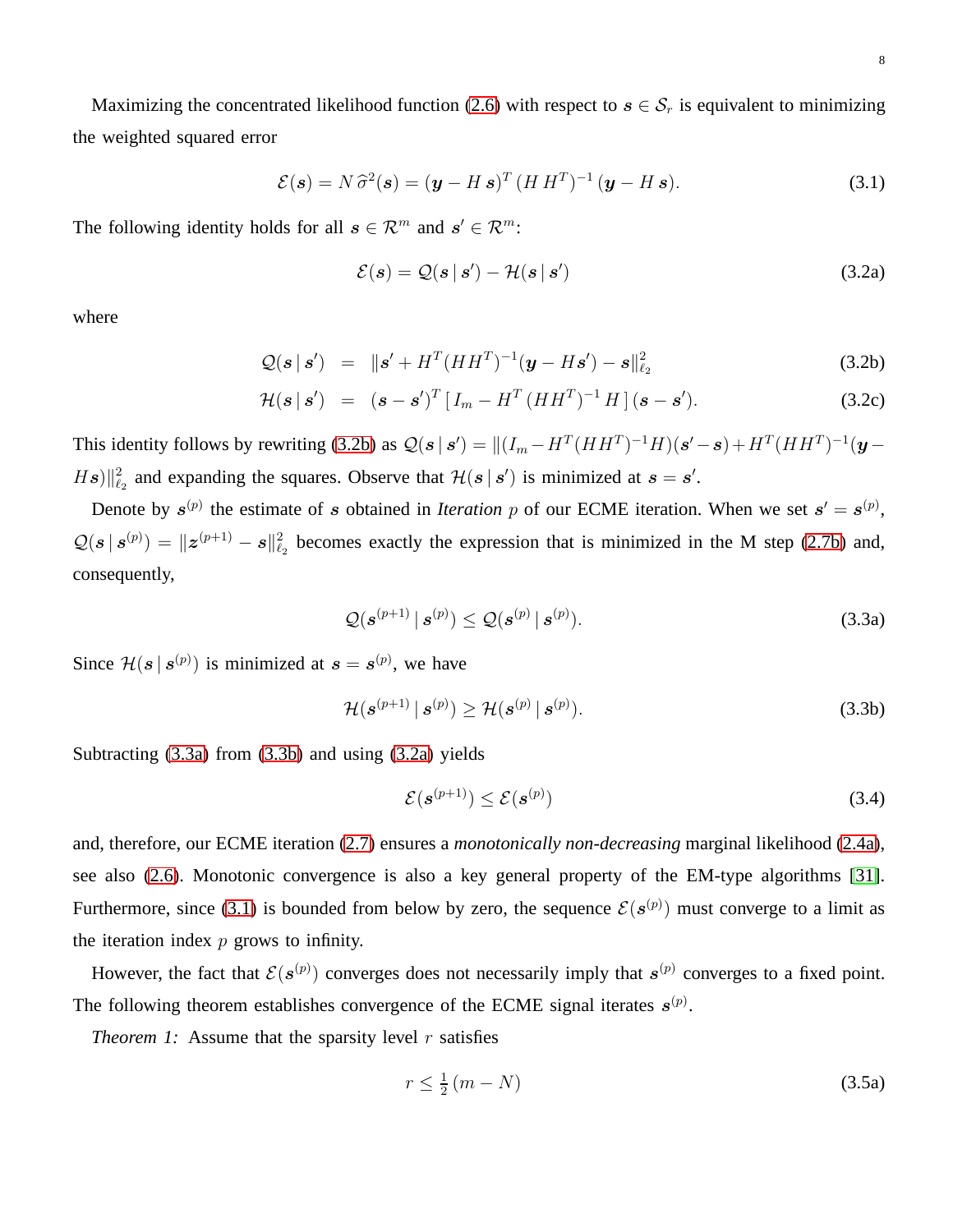and that the sensing matrix H satisfies the unique representation property (URP) [\[1\]](#page-37-0) stating that all  $N \times N$ submatrices of  $H$  are invertible or, equivalently, that

<span id="page-8-0"></span>
$$
spark(H) = N + 1.
$$
\n(3.5b)

Then, the ECME signal iterate  $s^{(p)}$  for sparsity level r converges monotonically to its fixed point as the iteration index  $p$  grows to infinity.

*Proof:* See Appendix [B.](#page-29-0)

Note that [\(3.5a\)](#page-8-0) is a mild condition. In practice,  $N \ll m$  and (3.5a) specifies a large range of sparsity levels r for which the ECME iteration converges to its fixed point.

Theorem [1](#page-8-0) guarantees the convergence of our ECME iteration to a fixed point. However, can we guarantee that this fixed point is a local or the global maximum of the marginal log-likelihood function [\(2.4a\)](#page-5-1)? To answer this question, we first define the local maximum of a function over the parameter space  $S_r$  in [\(2.3b\)](#page-4-2).

<span id="page-8-1"></span>*Definition 1:* r-local maximum and minimum. For a function  $f(s)$  :  $\mathcal{R}^m \to \mathcal{R}$ , a vector  $s^* \in \mathcal{S}_r$  is an r-local maximum point of  $f(s)$  if there exists a  $\delta > 0$ , such that, for all  $s \in S_r$  satisfying  $||s - s^*||_{\ell_2} < \delta$ , we have

$$
f(\mathbf{s}^{\star}) \ge f(\mathbf{s}).
$$

Then,  $f(s^*)$  is the corresponding r-local maximum of  $f(s)$ . We define  $s^* \in S_r$  and  $f(s^*)$  as an r-local minimum point and the corresponding r-local minimum of  $f(s)$  if  $s^*$  is an r-local maximum point for the function  $-f(s)$ .

Definition [1](#page-8-1) states that an r-sparse vector is a r-local maximum (or minimum) point of a function  $f(s)$ if, in some small neighborhood, this vector attains the largest (or smallest) function value among all the sparse vectors within that small neighborhood. Fig. [1](#page-9-0) illustrates this concept using  $\mathbf{s} = [s_1, s_2]^T$  (i.e.  $m = 2$ ) and  $f(\mathbf{s}) = \exp\{-0.5\left[ (s_1 + 0.5)^2 + (s_2 - 0.7)^2 \right] \}$ . For the sparsity level  $r = 1$ , the points  $\mathbf{a} = [-0.5, 0]^T$ and  $\mathbf{b} = [0, 0.7]^T$  are the only two 1-local maximum points of  $f(\mathbf{s})$ . Observe that  $\mathbf{a}$  and  $\mathbf{b}$  are *not* local maximum points of  $f(s)$  when s is unconstrained in  $\mathcal{R}^2$ .

<span id="page-8-3"></span>The following lemma provides a necessary condition for an  $r$ -local maximum or minimum point of a differentiable function.

*Lemma 1:* If an *r*-sparse vector  $s^* \in S_r$  is an *r*-local maximum or minimum point of a differentiable function  $f(\mathbf{s}) : \mathcal{R}^m \to \mathcal{R}$ , then, for all  $i \in \{1, 2, ..., m\}$  such that

$$
\dim(\{i\} \cup \text{supp}(\boldsymbol{s}^{\star})\leq r \tag{3.6a}
$$

we have

<span id="page-8-2"></span>
$$
\left. \frac{\partial f(\mathbf{s})}{\partial s_i} \right|_{\mathbf{s} = \mathbf{s}^\star} = 0. \tag{3.6b}
$$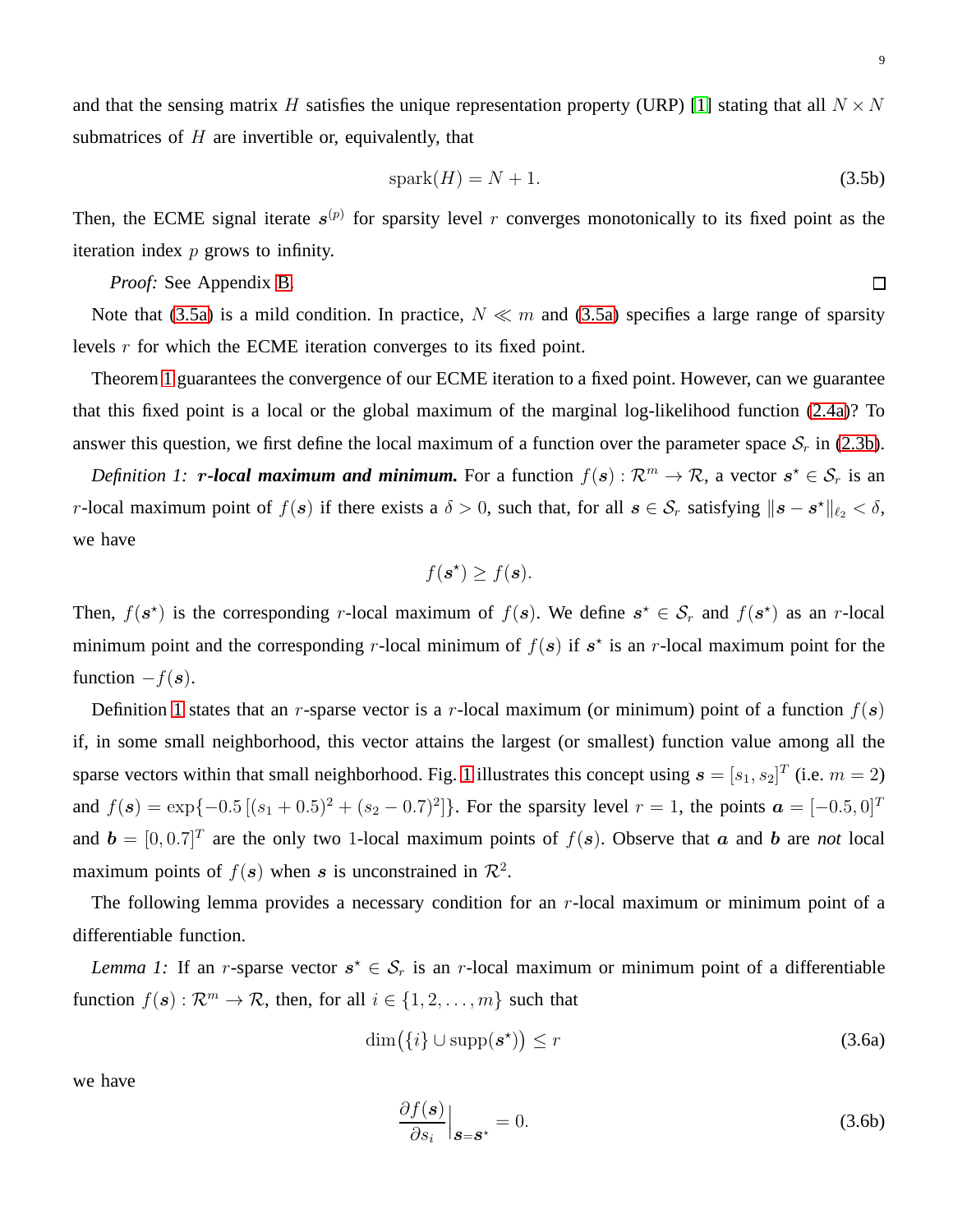

Fig. 1. Function  $f(s) = \exp\{-0.5[(s_1 + 0.5)^2 + (s_2 - 0.7)^2]\}$  with  $s = [s_1, s_2]^T$  and two 1-local maxima of  $f(s)$ .

<span id="page-9-0"></span>*Proof:* See Appendix [C.](#page-30-0)

The condition [\(3.6a\)](#page-8-2) of Lemma [1](#page-8-3) implies that, instead of checking that all partial derivatives of our function are zero (which is required in the standard first-derivative test for finding local maxima and minima), we only need to check its derivatives along a few *allowed* coordinate axes, where the allowed coordinate axes are defined by the property that perturbing along these axes does not violate the sparsity requirement, see [\(3.6a\)](#page-8-2). If  $s^*$  has exactly r nonzero elements, then i in (3.6a) must belong to supp $(s^*),$ and we should only check the  $r$  partial derivatives that correspond to the nonzero components of  $s^*$ . For example, consider Fig. [1:](#page-9-0) to determine if  $\mathbf{a} = [-0.5, 0]^T$  is a 1-local maximum point, we only need to check that the partial derivative of  $f(s)$  with respect to  $s_1$  is zero at  $s = a$ ; the direction along the  $s_2$  axis is not allowed because the perturbation along this direction violates the sparsity requirement. However, when  $s<sup>*</sup>$ has less than r nonzero elements, we must check all partial derivatives, because perturbing along any axis will not exceed the sparsity requirement.

<span id="page-9-1"></span>We now provide a sufficient condition for an  $r$ -local maximum or minimum point of a twice differentiable function.

*Lemma 2:* An r-sparse vector  $s^* \in S_r$  is an r-local maximum or minimum of a twice differentiable function  $f(\mathbf{s}) : \mathcal{R}^m \to \mathcal{R}$  if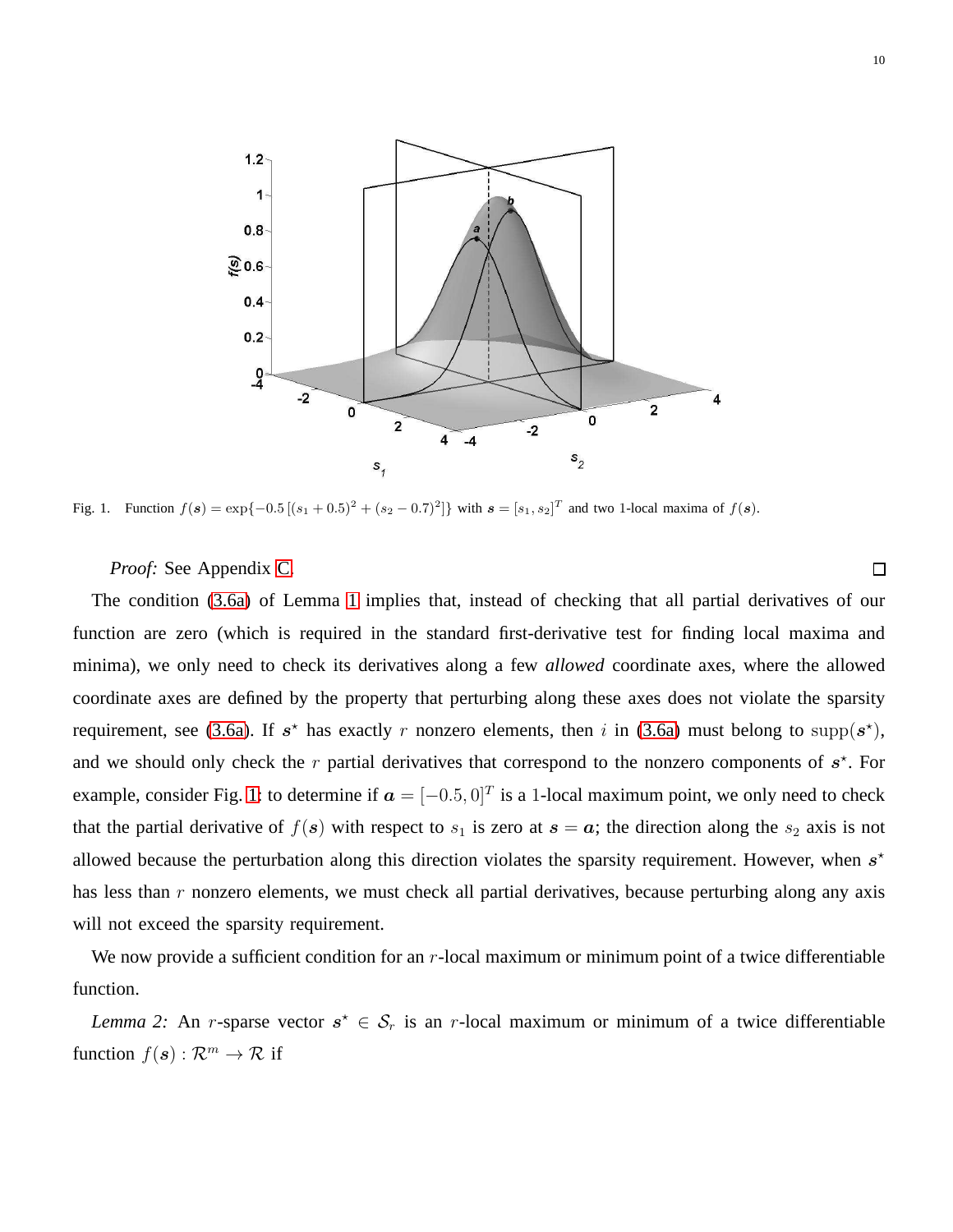(1) for all  $i \in \{1, 2, ..., m\}$  such that  $\dim(\{i\} \cup \text{supp}(\mathbf{s}^*) ) \leq r$ , we have

<span id="page-10-1"></span>
$$
\left. \frac{\partial f(\mathbf{s})}{\partial s_i} \right|_{\mathbf{s} = \mathbf{s}^\star} = 0 \tag{3.7}
$$

and

(2) there exists a  $\delta > 0$ , such that, for all  $s \in S_r$  satisfying  $\|s - s^*\|_{\ell_2} < \delta$ , the Hessian matrix

$$
\frac{\partial^2 f(\bm{s})}{\partial \bm{s} \, \partial \bm{s}^T}
$$

is negative semidefinite (for a maximum) or positive semidefinite (for a minimum).

*Proof:* See Appendix [C.](#page-30-0)

In the example depicted in Fig. [1,](#page-9-0) both points  $\alpha$  and  $\dot{\beta}$  b satisfy the two conditions of Lemma [2](#page-9-1) and are therefore the r-local maxima of  $f(s)$ . Lemma [2](#page-9-1) is useful in developing the following theorem stating that our ECME algorithm actually converges to an r-local maximum point of the concentrated marginal likelihood function [\(2.6\)](#page-5-3).

<span id="page-10-0"></span>*Theorem 2:* If the sensing matrix H is proper and ECME iteration in Section [II-A](#page-5-0) converges to a fixed point  $\theta^* = (s^*, (\sigma^2)^*)$ , then  $s^*$  is an r-local maximum point of the concentrated marginal likelihood function [\(2.6\)](#page-5-3).

*Proof:* See Appendix [C.](#page-30-0)

Based on Theorems [1](#page-8-0) and [2,](#page-10-0) we claim that, if  $H$  satisfies the URP condition [\(3.5b\)](#page-8-0) and for a sufficiently small sparsity level  $r$ , the ECME algorithm in Section [II-A](#page-5-0) converges to a fixed point that is an  $r$ -local maximum of the concentrated marginal likelihood function [\(2.6\)](#page-5-3).

The conditions of Theorems [1](#page-8-0) and [2](#page-10-0) hold even when the sensing matrix  $H$  is pre- or post- multiplied by a full rank square matrix. In contrast, the IHT algorithm converges to a local minimum of the squared residual error for a specified sparsity level *only* if H is appropriately scaled. Indeed, Theorem 4 in [\[19\]](#page-38-16) demands that the spectral norm of the sensing matrix  $H$  is less than unity. If the spectral norm condition is violated, the IHT iteration may become unstable and diverge, see [\[21,](#page-38-11) Sec. II-D]. To overcome such scaling requirements and ensure convergence for an arbitrary scaled  $H$ , a normalized IHT (NIHT) method has been proposed in [\[21\]](#page-38-11), where a scaling term is introduced to the original hard thresholding step; this term must be monitored and adjusted in each iteration so that it does not exceed a certain threshold (see [\[21,](#page-38-11) e.q. 14]); otherwise, the squared residual error [\[19,](#page-38-16) eq. (1.6)] is not guaranteed to decrease during the iteration. However, this monitoring and adjustment consume CPU time and typically *slow down* the resulting algorithm, see the numerical examples in Section [VII.](#page-21-1) In contrast, Theorems [1](#page-8-0) and [2](#page-10-0) assert that the monotonic convergence of our ECME iteration is not affected by the pre- and post-multiplication of  $H$ 

 $\Box$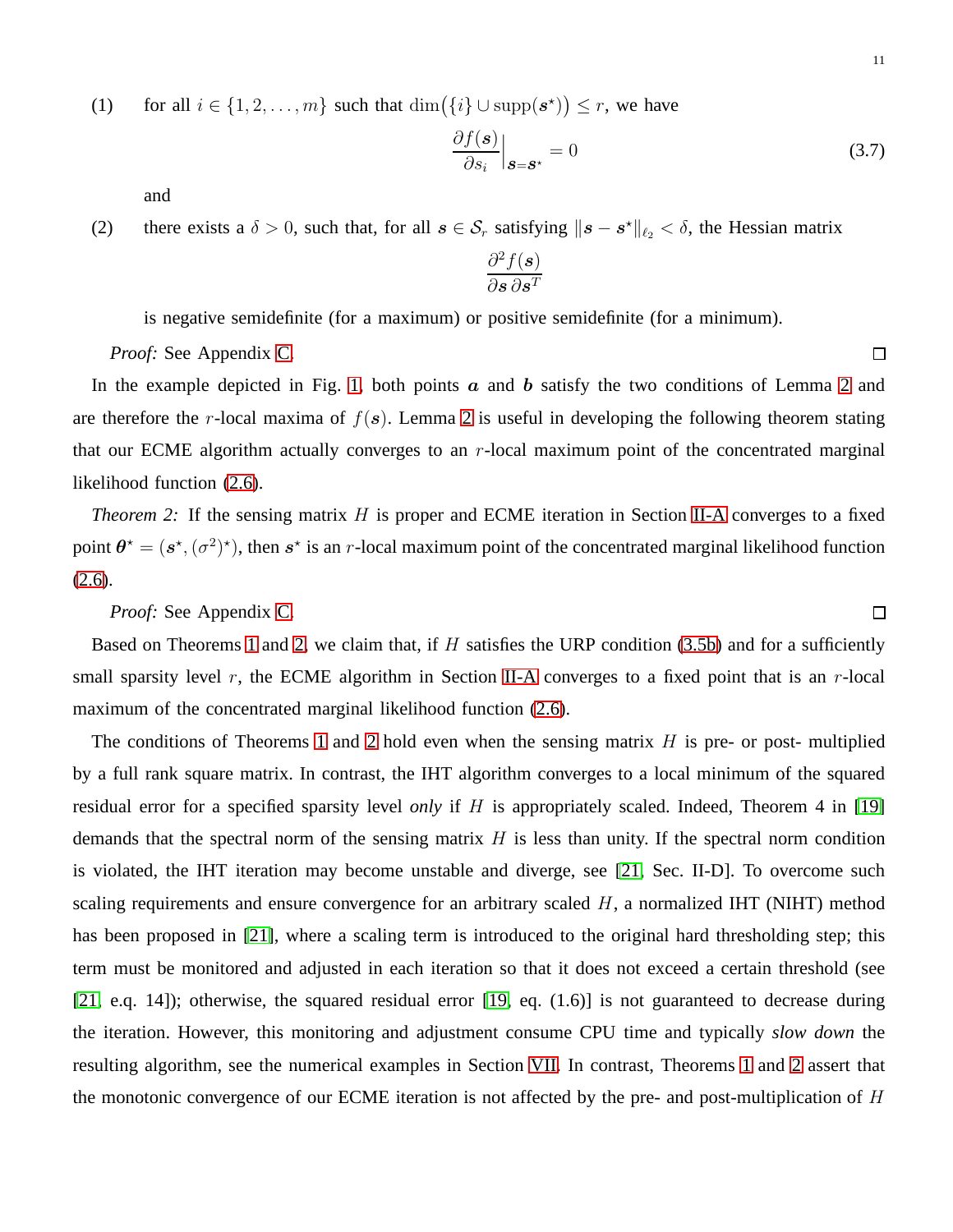<span id="page-11-0"></span>by any full-rank square matrix of appropriate size, thus removing the need for monitoring and adjustment within the iteration steps.

#### IV. SPARSE SUBSPACE QUOTIENT AND NEAR-OPTIMAL ECME RECONSTRUCTION

We now study theoretical guarantees for near-optimal ECME reconstruction. We first define the  $r$ -sparse subspace quotient  $(r-SSQ)$  as a normalized squared magnitude of the projection of an  $r$ -sparse signal onto the row space of the sensing matrix. We introduce minimum  $r$ -sparse subspace quotient of the sensing matrix as a separability measure for arbitrary  $r$ -sparse signals, discuss its properties, compare it with the existing popular measures such as restricted isometry and coherence, and use it to establish a condition for uniqueness of the solution to the  $(P_0)$  problem. We then show that, in the absence of noise and if the minimum  $2r$ -sparse subspace quotient is sufficiently large, our ECME algorithm estimates the true unknown r-sparse signal *perfectly* from the linear measurements. We also give an example of the existence of low-dimensional matrices that satisfy our perfect recovery requirement (Section [IV-A\)](#page-16-1). We finally show that, for non-sparse signals and noisy measurements, the ECME iteration for the sparsity level  $r$  recovers the best r-term approximation of the true signal within a bounded error. Both the noiseless and noisy reconstruction guarantees hold regardless of the initial estimate of the signal parameters  $\theta$  employed by the ECME iteration.

*Definition 2:* r*-Sparse Subspace Quotient (*r*-SSQ) and minimum* r*-SSQ.* We define the r-sparse subspace quotient of a nonzero r-sparse vector s of size  $m \times 1$  (i.e.  $s \in S_r \setminus 0_{m \times 1}$ ) and a proper  $N \times m$ sensing matrix H as the ratio of the squared magnitude of the projection of s onto the row space of H and the squared magnitude of s:

$$
\rho_r(\mathbf{s}, H) \triangleq \frac{\|H^T (H H^T)^{-1} H \, \mathbf{s}\|_{\ell_2}^2}{\|\mathbf{s}\|_{\ell_2}^2} = \frac{\mathbf{s}^T H^T (H H^T)^{-1} H \, \mathbf{s}}{\mathbf{s}^T \, \mathbf{s}}.
$$
\n(4.1a)

Define the corresponding minimum r-sparse subspace quotient of the sensing matrix  $H$  as

<span id="page-11-1"></span>
$$
\rho_{r,\min}(H) \stackrel{\triangle}{=} \min_{\boldsymbol{\mathcal{S}} \in \mathcal{S}_r \setminus \boldsymbol{0}_{m \times 1}} \rho_r(\boldsymbol{\mathcal{S}}, H). \tag{4.1b}
$$

Note that  $H^{T}(HH^{T})^{-1}H$  is the projection matrix onto the row space of H and the second equality in [\(4.1a\)](#page-11-1) follows from the fact that the projection matrix is idempotent.

The following lemma summarizes a few useful properties of  $r$ -SSQ and minimum  $r$ -SSQ.

*Lemma 3:* For an  $N \times m$  proper sensing matrix H, a nonzero r-sparse vector s of size  $m \times 1$ , and a sparsity level r satisfying  $0 < r \le m$ ,

(a)  $\rho_r(\mathbf{s}, H)$  in [\(4.1a\)](#page-11-1) can be equivalently defined as

<span id="page-11-2"></span>
$$
\rho_r(\mathbf{s}, H) = \frac{\mathbf{s}_A^T H_A^T (H H^T)^{-1} H_A \mathbf{s}_A}{\mathbf{s}_A^T \mathbf{s}_A}
$$
(4.2a)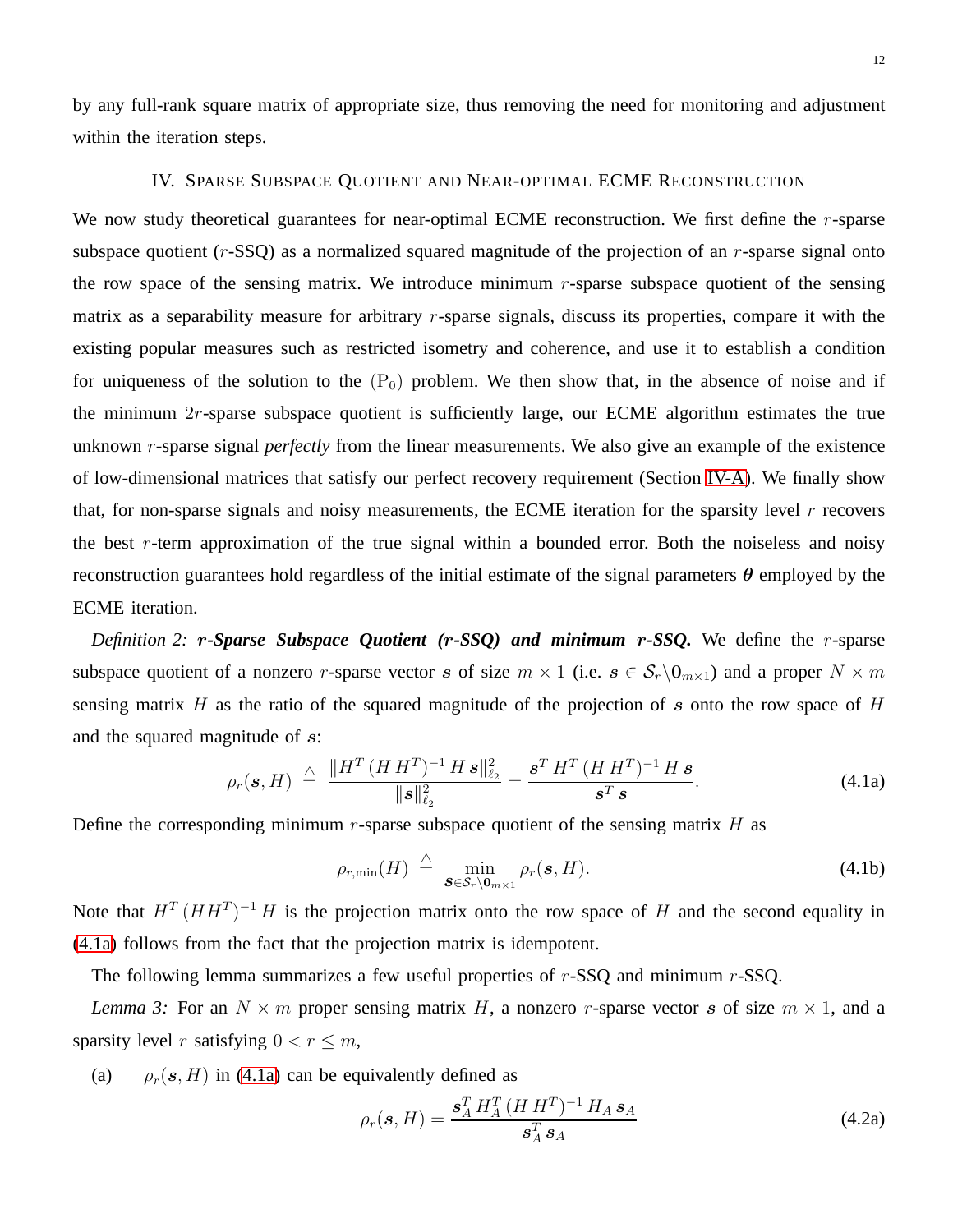where  $A = \text{supp}(s)$  is the support set of s and  $\rho_{r,\text{min}}(H)$  can be determined by the following equivalent optimization:

<span id="page-12-3"></span>
$$
\rho_{r,\min}(H) = \min_{A \subseteq \{1,2,\dots,m\}, \dim(A) = r} \lambda_{\min}\big(H_A^T(H H^T)^{-1} H_A\big); \tag{4.2b}
$$

(b)  $\rho_r(s, H)$  and  $\rho_{r,\min}(H)$  are invariant to invertible linear transforms of the rows of H, i.e.

$$
\rho_r(\mathbf{s}, H) = \rho_r(\mathbf{s}, G H), \quad \rho_{r,\min}(H) = \rho_{r,\min}(G H) \tag{4.3}
$$

for any full-rank  $N \times N$  matrix  $G$ ;

(c)  $\rho_r(\mathbf{s}, H)$  and  $\rho_{r,\min}(H)$  are bounded as follows:

<span id="page-12-2"></span>
$$
0 \leq \rho_{r,\min}(H) \leq \rho_r(\mathbf{s}, H) \leq 1 \tag{4.4}
$$

where  $\rho_{r,\min}(H)$  attains

- the lower bound 0 when  $r > N$  and
- the upper bound 1 when  $N = m$ ;
- (d) if and only if  $H$  has at least  $r$  linearly independent columns, i.e.

<span id="page-12-4"></span>
$$
spark(H) > r \tag{4.5}
$$

the following strict inequality holds:

<span id="page-12-5"></span>
$$
\rho_{r,\min}(H) > 0;\tag{4.6}
$$

(e) if  $0 < r_1 < r_2$ , then

$$
\rho_{r_1,\min}(H) \ge \rho_{r_2,\min}(H). \tag{4.7}
$$

*Proof:* See Appendix [D.](#page-34-0)

We now compare minimum  $r$ -SSQ with the commonly used restricted isometry property (RIP) [\[6\]](#page-37-1), [\[7\]](#page-38-18), [\[11\]](#page-38-3), [\[12\]](#page-38-4), [\[17\]](#page-38-9), [\[20\]](#page-38-17), [\[21\]](#page-38-11) and coherence [\[8\]](#page-38-0), [\[15\]](#page-38-7), [\[16\]](#page-38-8), [\[18\]](#page-38-10), [\[37\]](#page-38-24), [\[38\]](#page-38-25). The idea behind RIP is to upperbound deviations of the squared magnitude of  $H s$  from the squared magnitude of s for arbitrary nonzero  $r$ -sparse vectors s; therefore, the following quotient should be close to unity for arbitrary nonzero  $r$ -sparse s:

<span id="page-12-0"></span>
$$
\frac{\|H\boldsymbol{s}\|_{\ell_2}^2}{\|\boldsymbol{s}\|_{\ell_2}^2} = \frac{\boldsymbol{s}^T H^T H \, \boldsymbol{s}}{\boldsymbol{s}^T \, \boldsymbol{s}}.
$$
\n(4.8)

The restricted isometry constant (RIC) for sparsity level  $r$  can be written as (see [\[7,](#page-38-18) e.q. (1.7)]):

<span id="page-12-1"></span>
$$
\gamma_r(H) = \max_{\mathbf{S} \in \mathcal{S}_r \setminus \mathbf{0}_{m \times 1}} \left| 1 - \frac{\|H\mathbf{s}\|_{\ell_2}^2}{\|\mathbf{s}\|_{\ell_2}^2} \right| = \max_{\mathbf{S} \in \mathcal{S}_r \setminus \mathbf{0}_{m \times 1}} \left| 1 - \frac{\mathbf{s}^T H^T H \, \mathbf{s}}{\mathbf{s}^T \, \mathbf{s}} \right| \tag{4.9}
$$

which quantifies the largest-magnitude deviation of  $(4.8)$  from unity. Clearly, the smaller the r-RIC is, the closer to orthonormal any  $r$  columns of  $H$  are. The assumption that the appropriate RIC is sufficiently small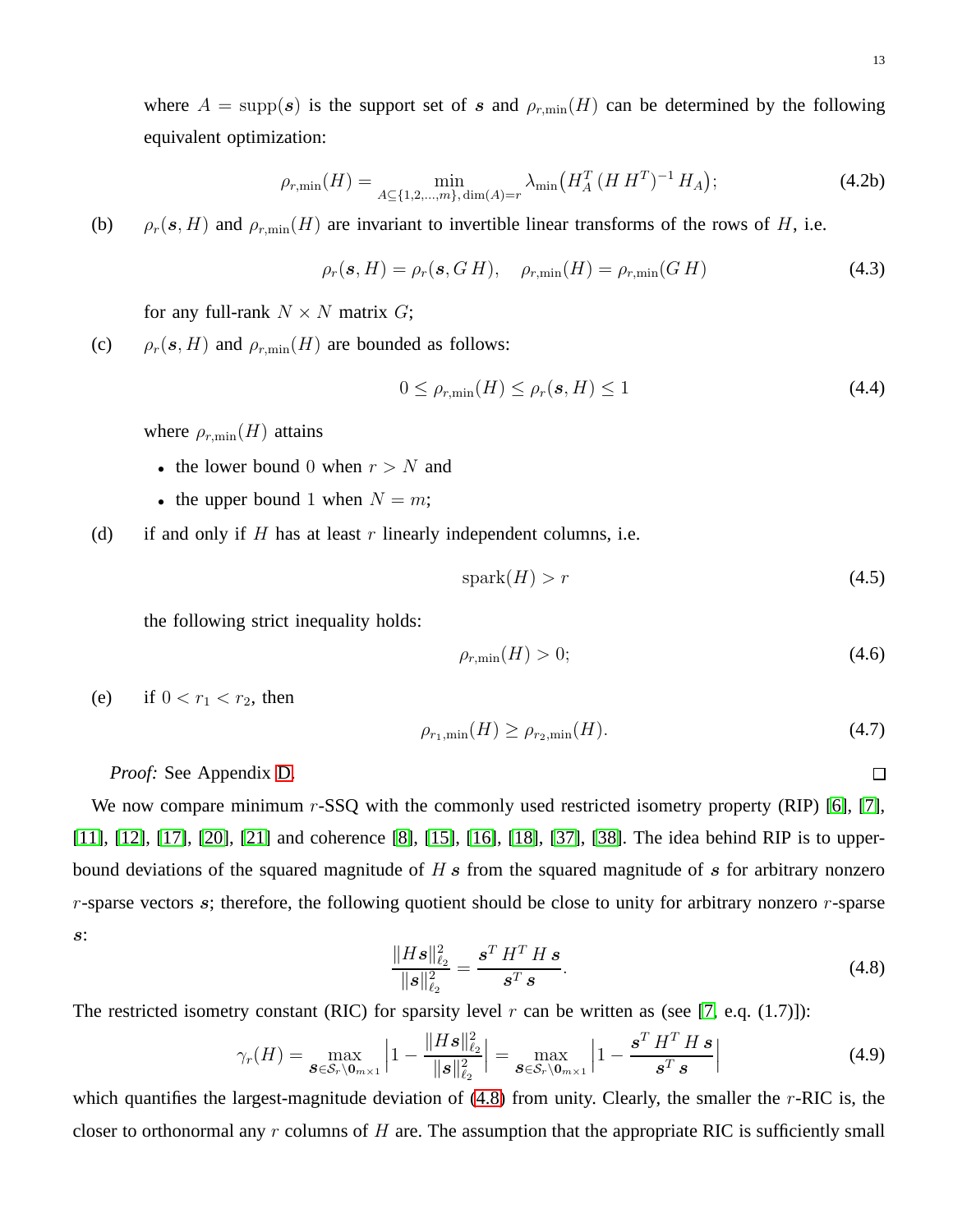14

is key for sparse-signal recovery analyses of the IHT algorithms [\[20\]](#page-38-17), [\[21\]](#page-38-11), COSAMP [\[17\]](#page-38-9), and convex relaxation methods [\[7\]](#page-38-18), [\[11\]](#page-38-3), [\[12\]](#page-38-4). The coherence measures the largest-magnitude inner product of any two distinct columns of  $H$ . The assumption that the coherence is small is a basis for sparse-signal recovery analyses of convex relaxation methods in [\[38\]](#page-38-25) and of greedy methods (such as OMP) in [\[15\]](#page-38-7). However, both the RIP and coherence requirements are somewhat fragile: a simple linear transform or even a scaling of  $H$ by a constant can easily break the equilibria required by the RIP or coherence. In comparison, the minimum  $r$ -SSQ in [\(4.1b\)](#page-11-1) measures the smallest normalized squared magnitude of the projection of an  $r$ -sparse signal onto the row space of the sensing matrix H. Here, it is the *row space* of H that matters, rather than H itself. Lemma [3](#page-11-2) (b) states that the minimum r-SSQ is *invariant* to invertible linear transforms of the rows of H. Therefore, the sensing matrix H can be pre-multiplied by any  $N \times N$  full-rank matrix,<sup>[1](#page-13-0)</sup> leading to arbitrary column magnitudes and highly correlated columns, while still keeping the same minimum  $r$ -SSQ value. Hence, minimum  $r$ -SSQ is a more flexible property of  $H$  than RIP and coherence.

We now utilize the minimum SSQ measure to establish a condition under which the solution to the  $(P_0)$ problem is unique and leads to exact recovery under the noiseless scenario. A similar problem is considered in [\[7,](#page-38-18) Lemma 1.2] and [\[8,](#page-38-0) Theorem 2], where such uniqueness and exact recovery conditions have been derived using RIP [\(4.9\)](#page-12-1) and spark.

*Lemma 4:* Suppose that we have collected a measurement vector  $y = Hs^{\circ}$  using a proper sensing matrix H, where  $s^{\circ}$  is a sparse signal vector having exactly  $||s^{\circ}||_{\ell_0} = r^{\circ}$  nonzero elements. If the minimum  $2r^{\circ}$ -SSQ of the sensing matrix  $H$  is strictly positive:

<span id="page-13-2"></span><span id="page-13-1"></span>
$$
\rho_{2r^{\diamond},\min}(H) > 0\tag{4.10}
$$

then the solution to the  $(P_0)$  problem [\(1.1\)](#page-0-0) is unique and coincides with  $s^{\circ}$ .

*Proof:* See Appendix [D.](#page-34-0)

Observe that the condition [\(4.10\)](#page-13-1) implies that the number of measurements  $N$  is larger than or equal to twice the support size of the true sparse signal  $s^{\circ}$ , i.e.

$$
N \ge 2 r^{\diamond} = 2 \|s^{\diamond}\|_{\ell_0}.
$$
\n(4.11)

Indeed, if  $N < 2r^{\circ}$ ,  $\rho_{2r^{\circ},\min}(H) = 0$  by part (c) of Lemma [3.](#page-11-2)

Lemma [4](#page-13-2) also holds if we replace  $r^{\circ}$  in the condition [\(4.10\)](#page-13-1) with any  $r > r^{\circ}$ , which follows from part (e) of Lemma [3:](#page-11-2) if  $\rho_{2r,\min}(H) > 0$  for  $r^{\circ} < r$ , then  $\rho_{2r^{\circ},\min}(H) \ge \rho_{2r,\min}(H) > 0$ . Therefore, [\(4.10\)](#page-13-1) is the weakest condition on H among all  $r \ge r^{\circ}$ .

<span id="page-13-0"></span><sup>&</sup>lt;sup>1</sup>Unlike the ECME convergence analysis in Section [III,](#page-6-0) invertible linear transforms of the columns of  $H$  are generally not allowed here.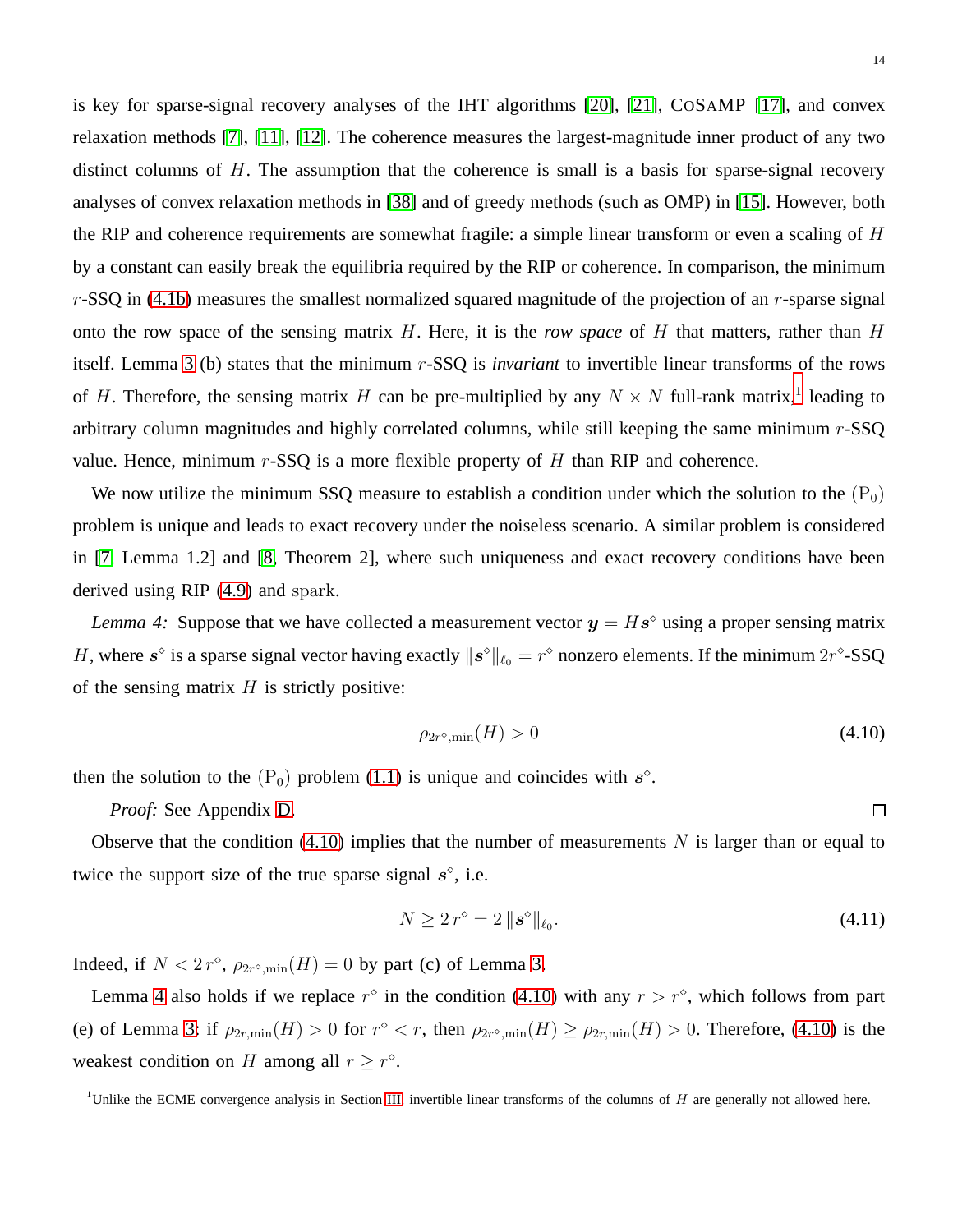In a nutshell, Lemma [4](#page-13-2) states that, for a strictly positive  $\rho_{2r,\min}(H)$ , any two distinct r-sparse vectors can be distinguished from their projections onto the row space of  $H$ , which furthermore guarantees the uniqueness of the  $(P_0)$  problem. Note that [\[7,](#page-38-18) Lemma 1.2] states that the solution to the  $(P_0)$  problem [\(1.1\)](#page-0-0) is unique and coincides with  $s^{\circ}$  if the  $2r^{\circ}$ -RIC of the sensing matrix H satisfies

<span id="page-14-0"></span>
$$
\gamma_{2r^{\diamond}}(H) < 1. \tag{4.12}
$$

However, for proper sensing matrices, the condition [\(4.10\)](#page-13-1) of Lemma [4](#page-13-2) is *weaker* than [\(4.12\)](#page-14-0): [\(4.12\)](#page-14-0) implies that spark $(H) > 2r^{\circ}$  [see [\(4.9\)](#page-12-1)] and, consequently, [\(4.10\)](#page-13-1), but not vice versa. For example, the  $2 \times 3$  sensing matrix

$$
H = \left(\begin{array}{ccc} 1 & 0 & 1 \\ 0 & 1 & 1 \end{array}\right) \tag{4.13}
$$

satisfies the condition [\(4.10\)](#page-13-1) with  $\rho_{2,\text{min}}(H) = 1/3 > 0$ , but violates [\(4.12\)](#page-14-0), since its 2-RIC is  $\gamma_2(H)$  = 1.618 > 1. Hence, [\(4.10\)](#page-13-1) *does not* imply [\(4.12\)](#page-14-0).

<span id="page-14-1"></span>We now develop reconstruction performance guarantees for our ECME algorithms that employ the minimum r-SSQ measure.

*Theorem 3: Exact Sparse Signal Reconstruction From Noiseless Samples.* Suppose that we have collected a measurement vector

$$
y = H s^{\diamond} \tag{4.14a}
$$

where  $s^{\circ} \in S_r$  is an r-sparse signal vector, i.e.  $||s^{\circ}||_{\ell_0} \leq r$ . If the minimum 2r-SSQ of the sensing matrix  $H$  satisfies

$$
\rho_{2r,\min}(H) > 0.5\tag{4.14b}
$$

then the ECME iteration for the sparsity level r in Section [II-A](#page-5-0) converges to the ML estimate of  $\theta$ :

<span id="page-14-2"></span>
$$
\widehat{\boldsymbol{\theta}}_{\text{ML}}(r) = (\boldsymbol{s}^{\diamond}, 0) \tag{4.14c}
$$

and therefore recovers the true sparse signal  $s^{\circ}$  perfectly.

*Proof:* See Appendix [D.](#page-34-0)

Theorem [3](#page-14-1) shows that, upon convergence and if the minimum  $2r$ -SSQ of the sensing matrix is sufficiently large, the ECME algorithm recovers the true sparse signal  $s^{\circ}$  *perfectly* from the noiseless measurements. In this case, the ECME iteration converges to the *global maximum* of the marginal likelihood [\(2.4a\)](#page-5-1), which is infinitely large since the ML estimate of  $\sigma^2$  is zero. This global convergence is guaranteed regardless of the initial estimate of  $\theta$  used to start the ECME iteration. In addition, by Lemma [4,](#page-13-2)  $s^{\circ}$  is also the unique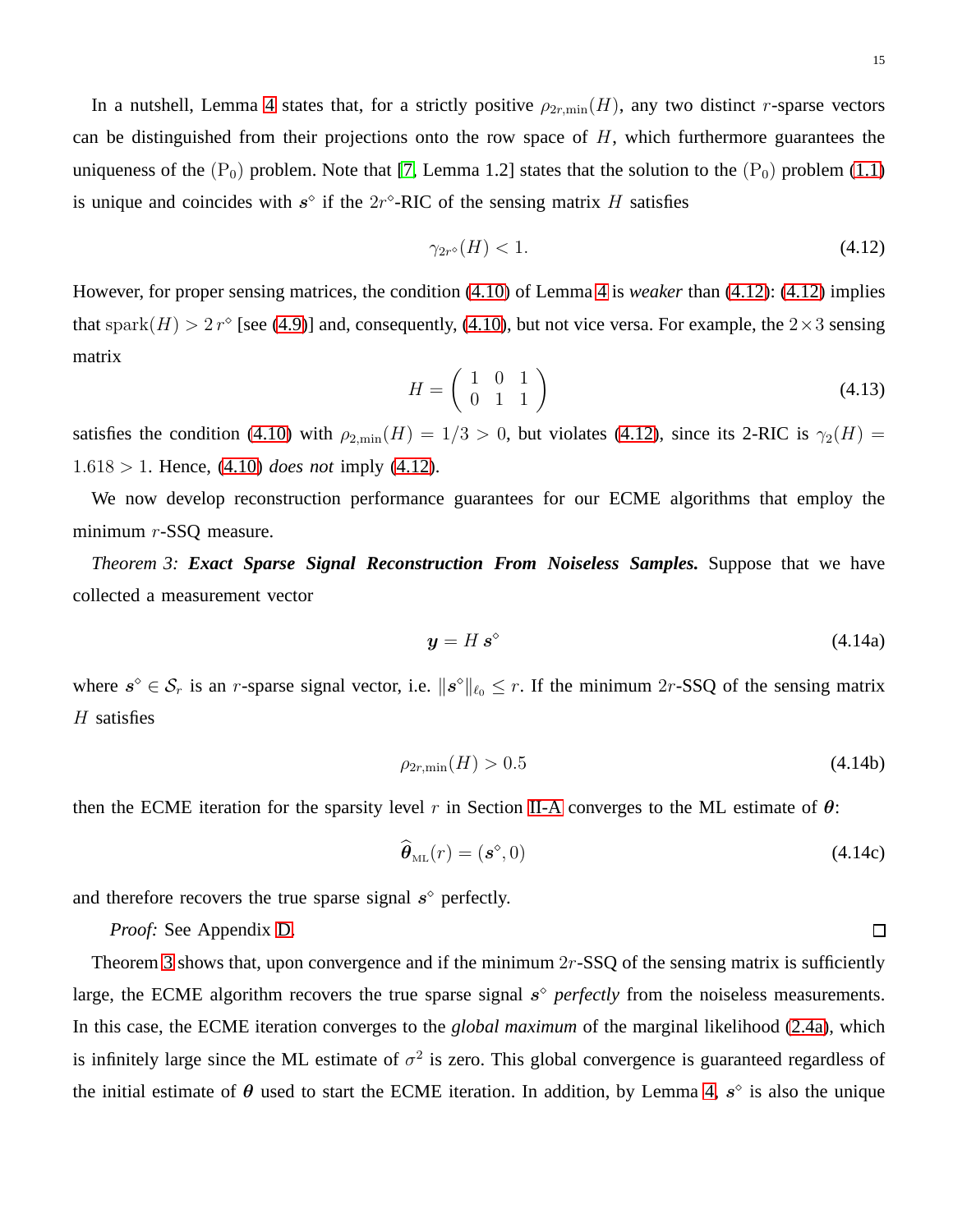16

 $\Box$ 

solution to the  $(P_0)$  problem. Therefore, under the conditions of Theorem [3,](#page-14-1) the ECME algorithm solves the  $(P_0)$  problem as well.

<span id="page-15-0"></span>Next, we consider a more practical scenario where the true signal  $s^{\circ}$  is not strictly sparse and the measurements  $y$  are corrupted by noise.

*Theorem 4: Near-Optimal Recovery of Non-sparse Signal From Noisy Samples.* Suppose that we have collected a measurement vector

$$
y = Hs^{\diamond} + n \tag{4.15a}
$$

where the signal  $s^{\circ}$  is not necessarily sparse and  $n \in \mathcal{R}^{N}$  is a noise vector. Denote by  $s_r^{\circ}$  the best r-term  $\ell_2$ -norm approximation to  $s^{\circ}$ , i.e.

$$
\mathbf{s}_r^\diamond = \arg\min_{\mathbf{s}\in\mathcal{S}_r} \|\mathbf{s} - \mathbf{s}^\diamond\|_{\ell_2} = \mathcal{T}_r(\mathbf{s}^\diamond)
$$
(4.15b)

and by  $s^*$  the r-sparse signal estimate obtained upon convergence of the ECME iteration for the sparsity level r in Section [II-A.](#page-5-0) If the minimum  $2r$ -SSQ of the sensing matrix H satisfies

$$
\rho_{2r,\min}(H) > 0.5\tag{4.15c}
$$

which is the same as the condition [\(4.14b\)](#page-14-2) in Theorem [3,](#page-14-1) then

<span id="page-15-1"></span>
$$
\|\mathbf{s}^* - \mathbf{s}_r^{\diamond}\|_{\ell_2} \le 2 \frac{\|\mathbf{s}^{\diamond} - \mathbf{s}_r^{\diamond}\|_{\ell_2} + \|H^T (HH^T)^{-1} \mathbf{n}\|_{\ell_2}}{\sqrt{\rho_{2r,\min}(H)} - \sqrt{1 - \rho_{2r,\min}(H)}}.
$$
\n(4.15d)

*Proof:* See Appendix [D.](#page-34-0)

Theorem [4](#page-15-0) shows that, for a general (not necessarily sparse) signal  $s^{\circ}$  and noisy measurements satisfying [\(4.15a\)](#page-15-1) and sensing matrix satisfying [\(4.15c\)](#page-15-1), the ECME estimate is close to the best r-term  $\ell_2$ -norm approximation of  $s^{\circ}$ . This result holds regardless of the initial estimate of  $\theta$  employed by the ECME iteration. Observe that, by [\(4.4\)](#page-12-2),  $\rho_{2r,\min}(H) \leq 1$  and therefore the squared roots in [\(4.15d\)](#page-15-1) are well-defined. Moreover, since [\(4.15c\)](#page-15-1) holds, the denominator on the right-hand side of [\(4.15d\)](#page-15-1) is positive and less than or equal to one. When the noise *n* is zero and signal  $s^{\circ}$  is *r*-sparse, the quantities  $||s^{\circ} - s_r^{\circ}||_{\ell_2}$  and  $\|H^T(HH^T)^{-1}\mathbf{n}\|_{\ell_2}$  in [\(4.15d\)](#page-15-1) are zero and, therefore,  $\|\mathbf{s}^* - \mathbf{s}^{\circ}\|_{\ell_2} = 0$ , consistent with Theorem [3.](#page-14-1)

Performance guarantees similar to those in Theorems [3](#page-14-1) and [4](#page-15-0) have been developed for other sparse reconstruction methods. However, these results rely on either small RIP constants (see e.g. [\[7,](#page-38-18) Theorems 1.3, 1.4], [\[11,](#page-38-3) Theorem 1], [\[12,](#page-38-4) Theorem 1.1] and [\[17,](#page-38-9) Theorem A], [\[20,](#page-38-17) Theorems 4, 5], [\[21,](#page-38-11) Theorem 4]) or small coherence (see e.g. [\[38,](#page-38-25) Theorem 2] and [\[15,](#page-38-7) Theorem 3.5]). Therefore, all previous results require that a certain numbers of columns of the sensing matrix  $H$  are approximately orthonormal (RIP) or orthogonal (coherence). In contrast, our analysis of the ECME method in Theorems [3](#page-14-1) and [4](#page-15-0) applies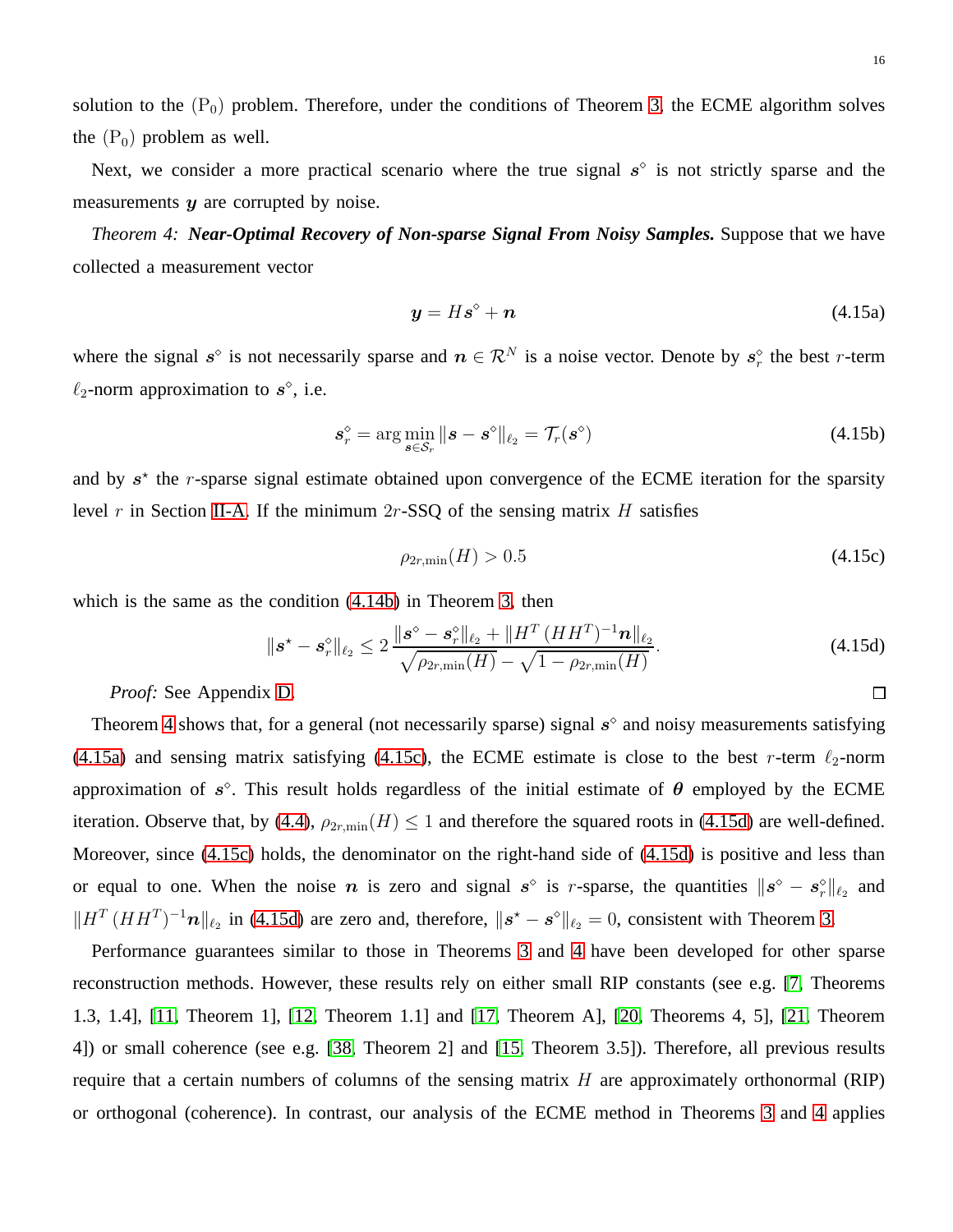to the cases where the columns of  $H$  are not approximately orthonormal and can be heavily correlated, thus widening the class of sensing matrices for which it is possible to derive reconstruction performance guarantees, see also the discussion after Lemma [3.](#page-11-2)

#### <span id="page-16-1"></span>*A. An Example of a Low-dimensional Matrix Satisfying The Conditions of Theorems [3](#page-14-1) and [4](#page-15-0)*

The ongoing search for desirable sensing matrices focuses on small RIP constants and on asymptotic behavior of *large* random matrices, e.g. Gaussian, Bernoulli (with entries equal to 1 and −1), and Fourier (randomly selected rows of the DFT matrix) matrices, see e.g. [\[7\]](#page-38-18) and [\[39\]](#page-38-26). We now show that it is possible to find *low-dimensional* sensing matrices that satisfy the condition  $\rho_{2r,\text{min}}(H) > 0.5$  of Theorems [3](#page-14-1) and [4.](#page-15-0)

Consider the  $21 \times 32$  sensing matrix H comprised of the 21 rows of the  $32 \times 32$  type-II discrete cosine transform (DCT) matrix (see e.g. [\[40,](#page-38-27) Sec. 8.8.2]) with indices

$$
2, 3, 4, 5, 7, 9, 10, 12, 13, 14, 16, 18, 20, 21, 22, 24, 27, 29, 30, 31, 32. \tag{4.16}
$$

It can be verified by combinatorial search that the minimum 2-SSQ of  $H$  meets the condition [\(4.14b\)](#page-14-2):

$$
\rho_{2,\min}(H) = 0.503 > 0.5\tag{4.17}
$$

and, therefore, by Theorem [3,](#page-14-1) for this H, our ECME iteration *perfectly* recovers any 1-sparse signal s from the 21 noiseless linear measurements given by  $y = Hs$ . (We have checked and confirmed the validity of this statement via numerical simulations.) However, the 2-RIC of the same  $21 \times 32$  sensing matrix H is

$$
\gamma_2(H) = 0.497. \tag{4.18}
$$

which violates the condition required in the theoretical analysis of the IHT algorithm [\[20,](#page-38-17) Theorems 4 and 5]. In particular, Theorems 4 and 5 in [\[20\]](#page-38-17) require  $\gamma_3(H) < 1/\sqrt{32} \approx 0.177$  for 1-sparse signals, but here  $\gamma_3(H) \ge \gamma_2(H) = 0.497$ . We have checked that the above sensing matrix H also violates the condition required in the theoretical analysis of the NIHT algorithm [\[21,](#page-38-11) Theorem 4]. Indeed, for 1-sparse signals and the above sensing matrix H, the *non-symmetric restricted isometry* constant in [\[21\]](#page-38-11) is at least 0.611, which is larger than the upper limit 0.125, see [\[21,](#page-38-11) Theorems 4].

Due to the invariance property of Lemma [3](#page-11-2) (b), any invertible linear transformation of the rows of H *preserves* the minimum r-SSQ constant. Therefore, upon finding one good sensing matrix H that satisfies  $\rho_{2r,\min}(H) > 0.5$ , we can construct infinitely many matrices that satisfy this condition.

## V. THE DORE ALGORITHM FOR KNOWN  $r$

<span id="page-16-0"></span>We now present the DORE thresholding method that accelerates the convergence of our ECME iteration. Since the sparsity level r is assumed known, we omit the dependence of the estimates of  $\theta$  on r in this section.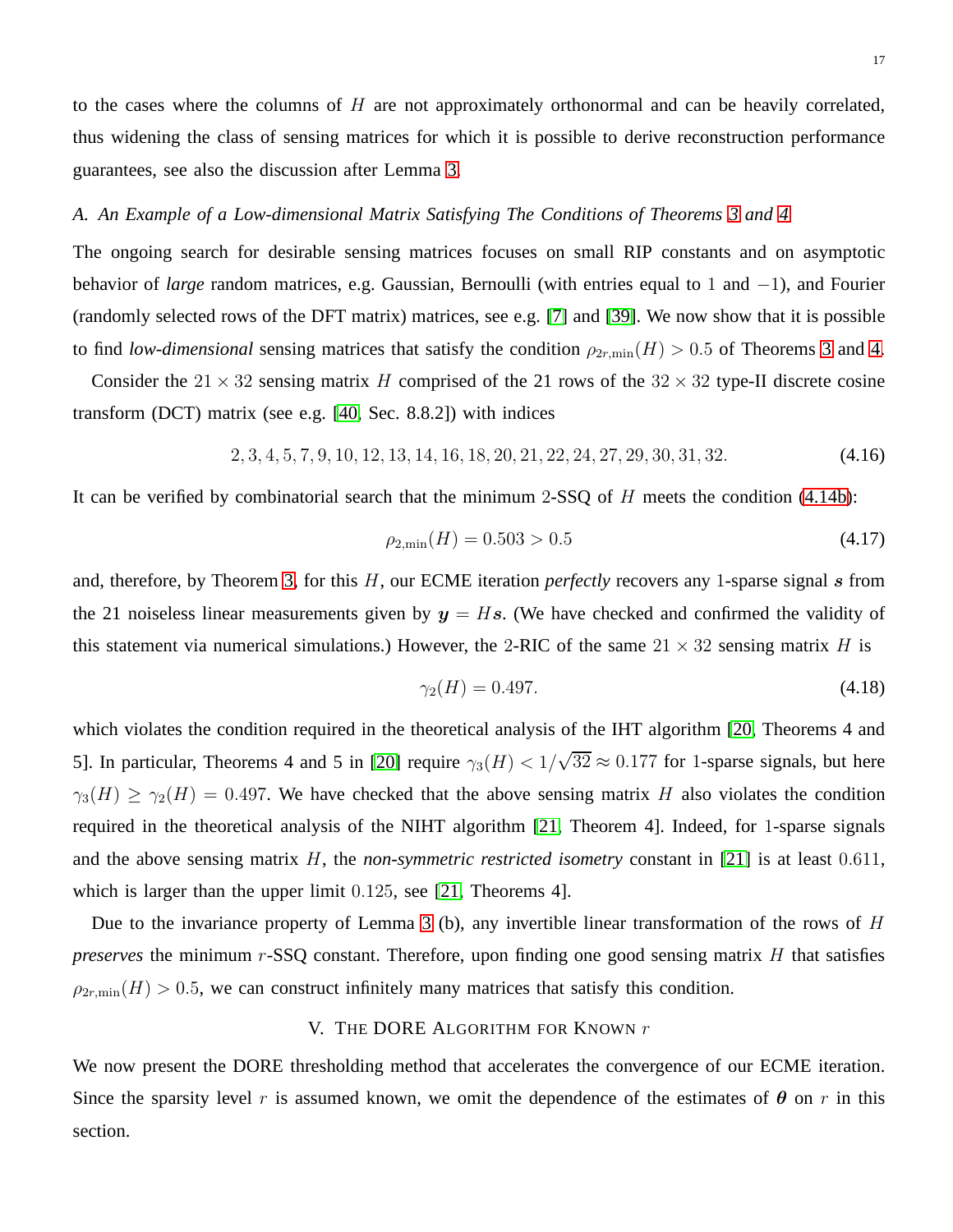Assume that two consecutive estimates of the unknown parameters  $\theta^{(p-1)} = (s^{(p-1)}, (\sigma^2)^{(p-1)})$  and  $\theta^{(p)} = (\mathbf{s}^{(p)}, (\sigma^2)^{(p)})$  are available from the  $(p-1)$ -th and p-th iterations, respectively. *Iteration*  $p+1$ proceeds as follows:

#### **1. ECME step.** Compute

<span id="page-17-0"></span>
$$
\widehat{\mathbf{s}} = \mathcal{T}_r \big( \mathbf{s}^{(p)} + H^T (HH^T)^{-1} (\mathbf{y} - H \mathbf{s}^{(p)}) \big) \tag{5.1a}
$$

$$
\widehat{\sigma}^2 = (\boldsymbol{y} - H\,\widehat{\boldsymbol{s}})^T (H\,H^T)^{-1} (\boldsymbol{y} - H\,\widehat{\boldsymbol{s}})/N \tag{5.1b}
$$

and define  $\hat{\boldsymbol{\theta}} = (\hat{\boldsymbol{s}}, \hat{\sigma}^2)$ .

**2. First overrelaxation.** Compute the linear combination of  $\hat{s}$  and  $s^{(p)}$ :

$$
\bar{z} = \hat{s} + \alpha_1 (\hat{s} - s^{(p)}) \tag{5.2a}
$$

where the weight

$$
\alpha_1 = \frac{(H\,\widehat{\mathbf{s}} - H\,\mathbf{s}^{(p)})^T\,(HH^T)^{-1}\,(\mathbf{y} - H\,\widehat{\mathbf{s}})}{(H\,\widehat{\mathbf{s}} - H\,\mathbf{s}^{(p)})^T\,(HH^T)^{-1}\,(H\,\widehat{\mathbf{s}} - H\,\mathbf{s}^{(p)})}
$$
(5.2b)

is the *closed-form* solution of the line search:

<span id="page-17-1"></span>
$$
\alpha_1 = \arg \max_{\alpha} p_{\boldsymbol{y} | \boldsymbol{\theta}} \left( \boldsymbol{y} \, | \, (\widehat{\boldsymbol{s}} + \alpha \, (\widehat{\boldsymbol{s}} - \boldsymbol{s}^{(p)}), \sigma^2) \right) \tag{5.2c}
$$

with the parameter space of  $\theta$  extended to  $\Theta_{r_1}$ , where  $r_1 = \dim(\text{supp}(\hat{s}) \cup \text{supp}(\hat{s}^{(p)}))$  is the sparsity level of  $\hat{s} + \alpha (\hat{s} - s^{(p)})$  and  $\sigma^2$  is an arbitrary positive number, see also [\(2.4a\)](#page-5-1).

**3. Second overrelaxation.** Compute the linear combination of  $\bar{z}$  and  $s^{(p-1)}$ :

$$
\widetilde{\mathbf{z}} = \overline{\mathbf{z}} + \alpha_2 (\overline{\mathbf{z}} - \mathbf{s}^{(p-1)}) \tag{5.3a}
$$

where the weight

$$
\alpha_2 = \frac{(H\,\bar{z} - H\,\mathbf{s}^{(p-1)})^T\,(H\,H^T)^{-1}\,(\mathbf{y} - H\,\bar{z})}{(H\,\bar{z} - H\,\mathbf{s}^{(p-1)})^T\,(H\,H^T)^{-1}\,(H\,\bar{z} - H\,\mathbf{s}^{(p-1)})}
$$
(5.3b)

is the closed-form solution of the line search:

<span id="page-17-2"></span>
$$
\alpha_2 = \arg \max_{\alpha} p_{\boldsymbol{y}|\boldsymbol{\theta}}(\boldsymbol{y} \mid (\bar{\boldsymbol{z}} + \alpha (\bar{\boldsymbol{z}} - \boldsymbol{s}^{(p-1)}), \sigma^2))
$$
(5.3c)

with the parameter space of  $\theta$  extended to  $\Theta_{r_2}$ , where  $r_2 = \dim(\text{supp}(\bar{z}) \cup \text{supp}(\mathbf{s}^{(p-1)}))$  is the sparsity level of  $\bar{z} + \alpha (\bar{z} - s^{(p-1)})$  and  $\sigma^2$  is an arbitrary positive number.

**4. Thresholding.** Threshold  $\tilde{z}$  to the sparsity level r:

$$
\widetilde{s} = \mathcal{T}_r(\widetilde{z}) \tag{5.4a}
$$

compute the corresponding variance component estimate:

$$
\widetilde{\sigma}^2 = (\mathbf{y} - H\widetilde{\mathbf{s}})^T (H H^T)^{-1} (\mathbf{y} - H\widetilde{\mathbf{s}}) / N
$$
\n(5.4b)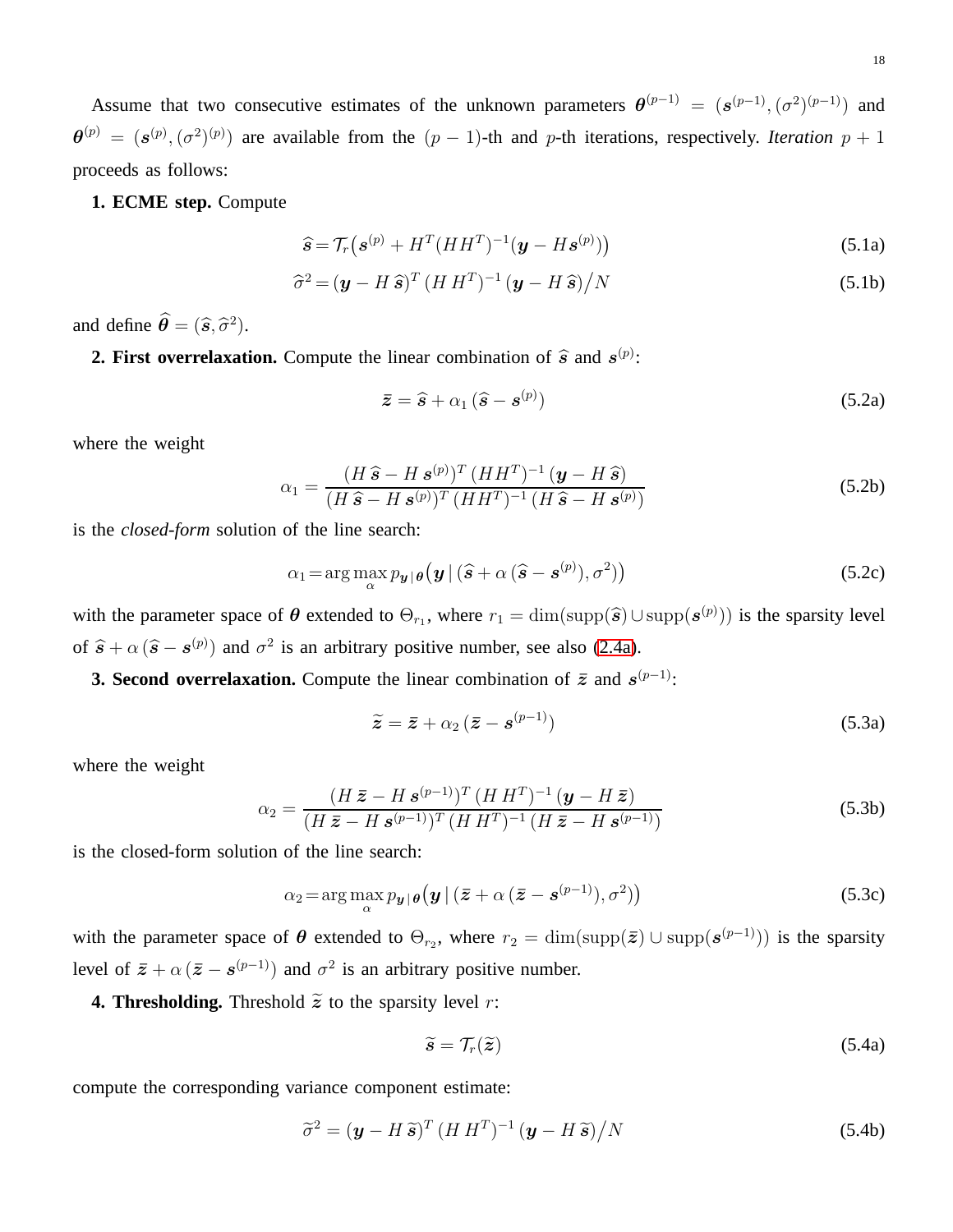and define our final overrelaxation parameter estimate  $\boldsymbol{\theta} = (\tilde{s}, \tilde{\sigma}^2)$ .

**5. Decision (between ECME and thresholded overrelaxation parameter estimates).** If  $p_{\bm{v}|\bm{\theta}}(\bm{y} | \widetilde{\bm{\theta}}) \geq$  $p_{\boldsymbol{y} | \boldsymbol{\theta}}(\boldsymbol{y} | \widehat{\boldsymbol{\theta}})$  or, equivalently, if

<span id="page-18-0"></span>
$$
\tilde{\sigma}^2 < \hat{\sigma}^2 \tag{5.5}
$$

assign  $\theta^{(p+1)} = \tilde{\theta}$ ; otherwise, assign  $\theta^{(p+1)} = \hat{\theta}$  and complete *Iteration*  $p + 1$ .

Iterate until two consecutive sparse-signal estimates  $s^{(p)}$  and  $s^{(p+1)}$  do not differ significantly. Since  $(H H<sup>T</sup>)<sup>-1</sup>$  can be pre-computed, our DORE iteration *does not* require matrix inversion; the line searches in the two overrelaxation steps have closed-form solutions and are therefore computationally efficient, see Section [V-A](#page-19-0) for details on computational complexity.

If the rows of the sensing matrix  $H$  are orthonormal [i.e.  $(2.8)$  holds], Step 1 of the DORE scheme reduces to one IHT step. After Step **1**, we apply two overrelaxations (Steps **2** and **3**) that utilize the sparse signal estimates  $s^{(p)}$  and  $s^{(p-1)}$  from the two most recent completed DORE iterations. The goal of the overrelaxation steps is to boost the marginal likelihood [\(2.4a\)](#page-5-1) and accelerate the convergence of the ECME iteration. Using a single overrelaxation step based on the most recent parameter estimate is a common approach for accelerating fixed-point iterations, see [\[28\]](#page-38-28). Here, we adopt the idea in [\[28,](#page-38-28) Sect. 5.1] and apply the *second overrelaxation*, which mitigates the 'zigzagging' effect caused by the first overrelaxation and thereby converges more rapidly. Our algorithm differs from that in [\[28,](#page-38-28) Sect. 5.1], which focuses on continuous parameter spaces with marginal likelihood that is differentiable with respect to the parameters. Unlike [\[28,](#page-38-28) Sect. 5.1], here we

- apply overrelaxation steps on parameter spaces with variable dimensions (Steps **2** and **3**),
- threshold the second overrelaxation estimate to ensure that the resulting signal estimate is  $r$ -sparse (Step **4**), and
- test the thresholded estimate from Step **4** versus the ECME estimate from Step **1** and adopt the better of the two (Step **5**).

Step 5 ensures that the resulting new parameter estimate  $\theta^{(p+1)}$  yields the marginal likelihood function [\(2.4a\)](#page-5-1) that is higher than or equal to that of the standard ECME step (Step **1**). Therefore, the DORE iteration [\(5.1\)](#page-17-0)–[\(5.5\)](#page-18-0) ensures monotonically nondecreasing marginal likelihood between consecutive iteration steps:

$$
p_{\boldsymbol{y}|\boldsymbol{\theta}}(\boldsymbol{y} \,|\, \boldsymbol{\theta}^{(p+1)}) \ge p_{\boldsymbol{y}|\boldsymbol{\theta}}(\boldsymbol{y} \,|\, \boldsymbol{\theta}^{(p)}).
$$
\n(5.6)

Furthermore, under the conditions of Theorem [1,](#page-8-0) the DORE iteration converges to a fixed point of the ECME iteration. This convergence result follows from the facts that each DORE iteration contains an ECME step and yields the marginal likelihood [\(2.4a\)](#page-5-1) that is higher than or equal to that of the standard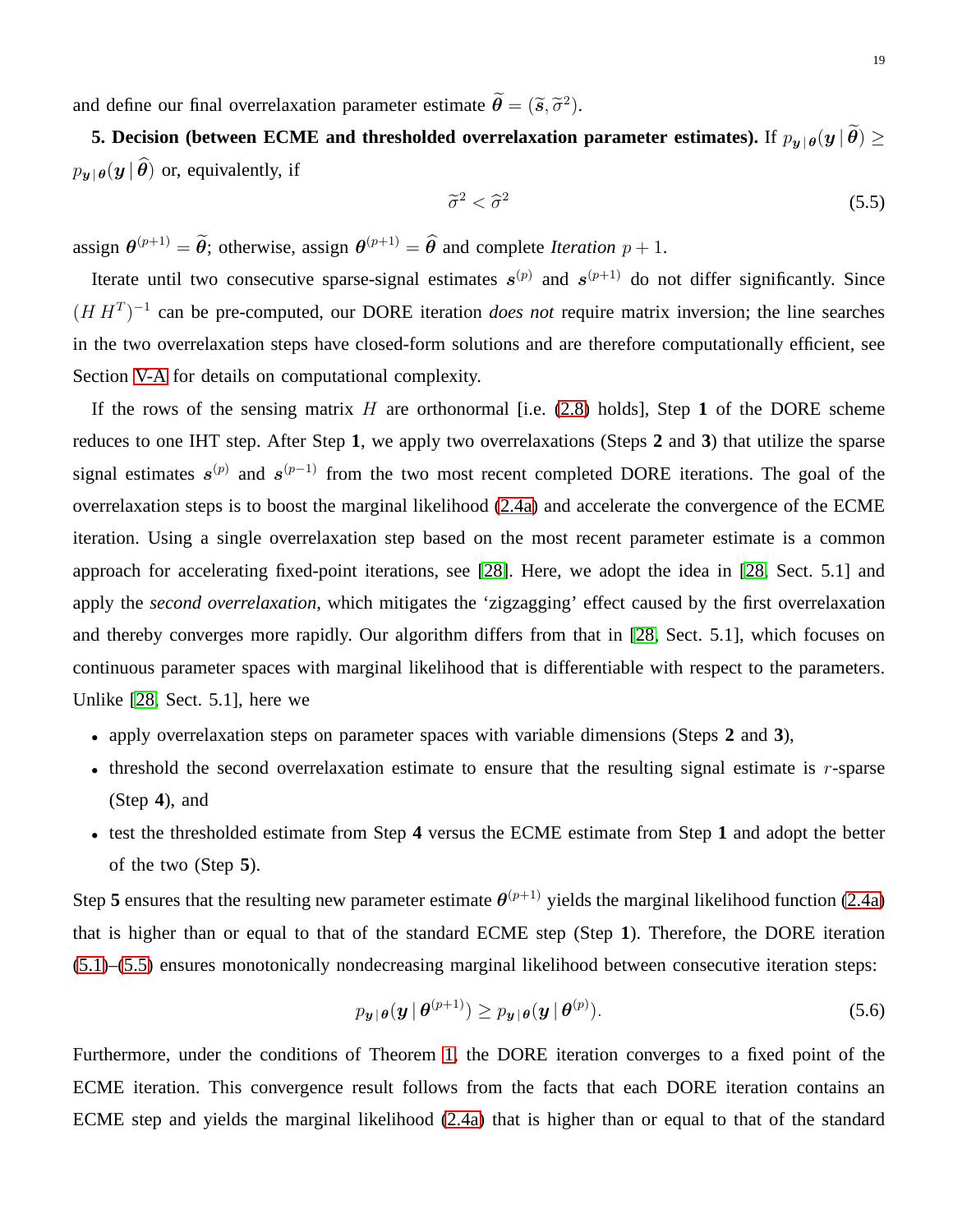ECME step. To see this, consider two consecutive DORE signal estimates  $s^{(p)}$  and  $s^{(p+1)}$  and the ECME estimate  $\hat{s}$  in *Iteration*  $p + 1$ . Due to Step 5 of the DORE scheme, we have

<span id="page-19-1"></span>
$$
\mathcal{E}(\mathbf{s}^{(p)}) - \mathcal{E}(\mathbf{s}^{(p+1)}) \geq \mathcal{E}(\mathbf{s}^{(p)}) - \mathcal{E}(\widehat{\mathbf{s}})
$$
\n(5.7a)

$$
\geq \left[1 - \lambda_{\max}\left(H_A^T \left(H \, H^T\right)^{-1} H_A\right)\right] \|\widehat{\mathbf{s}} - \mathbf{s}^{(p)}\|_{\ell_2}^2 \tag{5.7b}
$$

where  $A = \text{supp}(s^{(p)}) \cup \text{supp}(\hat{s})$ . [\(5.7b\)](#page-19-1) follows from [\(B.6\)](#page-30-1) of the proof of Theorem [1](#page-8-0) in Appendix [B.](#page-29-0) Since the sequence  $\mathcal{E}(s^{(p)}) - \mathcal{E}(s^{(p+1)})$  converges to zero and the conditions of Theorem [1](#page-8-0) ensure that the term  $1 - \lambda_{\text{max}} (H_A^T (H H^T)^{-1} H_A)$  in [\(5.7b\)](#page-19-1) is strictly positive (see the proof of Theorem [1](#page-8-0) in Appendix [B\)](#page-29-0),  $\|\hat{s} - s^{(p)}\|_{\ell_2}^2$  converges to zero as well, implying the convergence of the DORE iteration to an ECME fixed point. In addition, by Theorem [2,](#page-10-0) the fixed point that DORE converges to is also a local maximum of the concentrated marginal likelihood function [\(2.6\)](#page-5-3). The near-optimal recovery results (Theorems [3](#page-14-1) and [4\)](#page-15-0) in Section [IV](#page-11-0) also apply to DORE and can be easily derived along the lines of the proofs for the ECME algorithm in Appendix [D](#page-34-0) using the facts that each DORE iteration contains an ECME step and yields the marginal likelihood [\(2.4a\)](#page-5-1) that is higher than or equal to that of the standard ECME step.

*DORE Initialization*. The parameter estimates  $\theta^{(1)}$  and  $\theta^{(2)}$  are obtained by applying two consecutive ECME steps [\(2.7\)](#page-6-1) to an initial sparse signal estimate  $s^{(0)}$ .

#### <span id="page-19-0"></span>*A. Computational Complexity and Memory Requirements*

The major computational complexity of the ECME algorithm lies in the matrix-vector multiplications and sorting of  $m \times 1$  vectors. Assuming that the common bubble sorting is employed, sorting  $z^{(p+1)}$  in [\(2.7b\)](#page-6-1) requires  $\mathcal{O}(m^2)$  operations. There are three matrix-vector multiplications in one ECME iteration, namely  $H\mathbf{s}^{(p)}$ ,  $(HH^T)^{-1}[H\mathbf{s}^{(p)}]$  and  $H^T[(HH^T)^{-1}H\mathbf{s}^{(p)}]$ , which requires  $\mathcal{O}(Nm)$ ,  $\mathcal{O}(N^2)$  and  $\mathcal{O}(Nm)$  operations, respectively. The intermediate computation results of  $(\sigma^2)^{(p+1)}$  in [\(2.7c\)](#page-6-1) can be stored and used to compute [\(2.7b\)](#page-6-1) of the next iteration; therefore, this step does not cause additional computation. In summary, the complexity of one ECME iteration is  $\mathcal{O}(m^2 + 2Nm + N^2)$ . If H has orthonormal rows satisfying [\(2.8\)](#page-6-2), ECME reduces to the IHT iteration, and in this case  $(HH^T)^{-1}[Hs^{(p)}]$  is simply  $Hs^{(p)}$ . The computation complexity of one IHT step is therefore  $\mathcal{O}(m^2 + 2Nm)$ .

For DORE, there are two sorting operations per iteration, one in step **1** and the other in step **4**, requiring  $\mathcal{O}(2m^2)$  operations. In one DORE iteration, we need to compute  $H^T[(HH^T)^{-1}Hs^{(p)}], H\hat{s}$ ,  $(H H<sup>T</sup>)<sup>-1</sup> [H \tilde{s}]$ ,  $H \tilde{s}$ , and  $(H H<sup>T</sup>)<sup>-1</sup> [H \tilde{s}]$ , which require total of  $\mathcal{O}(3Nm + 2N<sup>2</sup>)$  operations. Note that  $H\mathbf{s}^{(p-1)}$ ,  $(HH^T)^{-1}[H\mathbf{s}^{(p-1)}]$ ,  $H\mathbf{s}^{(p)}$ , and  $(HH^T)^{-1}[H\mathbf{s}^{(p)}]$  in [\(5.1a\)](#page-17-0), [\(5.2b\)](#page-17-1) and [\(5.3b\)](#page-17-2) can be adopted from the previous two iterations and do not need to be computed again in the current iteration; in addition, the quantities  $H\bar{z}$  and  $(HH^T)^{-1}[H\bar{z}]$  in [\(5.3b\)](#page-17-2) are simple linear combinations of computed terms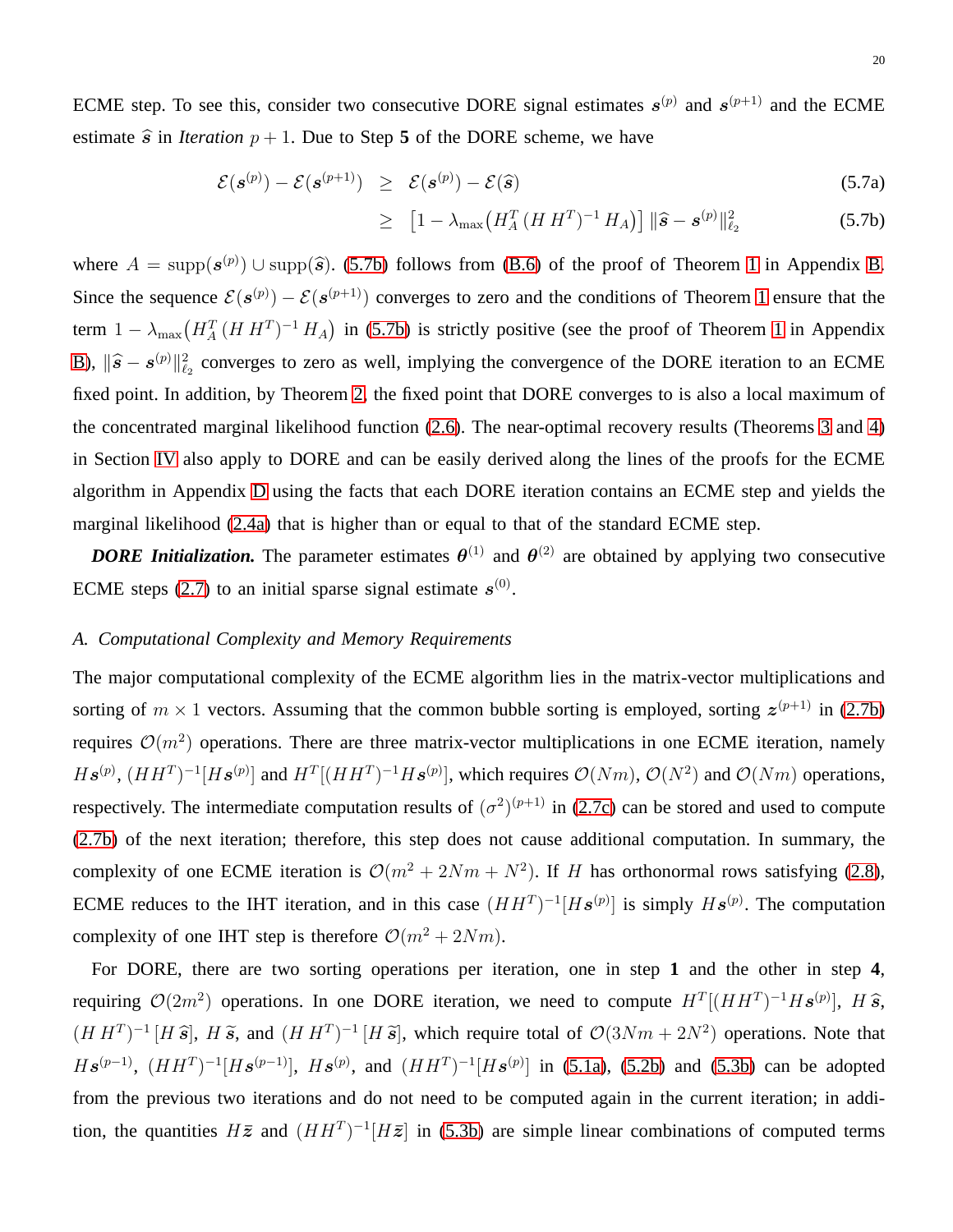and do not require additional matrix-vector computations. To summarize, one DORE iteration requires  $\mathcal{O}(2m^2 + 3Nm + 2N^2)$ , which is slightly less than twice the complexity of one ECME step. When H has orthonormal rows, we do not need to compute  $(H H^T)^{-1} [H \hat{s}]$  and  $(H H^T)^{-1} [H \hat{s}]$ , which brings the complexity down to  $\mathcal{O}(2m^2 + 3Nm)$ , slightly less than twice the complexity of one IHT step.

Regarding the memory storage, the largest quantity that ECME (and its special case IHT) and DORE need to store is the sensing matrix H requiring memory storage of order  $\mathcal{O}(Nm)$ . In large-scale applications,  $H$  is typically not explicitly stored but instead appears in the function-handle form [for example, random DFT sensing matrix can be implemented via the fast Fourier transform (FFT)]. In this case, the storage requirement of ECME, IHT and DORE is just  $\mathcal{O}(m)$ .

Although a single DORE step is about twice more complex than the ECME and IHT steps, it converges in much fewer iterations than the ECME and IHT iterations in the numerical examples in Section [VII,](#page-21-1) see Fig. [3](#page-24-0) (b) and Fig. [4](#page-26-0) (c).

# <span id="page-20-0"></span>VI. UNCONSTRAINED SPARSITY SELECTION CRITERION FOR SELECTING r AND THE ADORE ALGORITHM

The ECME and DORE algorithms, as well as most other greedy methods, require the knowledge of sparsity level r as an input. In this section, we propose an sparsity selection criterion and an *automatic double overrelaxation* (ADORE) thresholding algorithm that estimates the signal sparsity from the measurements.

We introduce the following *unconstrained sparsity selection (USS)* objective function for selecting the proper sparsity level  $r$  that strikes a balance between the efficiency and accuracy of signal representation:

<span id="page-20-1"></span>
$$
USS(r) = -\frac{1}{2}r \ln\left(\frac{N}{m}\right) - \frac{1}{2}\left(N - r - 2\right)\ln\left(\frac{\widehat{\sigma}_{ML}^2(r)}{\mathbf{y}^T \left(H H^T\right)^{-1} \mathbf{y}/N}\right) \tag{6.1}
$$

where  $\hat{\sigma}_{ML}^2(r)$  is the ML estimate of the variance component  $\sigma^2$  in the parameter space  $\Theta_r$ , see [\(2.4b\)](#page-5-1).  $USS(r)$  in [\(6.1\)](#page-20-1) is developed from the approximate generalized maximum likelihood (GML) objective function in [\[26,](#page-38-19) e.q. (13)]; in particular, when  $y^T (H H^T)^{-1} y/N = 1$ , the two functions are equal up to an additive constant. However, unlike GML, the USS objective function [\(6.1\)](#page-20-1) is scale-invariant: scaling the measurements  $y$  by a nonzero constant does not change  $USS(r)$ , which is a desirable property.

<span id="page-20-2"></span>Interestingly, the USS objective [\(6.1\)](#page-20-1) is closely related to the  $(P_0)$  problem [\(1.1\)](#page-0-0), as shown by the following theorem.

*Theorem 5:* Suppose that we have collected a measurement vector  $y = H s^{\circ}$  using a proper sensing matrix H, where  $s^{\circ}$  is a sparse signal vector having exactly  $r^{\circ} = ||s^{\circ}||_{\ell_0}$  nonzero elements. If

- (1) the sensing matrix H satisfies the unique representation property (URP) condition [\(3.5b\)](#page-8-0) and
- (2) the number of measurements  $N$  satisfies

<span id="page-20-3"></span>
$$
N \ge \max\{2r^{\diamond}, r^{\diamond} + 3\} \tag{6.2}
$$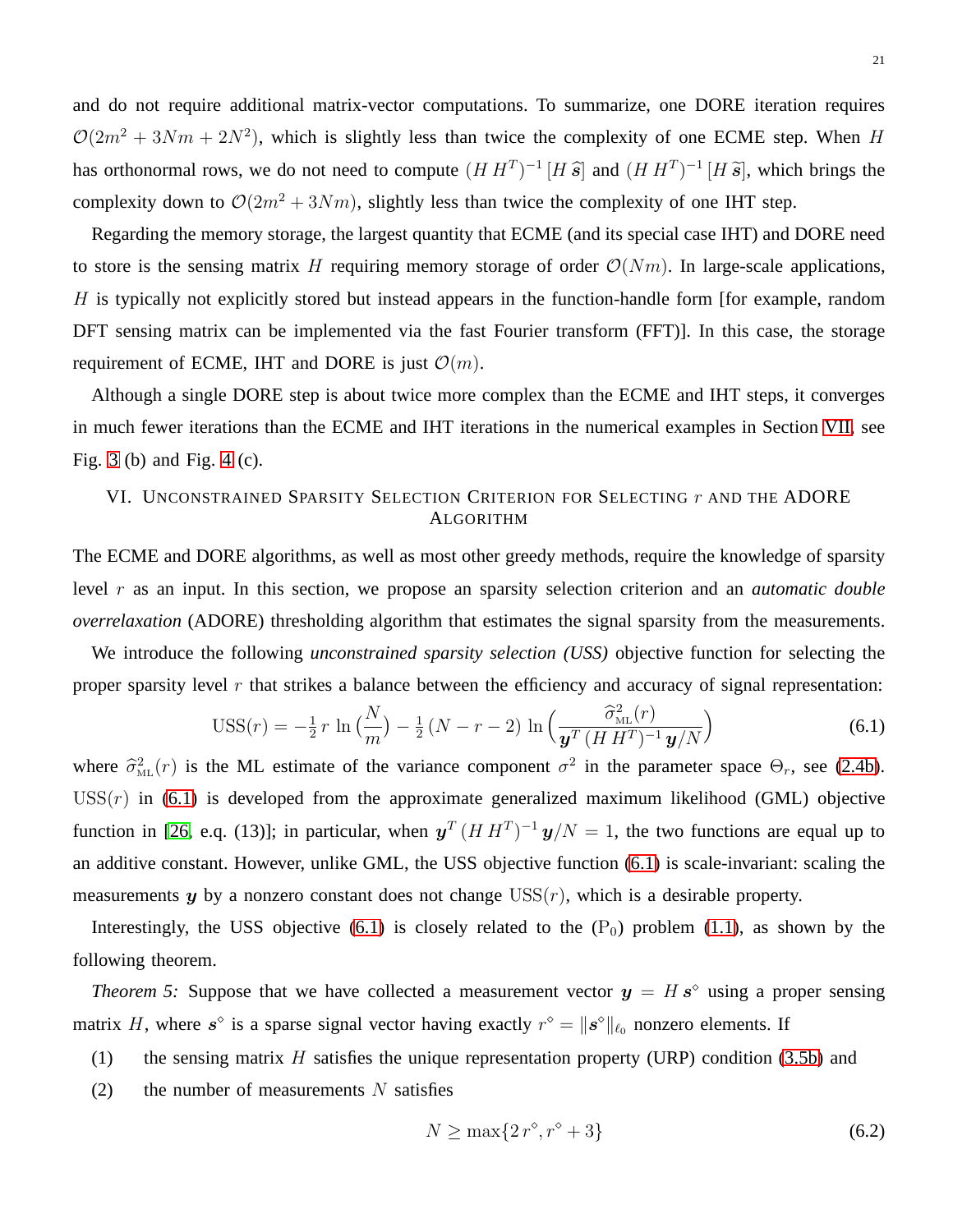then

- USS(*r*) in [\(6.1\)](#page-20-1) is *globally and uniquely maximized* at  $r = r^{\circ}$  and
- the  $(P_0)$ -optimal solution and ML sparse signal estimate at  $r = r^{\circ}$  [i.e.  $\hat{s}_{ML}(r^{\circ})$ , see [\(2.4b\)](#page-5-1)] are both *unique* and *coincide* with  $s^{\circ}$ .

*Proof:* See Appendix [E.](#page-37-2)

Theorem [5](#page-20-2) shows that the USS objective function *transforms* the constrained optimization problem  $(P_0)$ in [\(1.1\)](#page-0-0) into an equivalent unconstrained problem [\(6.1\)](#page-20-1) and that USS optimally selects the signal sparsity level r that allows accurate signal representation with as few nonzero signal elements as possible.

In the practical scenarios where  $r^{\circ} \geq 3$ , condition (2) of Theorem [5](#page-20-2) reduces to  $N \geq 2r^{\circ}$ , which is the condition required to ensure the uniqueness of the  $(P_0)$  problem, see [\[8,](#page-38-0) Theorem 2].

In the following, we use DORE to approximately evaluate the USS objective function and apply this approximate USS criterion to automatically select the signal sparsity level.

#### <span id="page-21-0"></span>*A. The ADORE Algorithm for Unknown Sparsity Level* r

We approximate the USS objective function  $(6.1)$  by replacing the computationally intractable ML estimate  $\widehat{\sigma}_{ML}^2(r)$  with its DORE estimate. Maximizing this approximate USS objective function with respect to r by an exhaustive search may be computationally expensive because we need to apply a full DORE iteration for each sparsity level r in the set of integers between 0 and  $N/2$  $N/2$ .<sup>2</sup> Here, we propose the ADORE algorithm that applies the *golden-section search* [\[34,](#page-38-29) Sec. 4.5.2.1] to maximize the approximate USS objective function with respect to r, with the initial search boundaries set to 0 and  $\lceil N/2 \rceil$ . Note that  $USS(0) = 0$  assuming that  $y \neq 0_{N\times 1}$ , which is of practical interest. For each candidate  $0 < r \leq \lceil N/2 \rceil$ , we estimate  $\hat{\sigma}_{ML}^2(r)$ using the DORE iteration. After running one golden sectioning step, the length of the new search interval is approximately 0.618 of the previous interval (rounded to the closest integer). The search process ceases when the desired resolution  $L$  is reached, i.e. when the searching interval becomes shorter than the prescribed resolution level L. Therefore, ADORE requires roughly  $1.4 \left[ \log_2(N/L) - 1 \right]$  full DORE iterations. For the golden-section search to find the exact maximum of  $(6.1)$ ,  $USS(r)$  must be *unimodal* in r, which is not true in general. Hence, ADORE maximizes [\(6.1\)](#page-20-1) only approximately, yielding  $r_{ADORE}$ ; then, our ADORE sparse-signal estimate is equal to the corresponding DORE estimate at  $r = r_{\text{ADORE}}$ .

#### VII. NUMERICAL EXAMPLES

<span id="page-21-1"></span>We now compare our proposed methods in Sections [V](#page-16-0) and [VI](#page-20-0) with existing large-scale sparse reconstruction techniques using two image recovery experiments, with purely and approximately sparse signals,

<span id="page-21-2"></span><sup>&</sup>lt;sup>2</sup>Note that  $N/2$  is the largest value of the sparsity level r for which reasonable reconstruction is possible from N measurements; otherwise, the  $(P_0)$  and ML estimates of the sparse signal may not be unique, see e.g. [\[8,](#page-38-0) Theorem 2].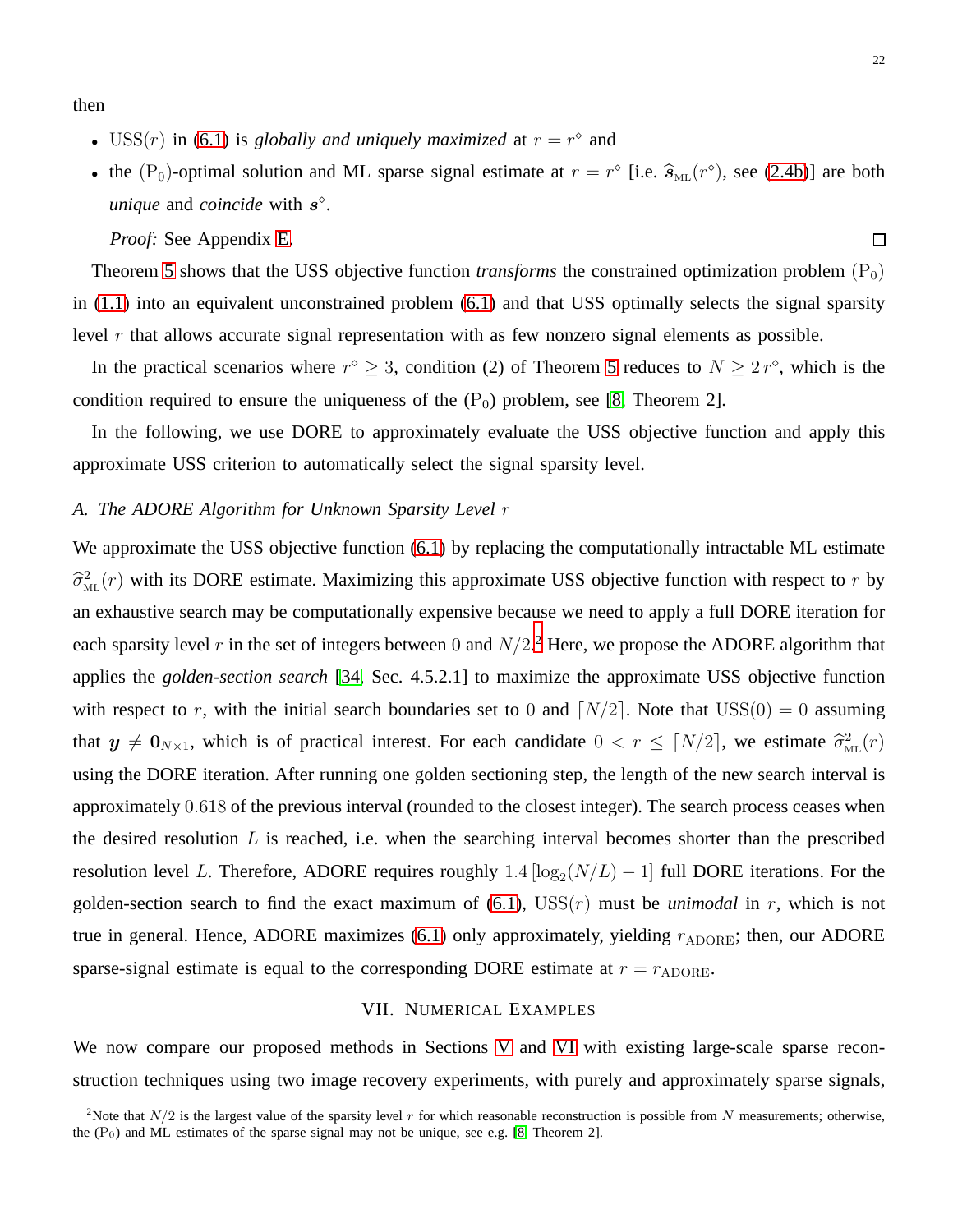respectively. In particular, we compare

• the DORE and ADORE schemes initialized by the zero sparse signal estimate:

<span id="page-22-0"></span>
$$
\boldsymbol{s}^{(0)} = \boldsymbol{0}_{m \times 1} \tag{7.1}
$$

with ADORE search resolution set to  $L = 500$  and MATLAB implementations available at http://home.eng.iastate.

- the IHT and NIHT schemes in [\[20\]](#page-38-17) and [\[21\]](#page-38-11), initialized by the zero sparse signal estimate  $s^{(0)}$  in [\(7.1\)](#page-22-0);
- the automatic hard thresholding (AHT) method in [\[26\]](#page-38-19) using the moving-average window length 100, initialized with  $z_{\text{init}} = 0_{m \times 1}$  and  $r_{\text{init}} = 1$ ;
- the debiased gradient-projection for sparse reconstruction method in [\[13,](#page-38-5) Sec. III.B] with the convergence threshold  $\text{tolP} = 10^{-5}$  and regularization parameter set to
	- (i)  $\tau = 0.1 || H^T \mathbf{y} ||_{\ell_{\infty}}$ , suggested in [\[13,](#page-38-5) e.q. (22)] (labeled GPSR<sub>0</sub>) and
	- (ii)  $\tau = 0.001 || H^T \mathbf{y} ||_{\ell_{\infty}}$ , obtained by manual tuning for good performance in the following two numerical examples (labeled GPSR);
- the minimum-norm signal estimate (labeled MN):

<span id="page-22-3"></span>
$$
\widehat{\mathbf{s}}_{\scriptscriptstyle{\mathrm{MN}}} = H^T \left( H \, H^T \right)^{-1} \mathbf{y} \tag{7.2}
$$

which achieves zero squared residual error by ignoring sparsity.

For the DORE, ADORE, IHT and NIHT iterations, we use the following convergence criterion<sup>[3](#page-22-1)</sup>:

<span id="page-22-2"></span>
$$
\|\boldsymbol{s}^{(p+1)} - \boldsymbol{s}^{(p)}\|_{\ell_2}^2 / m < 10^{-14}.\tag{7.3}
$$

The sensing matrix  $H$  has the following structure (see e.g. [\[5,](#page-37-3) eq. (2) and Fig. 1]):

$$
H = \Phi \, \Psi \tag{7.4}
$$

where  $\Phi$  is an  $N \times m$  *sampling matrix* and  $\Psi$  is an appropriate  $m \times m$  orthogonal *sparsifying transform matrix*. In our examples presented here,  $\Psi$  are inverse discrete wavelet transform (DWT) matrices [\[41\]](#page-38-30).

For an underlying image  $\psi$  s, the signal vector s is the wavelet coefficient vector of the image. Our performance metric is the peak signal-to-noise ratio (PSNR) of a reconstructed image  $\psi \hat{s}$ , where  $\hat{s}$  is the estimated wavelet coefficients vector:

$$
\text{PSNR (dB)} = 10 \log_{10} \left\{ \frac{[(\Psi s)_{\text{max}} - (\Psi s)_{\text{min}}]^2}{\|\Psi \hat{s} - \Psi s\|_{\ell_2}^2 / m} \right\} = 10 \log_{10} \left\{ \frac{[(\Psi s)_{\text{max}} - (\Psi s)_{\text{min}}]^2}{\|\hat{s} - s\|_{\ell_2}^2 / m} \right\} \tag{7.5}
$$

where  $(\Psi s)_{\text{MIN}}$  and  $(\Psi s)_{\text{MAX}}$  denote the smallest and largest elements of  $\Psi s$ .

<span id="page-22-1"></span> $3$ To implement the IHT and NIHT schemes, we incorporated the convergence criterion [\(7.3\)](#page-22-2) into the corresponding MATLAB codes from the sparsify toolbox at http://www.see.ed.ac.uk/<sup>∼</sup>[tblumens/sparsify/sparsify.html.](http://www.see.ed.ac.uk/~tblumens/sparsify/sparsify.html)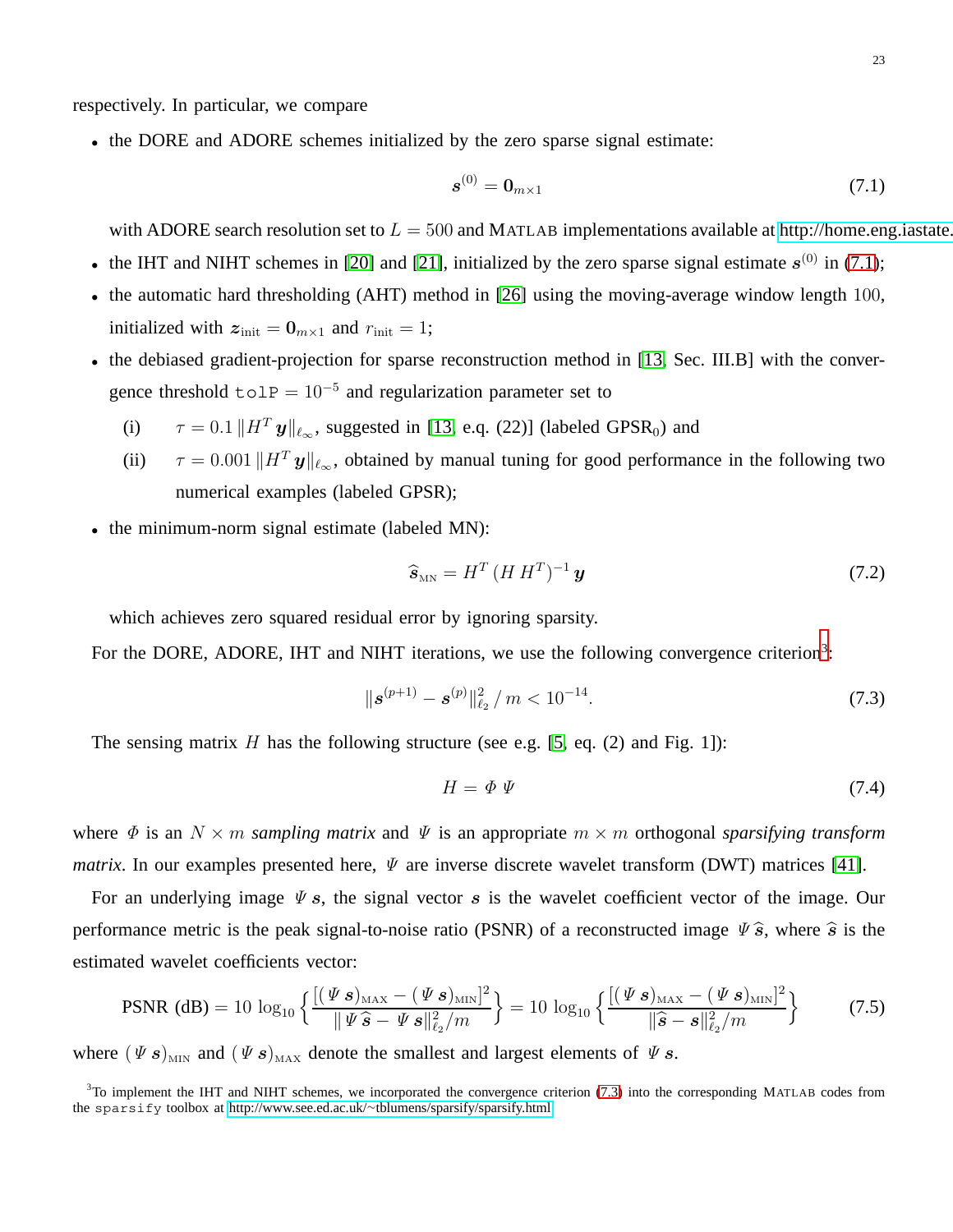

<span id="page-23-0"></span>Fig. 2. (a) The size-256<sup>2</sup> Shepp-Logan phantom, (b) a star-shaped sampling domain in the frequency plane containing 44 radial lines, and (c) the filtered back-projection (minimum-norm) reconstruction, (d) GPSR<sub>0</sub> reconstruction, (e) GPSR reconstruction, and (f) the almost perfect reconstruction achieved by all hard-thresholding schemes, for the sampling pattern in (b).

#### <span id="page-23-1"></span>*A. Tomographic Image Reconstruction*

Consider the reconstruction of the Shepp-Logan phantom of size  $m = 256^2$  $m = 256^2$  $m = 256^2$  in Fig. 2 (a) from tomographic projections. The elements of  $y$  are 2-D discrete Fourier transform (DFT) coefficients of the phantom sampled over a star-shaped domain, as illustrated in Fig. [2](#page-23-0) (b); see also [\[2\]](#page-37-4), [\[21\]](#page-38-11), and [\[26\]](#page-38-19). Therefore, the sampling matrix  $\Phi$  is constructed using selected rows of the DFT matrix that yield the corresponding DFT coefficients of the phantom image within the star-shaped domain. In this example, we select the inverse Haar (Daubechies-2) DWT matrix to be the orthogonal sparsifying transform matrix  $\Psi$ . The Haar wavelet transform coefficients of the phantom image in Fig. [2](#page-23-0) (a) are sparse, with  $||s||_{\ell_0} = 3769 \approx 0.06 \, m$ , where the true signal vector s consists of the Haar wavelet transform coefficients of the phantom in Fig. [2](#page-23-0) (a).

For our choices of  $\Phi$  and  $\Psi$ , the rows of H are orthonormal, i.e. [\(2.8\)](#page-6-2) holds, implying that IHT is equivalent to the ECME iteration in Section [II-A.](#page-5-0) DORE, IHT, and NIHT require knowledge of the signal sparsity level  $r$ ; in this example, we set  $r$  to the true signal support size:

$$
r = 3769.\t(7.6)
$$

In contrast, the ADORE and AHT methods are *automatic* and *estimate* r from the measurements using the USS and GML selection criteria, respectively.

Figs. [2](#page-23-0) (c)–(f) show the images reconstructed by the above methods using the 44 radial-line sampling pattern in Fig. [2](#page-23-0) (b), which corresponds to  $N/m = 0.163$ . In this example, the MN signal estimate [\(7.2\)](#page-22-3)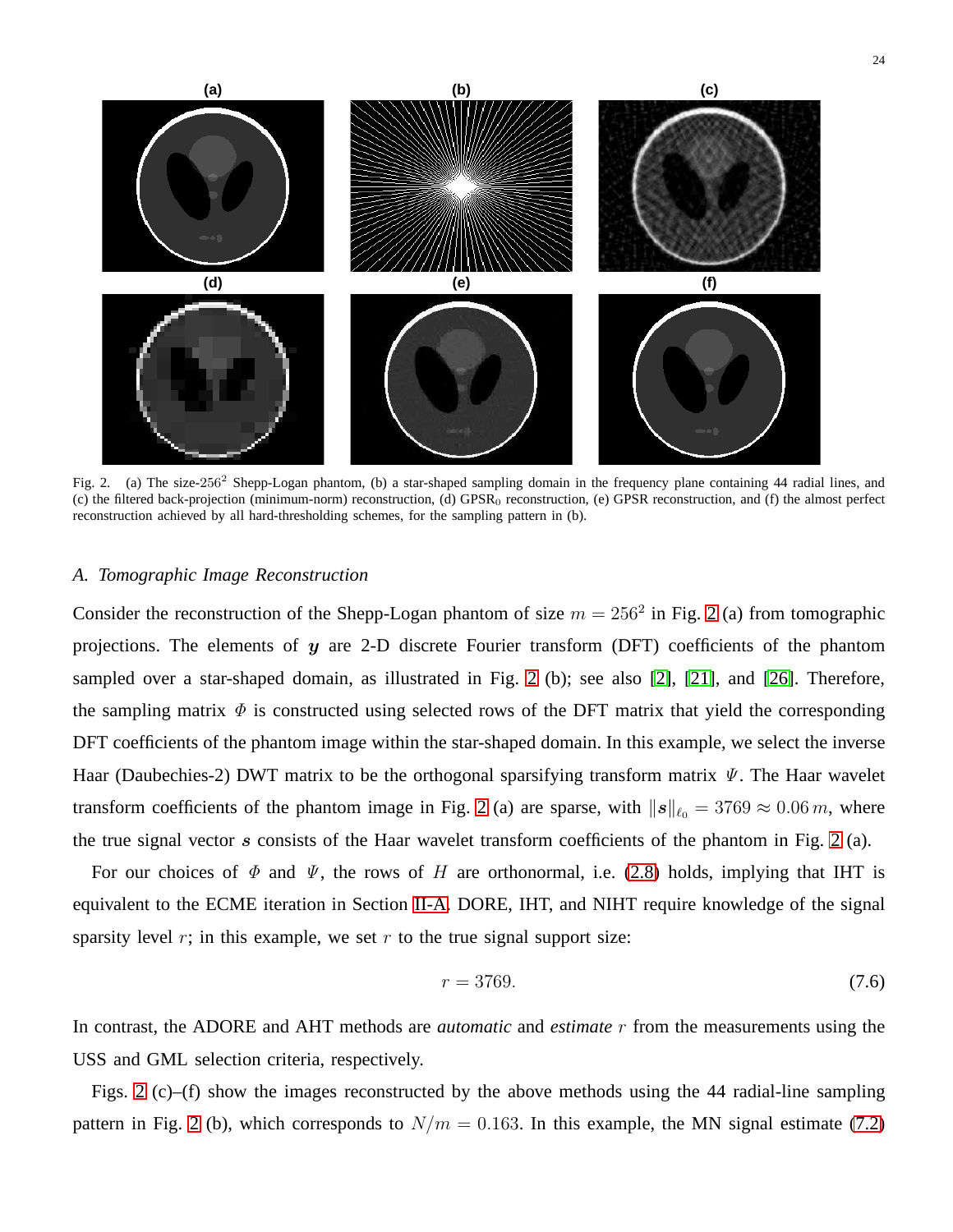

<span id="page-24-0"></span>Fig. 3. (a) PSNR, (b) number of iterations, and (c) CPU time as the functions of the normalized number of measurements  $N/m$  for phantom image reconstruction.

is also the *filtered back-projection estimate* obtained by setting the unobserved DFT coefficients to zero and taking the inverse DFT, see [\[2\]](#page-37-4). Here, all hard-thresholding methods (DORE, IHT, NIHT, ADORE, and AHT) achieve almost perfect reconstructions of the original phantom image with PSNRs over 100 dB, in contrast with the MN (filtered back-projection) and GPSR methods that achieve inferior reconstructions with PSNRs 20.2 dB for the MN, 33.0 dB for GPSR, and 17.9 dB for  $GPSR_0$  estimates.

Fig. [3](#page-24-0) shows (a) the PSNRs, (b) numbers of iterations, and (c) CPU times of the above methods as we change  $N/m$  by varying the number of radial lines in our star-shaped partial Fourier sampling pattern. In this example, all hard-thresholding methods have significantly sharper phase transitions than the manually tuned GPSR, and outperform GPSR after the phase transitions. AHT exhibits the phase transition at  $N/m \approx 0.15$ ; the phase transitions of the other hard thresholding methods occur at  $N/m \approx 0.16$ . ADORE performs as well as the DORE, IHT, and NIHT methods that require prior knowledge of the signal sparsity level. Indeed, the USS criterion accurately selects the signal sparsity level in this case, which is consistent with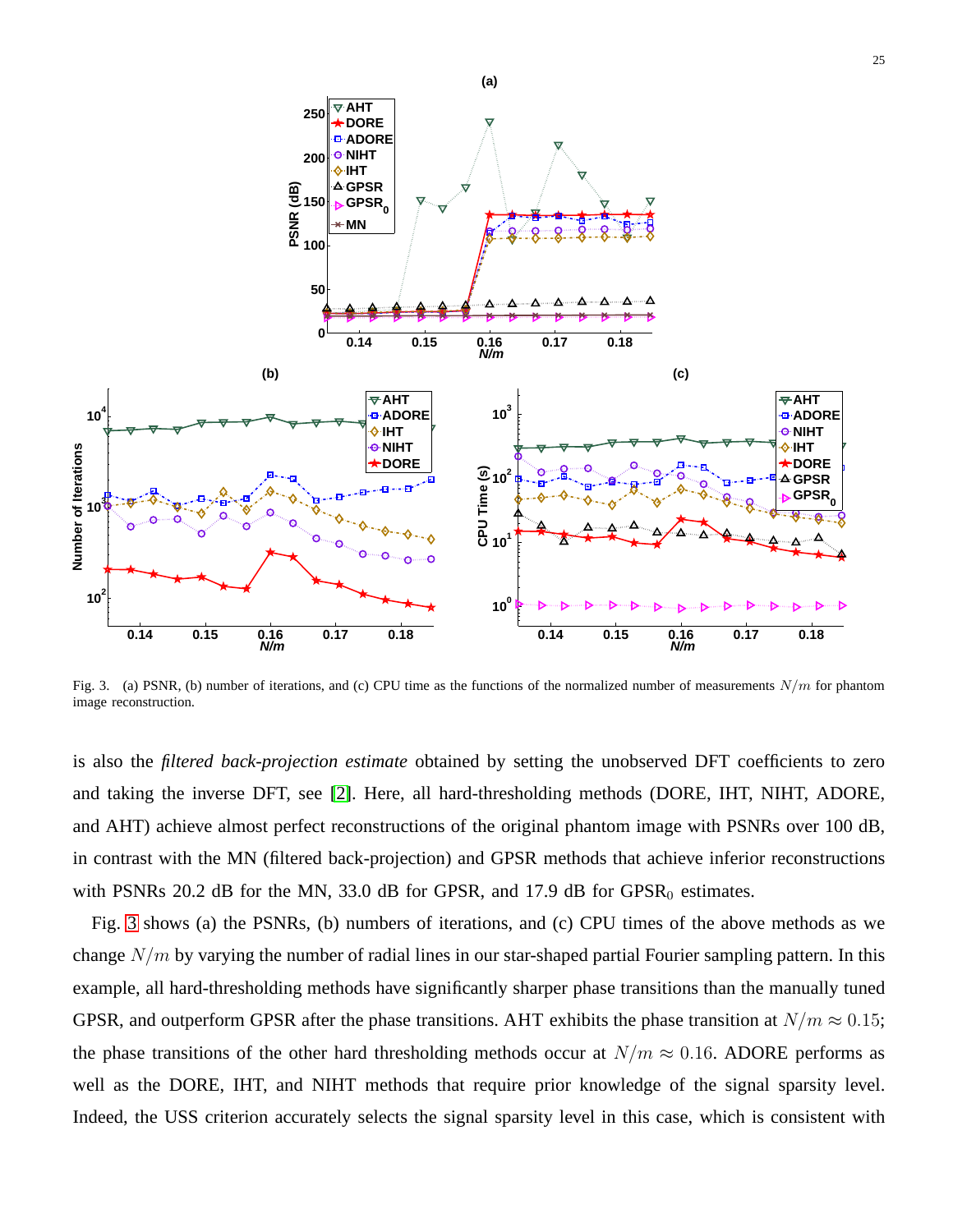the essence of Theorem [5.](#page-20-2) Among all hard-thresholding methods, DORE needs the smallest number of iterations to converge and is also the fastest in terms of the CPU time. DORE needs 4.4 to 10.9 times less iterations than IHT and 2.3 to 6 times less iterations than NIHT; in terms of the CPU time, DORE is 2.7 to 6.7 times faster than IHT and 3.6 to 16.3 times faster than NIHT. The CPU times of DORE, IHT, and ADORE *per iteration* are approximately constant as N/m varies. One DORE step is about twice slower than one IHT step, validating the computational complexity analysis in Section [V-A.](#page-19-0)

We now compare the two automatic thresholding methods (AHT and ADORE) in this example: ADORE requires 3.7 to 7.7 times less iterations and is 2.2 to 4.6 times faster than AHT. We note that AHT's computational complexity does not scale well with the increase of the signal size and its support, which is the case considered in the following example, where we increase the signal size four times, to  $m = 512^2$ .

## *B. Lena Reconstruction From Compressive Samples*

We now reconstruct the standard Lena image of size  $m = 512^2$  in Fig. [4](#page-26-0) (a) from compressive samples. In this example, we select the *structurally random sampling matrices*  $\Phi$  proposed in [\[42\]](#page-38-31) and the inverse Daubechies-6 DWT matrix to be the orthogonal sparsifying transform matrix  $\Psi$ . The wavelet coefficients of the Lena image are only approximately sparse. If we have a parameter estimate  $\hat{\theta}(r) = (\hat{s}(r), \hat{\sigma}^2(r))$ , we can construct the following empirical Bayesian estimate of the missing data vector  $z$ :

<span id="page-25-0"></span>
$$
\mathbf{E}_{\boldsymbol{z}|\boldsymbol{y},\boldsymbol{\theta}}[\boldsymbol{z}|\boldsymbol{y},\widehat{\boldsymbol{\theta}}(r)] = \widehat{\boldsymbol{s}}(r) + H^T (HH^T)^{-1}[\boldsymbol{y} - H\,\widehat{\boldsymbol{s}}(r)].\tag{7.7}
$$

Unlike  $\hat{\mathfrak{s}}(r)$ , the empirical Bayesian estimate [\(7.7\)](#page-25-0) is not r-sparse in general, and is therefore preferable for reconstructing approximately sparse signals that have many small-magnitude signal coefficients.

For our choices of  $\Phi$  and  $\Psi$ , the rows of H are orthonormal, i.e. [\(2.8\)](#page-6-2) holds, and IHT is equivalent to the ECME iteration in Section [II-A.](#page-5-0) For all hard thresholding methods, we apply the empirical Bayesian estimate [\(7.7\)](#page-25-0), with  $\hat{\theta}(r)$  equal to the parameter estimates obtained upon their convergence. We chose the sparsity level

$$
r = 10000 \approx 0.038 \, m \tag{7.8}
$$

to implement the DORE, IHT, and NIHT iterations.

Figs. [4](#page-26-0) (b)–(d) show the PSNRs, numbers of iterations, and CPU times of various methods as functions of the normalized number of measurements (subsampling factor)  $N/m$ . Here, we do not include the AHT and MN estimates in the simulation results because, in this example, AHT is very slow compared with the other approaches and does not outperform them in terms of reconstruction performance, and the MN estimates [\(7.2\)](#page-22-3) are poor; indeed, the PSNRs of the minimum-norm estimates vary between 14.21 dB and 16.24 dB for the range of  $N/m$  in Figs. [4](#page-26-0) (b)–(d).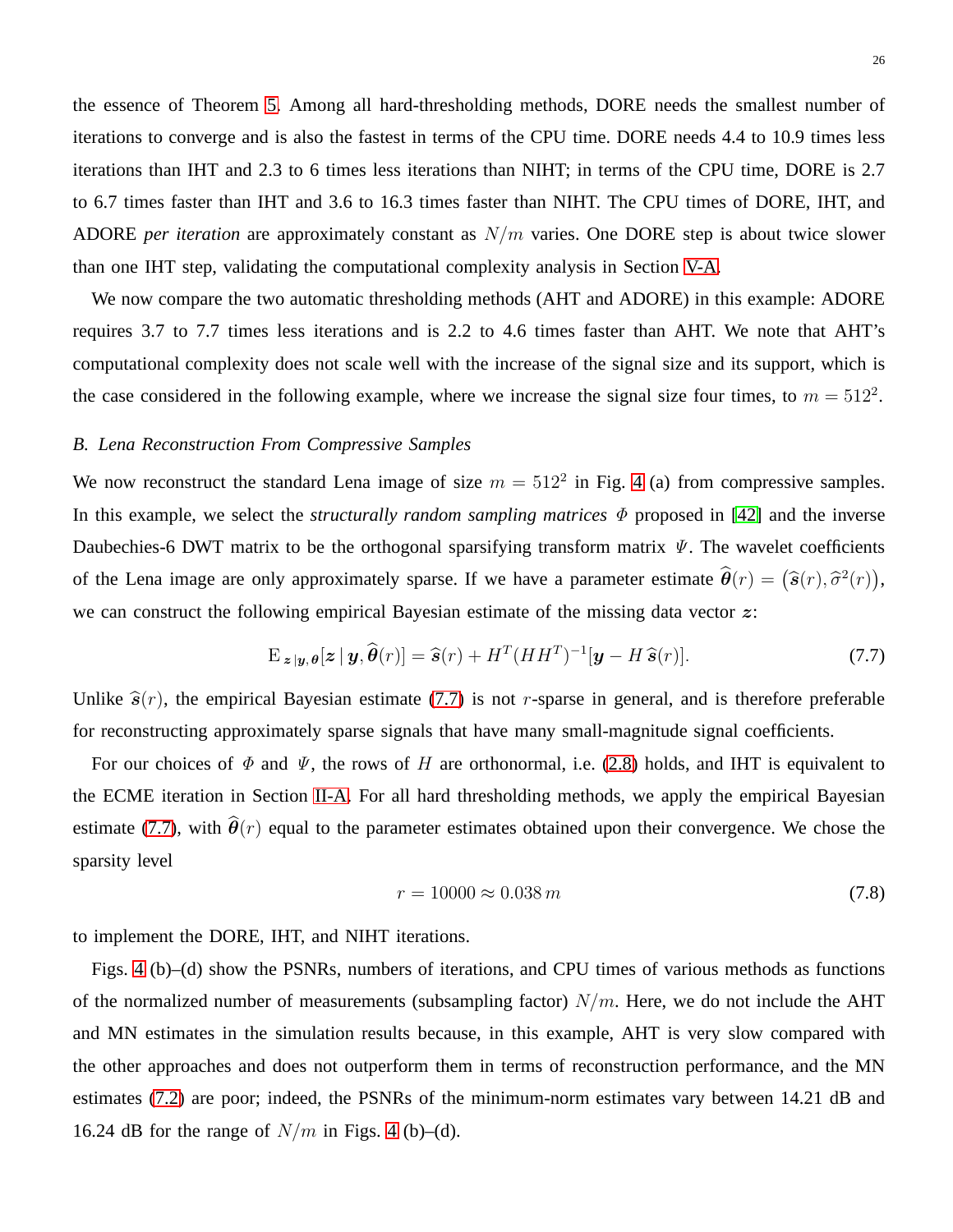

<span id="page-26-0"></span>Fig. 4. (a) The  $512 \times 512$  Lena image, and (b) PSNR, (c) number of iterations, and (d) CPU time as the functions of the normalized number of measurements  $N/m$  for Lena image reconstruction.

Unlike the phantom reconstruction example in Section [VII-A,](#page-23-1) here the underlying signal (the vector of the wavelet coefficients of the Lena image) is *not* strictly sparse and, consequently,

- the difference in reconstruction accuracy between the *manually tuned* convex GPSR method and hard thresholding methods is significantly smaller: compare Fig. [4](#page-26-0) (b) with Fig. [3](#page-24-0) (a);
- the achieved PSNRs of all methods are significantly smaller as well, even though the subsampling factor  $N/m$  ranges over a fairly wide interval, between 0.2 and 0.5.

The importance of tuning the GPSR's regularization parameter  $\tau$  is evident from Fig. [4](#page-26-0) (b): GPSR<sub>0</sub> reconstructs the signal poorly compared with the tuned GPSR. We point out that it is *not known* how to manually tune  $\tau$  in practical cases where the ground-truth image in Fig. [4](#page-26-0) (a) is not available. In contrast, our ADORE algorithm automatically selects the sparsity level and performs similarly to the other methods that require careful tuning; ADORE is particularly competitive when the number of measurements is fairly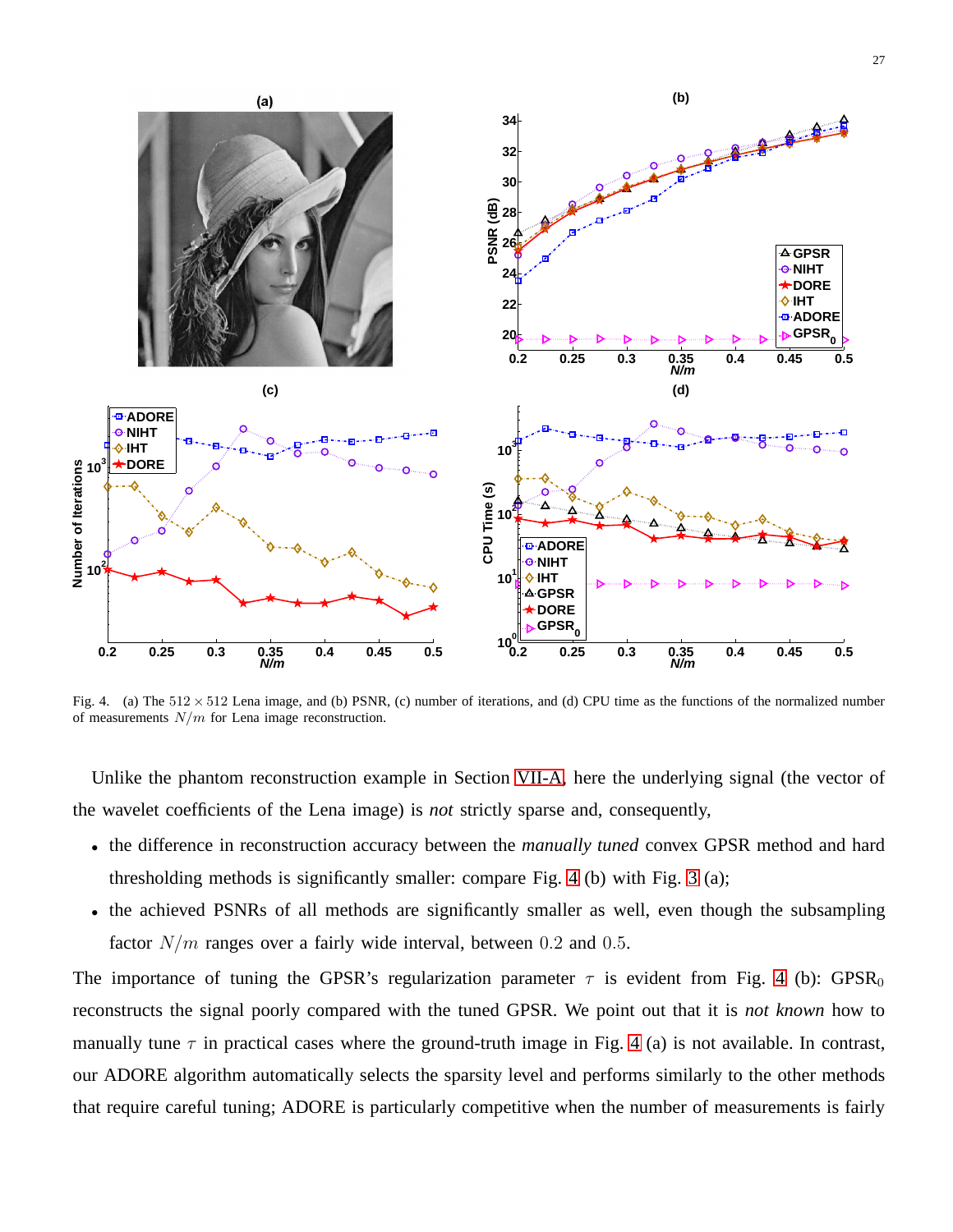large, see Fig. [4](#page-26-0) (b). Therefore, the USS model selection criterion is quite effective in this practical example where the underlying signal is not strictly sparse. Figs. [4](#page-26-0) (c) and (d) show that DORE requires the smallest number of iterations and CPU time among the hard thresholding methods, and that it is also faster than the manually tuned GPSR method for  $N/m < 0.4$ . When  $N/m > 0.3$ , the CPU time of the *automatic* ADORE method (which employs multiple DORE iterations) is comparable to that of the *tuned* NIHT method.

## VIII. CONCLUDING REMARKS

<span id="page-27-0"></span>We proposed a probabilistic framework for sparse signal reconstruction in underdetermined linear models where the regression coefficient vector consists of a sparse deterministic component and a random Gaussian component. We developed three hard thresholding methods based on this framework: ECME, DORE, and ADORE. We showed that, under certain mild conditions, ECME converges to a local maximum of the concentrated marginal likelihood for the above probabilistic model. Our ECME convergence conditions are invariant to invertible linear transforms of either the rows or the columns of the sensing matrix. To develop our near-optimal recovery results for the ECME and DORE methods, we introduced new measures of the sensing matrix's reconstruction ability: sparse subspace quotient (SSQ) and minimum SSQ. Minimum SSQ is more flexible than the well-established restricted isometry property (RIP) and coherence measures: it is invariant to invertible linear transforms of the rows of the sensing matrix. When the minimum  $2r$ -SSQ is sufficiently large, our ECME for sparsity level r *perfectly* recovers the true r-sparse signal from the noiseless measurements and estimates the best  $r$ -term approximation of an arbitrary non-sparse signal from noisy measurements within a bounded error. The DORE algorithm interleaves two overrelaxation steps with one ECME step and significantly accelerates the convergence of the ECME iteration. To automatically estimate the sparsity level from the data, we proposed the unconstrained sparsity selection (USS) criterion and utilized it to develop the automatic ADORE scheme that does not require prior knowledge of the signal sparsity level.

Since only a single choice [\(7.1\)](#page-22-0) is used to initialize DORE and ADORE, their PSNR curves in Section [VII](#page-21-1) are only lower bounds on the PSNRs achievable by these methods. The reconstruction performances of these methods can be improved by using multiple initial values, where the improvement is particularly significant for purely sparse signals: our preliminary results indicate that, in terms of reconstruction accuracy, DORE with multiple initial values outperforms AHT in the phantom example [see Fig. [3](#page-24-0) (a)] and can slightly outperform the manually tuned GPSR in the Lena example [see Fig. [4](#page-26-0) (b)]. Full details of the multiple initialization scheme and its reconstruction performance will be published elsewhere. Further research will also include:

• analyzing the convergence speed of the DORE algorithm,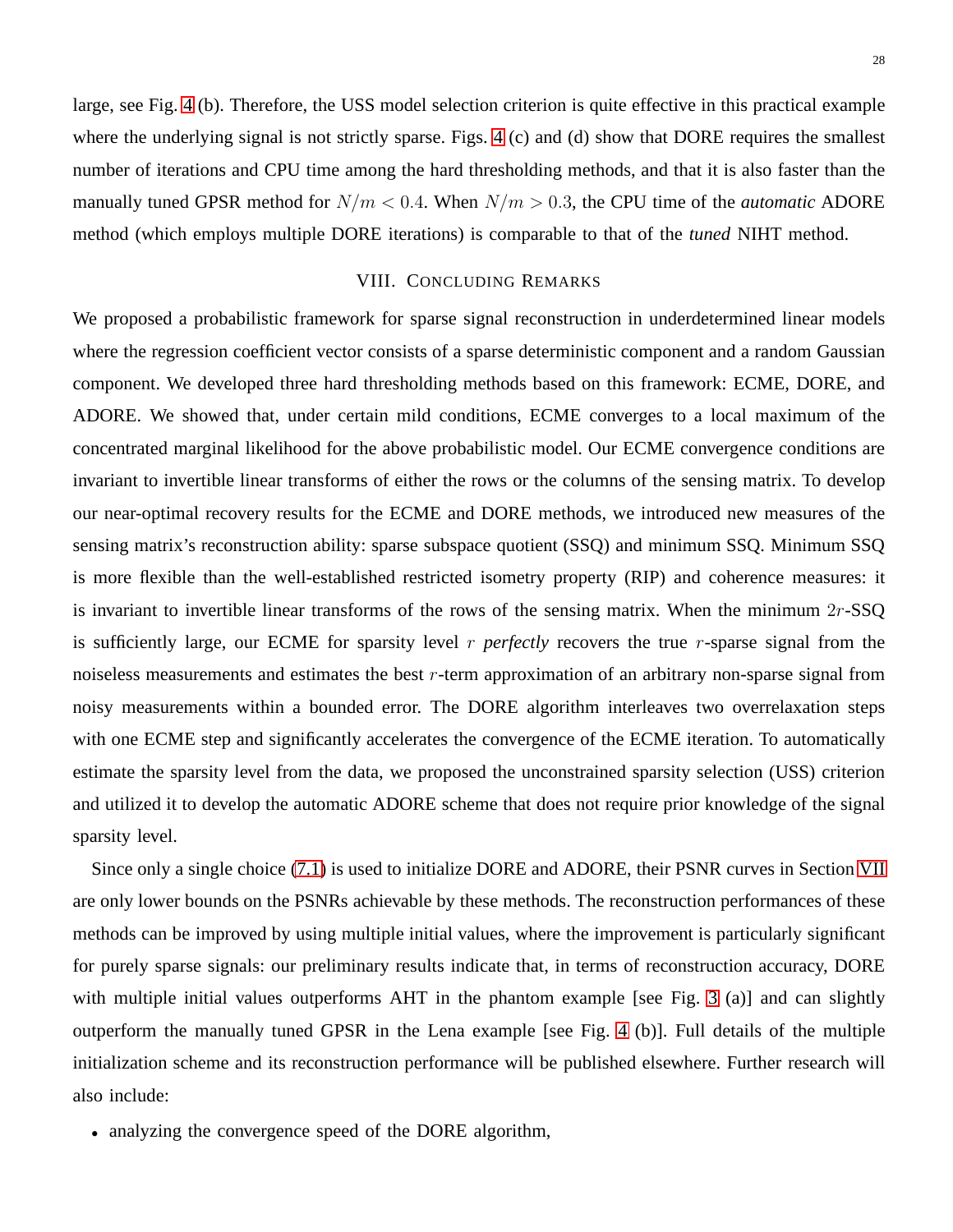- looking for systematic means of generating sensing matrices that have large minimum SSQ, and
- applying our probabilistic framework to develop sparse signal reconstruction methods for quantized measurements.

#### APPENDIX

## APPENDIX A ECME ALGORITHM DERIVATION

<span id="page-28-0"></span>Consider the following hierarchical two-stage model:

<span id="page-28-1"></span>
$$
p_{\mathbf{y}|\mathbf{z}}(\mathbf{y}|\mathbf{z}) = \mathcal{N}(\mathbf{y}; H\mathbf{z}, C) \tag{A.1a}
$$

$$
p_{\boldsymbol{z}|\boldsymbol{\theta}}(\boldsymbol{z}|\boldsymbol{\theta}) = \mathcal{N}(\boldsymbol{z};\,\boldsymbol{s},\sigma^2\,I_m) \tag{A.1b}
$$

where z is the vector of missing data and C is a known noise covariance matrix. For  $C = 0_{N \times N}$ , this model reduces to that in [\(2.1a\)](#page-4-1)–[\(2.1b\)](#page-4-1) in Section [II.](#page-4-0)

We will first derive an EM step for estimating s under the above general model and then set  $C = 0_{N \times N}$ to reduce it to the EM step in Section [II.](#page-4-0) The *complete-data likelihood function* of the measurements y and the missing data z given  $\theta = (s, \sigma^2) \in \Theta_r$  follows from [\(A.1a\)](#page-28-1) and [\(A.1b\)](#page-28-1):

<span id="page-28-2"></span>
$$
p_{\boldsymbol{z},\boldsymbol{y}|\boldsymbol{\theta}}(\boldsymbol{z},\boldsymbol{y}|\boldsymbol{\theta}) = \frac{\exp[-\frac{1}{2}(\boldsymbol{y}-H\boldsymbol{z})^T C^{-1}(\boldsymbol{y}-H\boldsymbol{z})]}{\sqrt{\det(2\pi C)}} \cdot \frac{\exp(-\frac{1}{2}\|\boldsymbol{z}-\boldsymbol{s}\|_{\ell_2}^2/\sigma^2)}{\sqrt{(2\pi\sigma^2)^m}}.
$$
 (A.2)

From [\(A.2\)](#page-28-2), the conditional pdf of z given y and  $\theta$  is

$$
p_{\boldsymbol{z}|\boldsymbol{y},\boldsymbol{\theta}}(\boldsymbol{z}|\boldsymbol{y},\boldsymbol{\theta}) = \mathcal{N}\Big(\boldsymbol{z};\,\boldsymbol{s}+\sigma^2\,H^T\,(C+\sigma^2\,H\,H^T)^{-1}\,(\boldsymbol{y}-H\,\boldsymbol{s}),\sigma^2\,I_m-(\sigma^2)^2\,H^T\,(C+\sigma^2\,H\,H^T)^{-1}\,H\Big) \tag{A.3}
$$

see [\[33,](#page-38-22) Theorem 11.1]. Assume that the parameter estimate  $\theta^{(p)} = (s^{(p)}, (\sigma^2)^{(p)})$  is available; then, in *Iteration*  $p + 1$ , the E and M steps for estimating s simplify to

$$
\boldsymbol{z}^{(p+1)} = \mathbf{E}_{\boldsymbol{z} \mid \boldsymbol{y}, \boldsymbol{\theta}}[\boldsymbol{z} \mid \boldsymbol{y}, \boldsymbol{\theta}^{(p)}] = \boldsymbol{s}^{(p)} + (\sigma^2)^{(p)} H^T \left[ C + (\sigma^2)^{(p)} H H^T \right]^{-1} (\boldsymbol{y} - H \, \boldsymbol{s}^{(p)}) \tag{A.4a}
$$

and

<span id="page-28-3"></span>
$$
\mathbf{s}^{(p+1)} = \arg\min_{\mathbf{s}\in\mathcal{S}_r} \|\mathbf{z}^{(p+1)} - \mathbf{s}\|_{\ell_2}^2 = \mathcal{T}_r(\mathbf{z}^{(p+1)}).
$$
 (A.4b)

Setting  $C = 0_{N \times N}$  in [\(A.4a\)](#page-28-3) and [\(A.4b\)](#page-28-3) yields [\(2.7a\)](#page-6-1) and [\(2.7b\)](#page-6-1), which are not dependent on  $(\sigma^2)^{(p)}$ .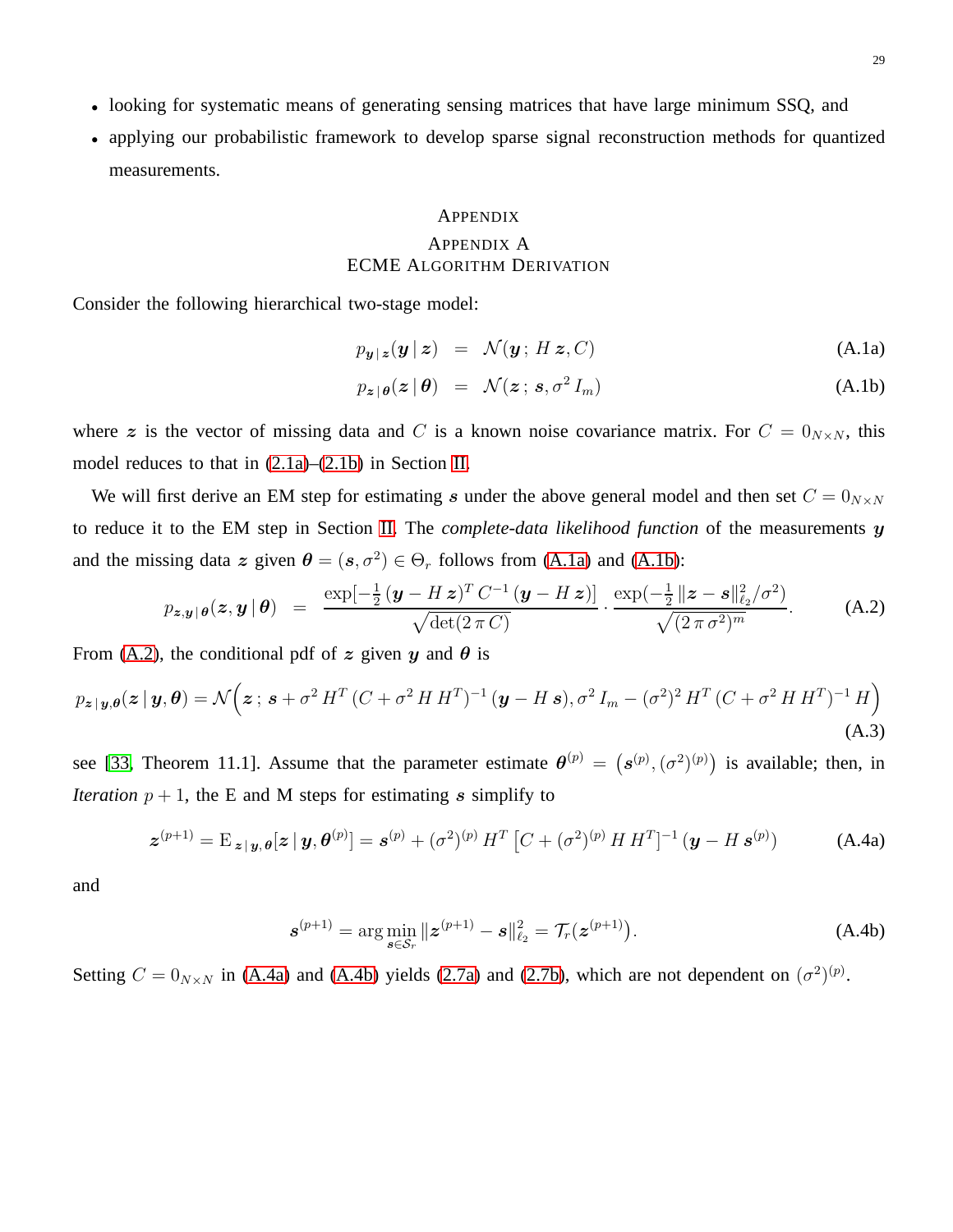# <span id="page-29-1"></span>APPENDIX B PROOF OF THEOREM [1](#page-8-0)

<span id="page-29-0"></span>We first prove Lemma [5,](#page-29-1) which will be used in the proof of Theorem [1.](#page-8-0)

*Lemma 5:* Assume that the sensing matrix H satisfies the URP condition, see also [\(3.5b\)](#page-8-0). For an index set *A* ⊂ {1, 2, . . . , *m*},

(a) if

$$
0 < \dim(A) \le N \tag{B.1a}
$$

then

<span id="page-29-2"></span>
$$
\lambda_{\min}\left(H_A^T (H H^T)^{-1} H_A\right) > 0,\tag{B.1b}
$$

(b) if

$$
0 < \dim(A) \le m - N \tag{B.2a}
$$

then

<span id="page-29-3"></span>
$$
\lambda_{\max}\left(H_A^T (H H^T)^{-1} H_A\right) < 1. \tag{B.2b}
$$

*Proof:* The conditions [\(3.5b\)](#page-8-0) and [\(B.1a\)](#page-29-2) imply that all columns of  $H_A$  are linearly independent; therefore,  $H_A^T(HH^T)^{-1}H_A$  is a full-rank positive definite matrix, and [\(B.1b\)](#page-29-2) follows.

We now assume [\(B.2a\)](#page-29-3) and show [\(B.2b\)](#page-29-3). Observe that

$$
\lambda_{\max}\left(H_A^T (H H^T)^{-1} H_A\right) = \lambda_{\max}\left((H H^T)^{-1} H_A H_A^T\right) = \lambda_{\max}\left(I_N - (H H^T)^{-1} H_A \circ H_{A^c}^T\right) \tag{B.3}
$$

where

<span id="page-29-4"></span>
$$
A^c \triangleq \{1, 2, \dots, m\} \setminus A \tag{B.4}
$$

defines the index index set complementary to A. Since  $\dim(A^c) = m - \dim(A) \ge N$ ,  $(H H^T)^{-1} H_{A^c} H_{A^c}^T$ is positive definite; therefore,

$$
\lambda_{\max}\left(H_A^T (H H^T)^{-1} H_A\right) = 1 - \lambda_{\min}\left((H H^T)^{-1} H_{A^c} H_{A^c}^T\right) < 1\tag{B.5}
$$

and [\(B.2b\)](#page-29-3) follows.

Now, we prove Theorem [1.](#page-8-0)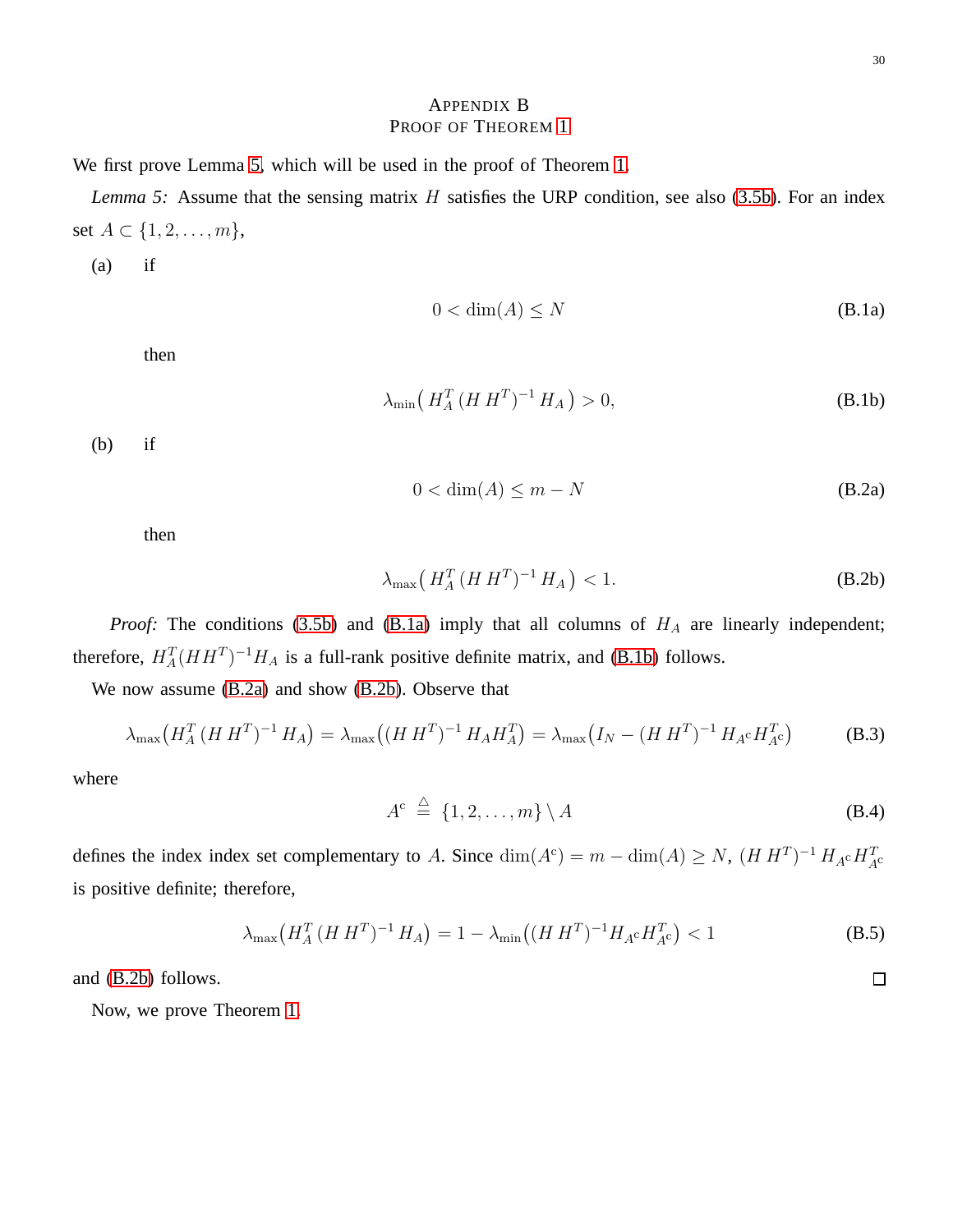*Proof of Theorem [1:](#page-8-0)* We now prove that our ECME iteration converges to its fixed point. If  $s^{(p+1)}$  =  $s^{(p)}$ , the convergence to a fixed point immediately follows. Therefore, without loss of generality, we assume  $s^{(p+1)} \neq s^{(p)}$ . Since  $\mathcal{E}(s^{(p)})$  in [\(3.1\)](#page-7-2) converges to a limit,  $\mathcal{E}(s^{(p)}) - \mathcal{E}(s^{(p+1)})$  converges to zero. Now,

<span id="page-30-1"></span>
$$
\mathcal{E}(\mathbf{s}^{(p)}) - \mathcal{E}(\mathbf{s}^{(p+1)}) = \mathcal{Q}(\mathbf{s}^{(p)} | \mathbf{s}^{(p)}) - \mathcal{H}(\mathbf{s}^{(p)} | \mathbf{s}^{(p)}) - [\mathcal{Q}(\mathbf{s}^{(p+1)} | \mathbf{s}^{(p)}) - \mathcal{H}(\mathbf{s}^{(p+1)} | \mathbf{s}^{(p)})]
$$
(B.6a)

$$
\geq (s^{(p+1)} - s^{(p)})^T [I_m - H^T (HH^T)^{-1} H] (s^{(p+1)} - s^{(p)}) \tag{B.6b}
$$

$$
= (s_A^{(p+1)} - s_A^{(p)})^T \left[ I_{\dim(A)} - H_A^T (HH^T)^{-1} H_A \right] (s_A^{(p+1)} - s_A^{(p)})
$$
(B.6c)

$$
= \left[1 - \frac{(\boldsymbol{s}_A^{(p+1)} - \boldsymbol{s}_A^{(p)})^T H_A^T (H H^T)^{-1} H_A (\boldsymbol{s}_A^{(p+1)} - \boldsymbol{s}_A^{(p)})}{\|\boldsymbol{s}^{(p+1)} - \boldsymbol{s}^{(p)}\|_{\ell_2}^2}\right] \|\boldsymbol{s}^{(p+1)} - \boldsymbol{s}^{(p)}\|_{\ell_2}^2 \quad \text{(B.6d)}
$$

$$
\geq \left[1 - \lambda_{\max}\left(H_A^T(HH^T)^{-1}H_A\right)\right] \|s^{(p+1)} - s^{(p)}\|_{\ell_2}^2 \tag{B.6e}
$$

where  $A = \text{supp}(s^{(p)}) \cup \text{supp}(s^{(p+1)})$ . Here, [\(B.6a\)](#page-30-1) follows from [\(3.2a\)](#page-7-0), [\(B.6b\)](#page-30-1) follows by [\(3.3a\)](#page-7-1) and the fact that  $\mathcal{H}(\mathbf{s}^{(p)} | \mathbf{s}^{(p)}) = 0$ , [\(B.6c\)](#page-30-1) is obtained by using the identities  $\|\mathbf{s}^{(p+1)} - \mathbf{s}^{(p)}\|_{\ell_2}^2 = \|\mathbf{s}^{(p+1)}_A - \mathbf{s}^{(p)}_A\|$  $\mathbb{Z}_A^{(p)} \|_{\ell_2}^2$ and  $H\left(\mathbf{s}^{(p+1)}-\mathbf{s}^{(p)}\right)=H_A\left(\mathbf{s}_A^{(p+1)}-\mathbf{s}_A^{(p)}\right)$  $A^{(p)}$ ), and [\(B.6e\)](#page-30-1) follows by using the Rayleigh-quotient property [\[35,](#page-38-32) Theorem 21.5.6]. Note that  $0 < \dim(A) \le 2r \le m - N$ , where the second inequality follows from [\(3.5a\)](#page-8-0). Therefore, [\(B.2a\)](#page-29-3) holds and [\(B.2b\)](#page-29-3) in Lemma [5](#page-29-1) implies that the term  $1 - \lambda_{\text{max}} (H_A^T (HH^T)^{-1} H_A)$  in [\(B.6e\)](#page-30-1) is strictly positive. Since  $\mathcal{E}(\mathbf{s}^{(p)}) - \mathcal{E}(\mathbf{s}^{(p+1)})$  converges to zero, then  $\|\mathbf{s}^{(p+1)} - \mathbf{s}^{(p)}\|_{\ell_2}^2$  converges to zero as well. Finally, the claim of monotonicity of convergence follows from the discussion in Section [III](#page-6-0) prior to Theorem [1.](#page-8-0) This completes the proof.  $\Box$ 

## APPENDIX C PROOFS OF LEMMA [1,](#page-8-3) LEMMA [2](#page-9-1) AND THEOREM [2](#page-10-0)

<span id="page-30-0"></span>*Proof of Lemma [1:](#page-8-3)* The proof is by contradiction. Suppose that there exists an index  $i \in \{1, 2, ..., m\}$ satisfying [\(3.6a\)](#page-8-2), but not [\(3.6b\)](#page-8-2); without loss of generality, assume that the following partial derivative is positive:

$$
\frac{\partial f(\mathbf{s}^{\star})}{\partial s_i} \stackrel{\triangle}{=} \frac{\partial f(\mathbf{s})}{\partial s_i}\Big|_{\mathbf{s}=\mathbf{s}^{\star}} = \lim_{\epsilon \to 0} \frac{f(\mathbf{s}^{\star} + \epsilon \,\mathbf{e}_i) - f(\mathbf{s}^{\star})}{\epsilon} > 0 \tag{C.1}
$$

where  $e_i$  is the *i*th column of  $I_m$ . By the definition of the limit, there exists a  $\delta > 0$  such that, for all  $\epsilon \in (0, \delta),$ 

$$
\left|\frac{f(\mathbf{s}^{\star}+\epsilon\,\mathbf{e}_i)-f(\mathbf{s}^{\star})}{\epsilon}-\frac{\partial f(\mathbf{s}^{\star})}{\partial s_i}\right|<\frac{1}{2}\frac{\partial f(\mathbf{s}^{\star})}{\partial s_i}\tag{C.2a}
$$

$$
\left|\frac{f(\mathbf{s}^* - \epsilon \,\mathbf{e}_i) - f(\mathbf{s}^*)}{-\epsilon} - \frac{\partial f(\mathbf{s}^*)}{\partial s_i}\right| < \frac{1}{2} \frac{\partial f(\mathbf{s}^*)}{\partial s_i} \tag{C.2b}
$$

and, therefore,

$$
f(\mathbf{s}^* + \epsilon \mathbf{e}_i) > f(\mathbf{s}^*) + \frac{1}{2} \epsilon \frac{\partial f(\mathbf{s}^*)}{\partial s_i} > f(\mathbf{s}^*)
$$
 (C.3a)

$$
f(\mathbf{s}^* - \epsilon \mathbf{e}_i) < f(\mathbf{s}^*) - \frac{1}{2} \epsilon \frac{\partial f(\mathbf{s}^*)}{\partial s_i} < f(\mathbf{s}^*). \tag{C.3b}
$$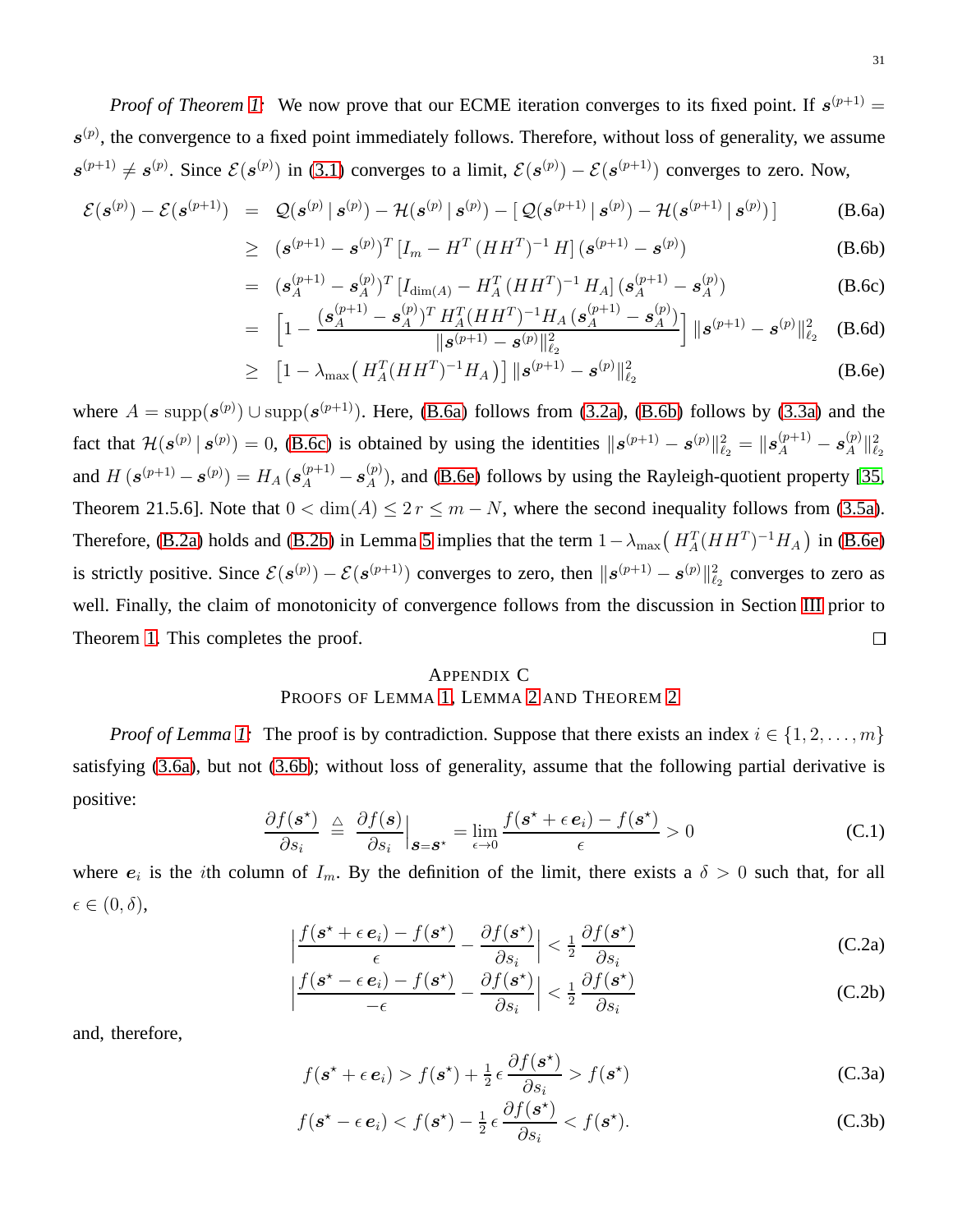For all  $\epsilon \in (0, \delta)$ , the vectors  $s^* + \epsilon e_i$  and  $s^* - \epsilon e_i$  are r-sparse,  $f(s^* + \epsilon e_i)$  is larger than  $f(s^*)$ , and  $f(\mathbf{s}^* - \epsilon \mathbf{e}_i)$  is smaller than  $f(\mathbf{s}^*)$ , which contradicts the assumption that  $\mathbf{s}^*$  is an r-local maximum or minimum point.  $\Box$ 

<span id="page-31-2"></span>Before proving Lemma [2,](#page-9-1) we prove the following useful result that will be used in the proof of Lemma [2.](#page-9-1)

*Lemma 6:* For any *r*-sparse vector  $s' \in S_r$ , there exists a  $\delta > 0$  such that, for all  $s \in S_r$  satisfying  $\|\boldsymbol{s} - \boldsymbol{s}'\|_{\ell_2} < \delta$ , we have

<span id="page-31-3"></span>
$$
\dim\bigl(\operatorname{supp}(\boldsymbol{s})\cup\operatorname{supp}(\boldsymbol{s}')\bigr)\leq r.\tag{C.4}
$$

*Proof:* The proof is by contradiction. First, define  $A = \text{supp}(s)$  and  $A' = \text{supp}(s')$ . Suppose that, for all  $\delta > 0$ , there exists a  $s \in S_r$  satisfying

$$
\|\boldsymbol{s} - \boldsymbol{s}'\|_{\ell_2} < \delta \tag{C.5a}
$$

and

<span id="page-31-0"></span>
$$
\dim(A \cup A') > r. \tag{C.5b}
$$

Since dim(A)  $\leq r$ ,

$$
\dim(A' \cap A^c) = \dim(A \cup A') - \dim(A) > r - r = 0
$$
\n(C.6)

implying that the set  $A' \cap A^c$  is not empty, see also the definition of the complementary index set in [\(B.4\)](#page-29-4). Choose  $\delta$  to be half the magnitude of the smallest nonzero element in  $s'$ :

<span id="page-31-1"></span>
$$
\delta = \frac{1}{2} \min_{i \in A'} |s'_i| \tag{C.7}
$$

Now,

$$
\|\boldsymbol{s} - \boldsymbol{s}'\|_{\ell_2} \ge \left\| \boldsymbol{s}'_{A' \cap A^c} \right\|_{\ell_2} \ge \min_{i \in A'} |\boldsymbol{s}'_i| > \delta
$$
 (C.8)

which contradicts [\(C.5a\)](#page-31-0). Therefore, for a positive number  $\delta$  in [\(C.7\)](#page-31-1), no r-sparse vector s can satisfy the conditions [\(C.5a\)](#page-31-0) and [\(C.5b\)](#page-31-0) simultaneously.  $\Box$ 

Lemma [6](#page-31-2) shows that, in a sufficiently small neighborhood of an  $r$ -sparse vector  $s'$ , the support sets of all other r-sparse vectors  $s$  significantly overlap with the support set of  $s'$ . In particular, if  $s'$  has exactly r nonzero elements (i.e.  $||s'||_{\ell_0} = r$ ), then all other r-sparse vectors in its sufficiently small neighborhood must have the same support set as  $s'$ . If s' has less than r nonzero elements, an r-sparse vector s in this neighborhood can contain a few inconsistent elements that do not belong to the support set of s ′ *as long as* [\(C.4\)](#page-31-3) is satisfied. We now prove Lemma [2.](#page-9-1)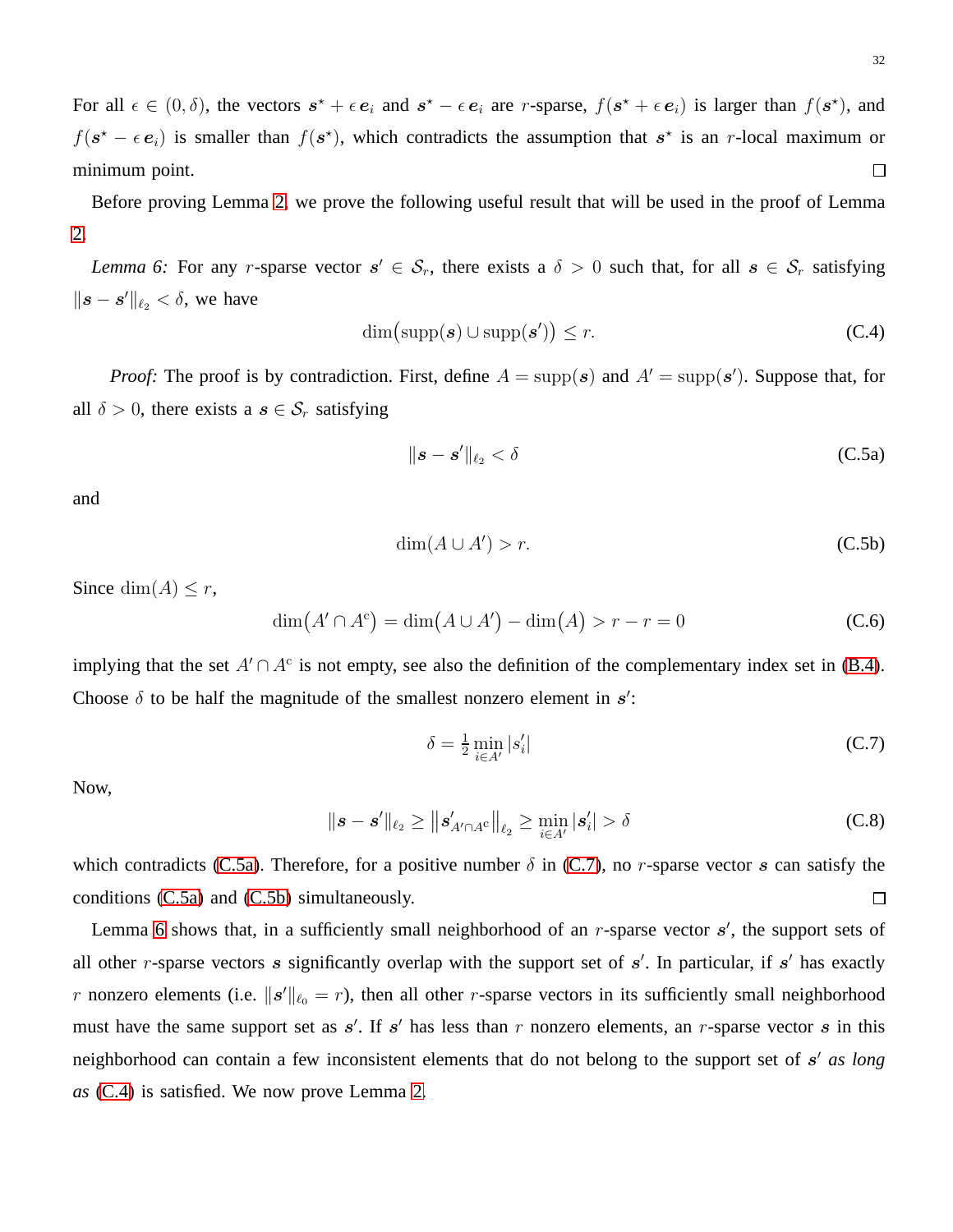*Proof of Lemma* [2:](#page-9-1) We first consider the case of an r-local maximum of  $f(s)$  and assume that conditions (1) and (2) hold for a point  $s^* \in S_r$ . By condition (2), for the positive number  $\delta_1$ , the Hessian matrix is negative semidefinite around  $s^*$  for all  $s \in S_r$  satisfying  $\|s - s^*\|_{\ell_2} < \delta_1$ . By Lemma [6,](#page-31-2) for any r-sparse vector  $s^*$ , there exists a  $\delta_2 > 0$  such that, for all  $s \in S_r$  satisfying  $||s - s^*||_{\ell_2} < \delta_2$ , we have

<span id="page-32-1"></span>
$$
\dim(\mathrm{supp}(\boldsymbol{s}) \cup \mathrm{supp}(\boldsymbol{s}^*) ) \leq r. \tag{C.9}
$$

Now, for  $\delta = \min\{\delta_1, \delta_2\}$ , consider any  $s \in S_r$  satisfying  $\|s - s^*\|_{\ell_2} < \delta$ , and expand  $f(s)$  around  $s^*$ using the Taylor series with Lagrange's form of the remainder [\[36,](#page-38-33) p. 243]:

<span id="page-32-0"></span>
$$
f(\mathbf{s}) - f(\mathbf{s}^*) = (\mathbf{s} - \mathbf{s}^*)^T \frac{\partial f(\mathbf{s})}{\partial \mathbf{s}}\Big|_{\mathbf{s} = \mathbf{s}^*} + \frac{1}{2} (\mathbf{s} - \mathbf{s}^*)^T \frac{\partial^2 f(\mathbf{s})}{\partial \mathbf{s} \partial \mathbf{s}^T}\Big|_{\mathbf{s} = \mathbf{s}^* + c(\mathbf{s} - \mathbf{s}^*)} (\mathbf{s} - \mathbf{s}^*)
$$
 (C.10a)

$$
\leq (s - s^{\star})^T \frac{\partial f(s)}{\partial s} \Big|_{s = s^{\star}} \tag{C.10b}
$$

$$
= \sum_{i \in \text{supp}(\mathbf{s}) \cup \text{supp}(\mathbf{s}^*)} (\mathbf{s}_i - \mathbf{s}_i^*) \left. \frac{\partial f(\mathbf{s})}{\partial s_i} \right|_{\mathbf{s} = \mathbf{s}^*}
$$
(C.10c)

$$
= 0 \tag{C.10d}
$$

where  $c \in (0, 1)$ . Since the vector  $s^* + c(s - s^*)$  is r-sparse and satisfies  $||s^* + c(s - s^*) - s^*||_{\ell_2} < \delta$ , the Hessian in [\(C.10a\)](#page-32-0) is negative-semidefinite and [\(C.10b\)](#page-32-0) follows. Condition (1) of Lemma [2](#page-9-1) and [\(C.9\)](#page-32-1) imply that the partial derivatives in [\(3.7\)](#page-10-1) are zero for all coordinates with indices  $i \in \text{supp}(s) \cup \text{supp}(s^*)$ , and [\(C.10d\)](#page-32-0) follows. Now, we have a  $\delta = \min\{\delta_1, \delta_2\} > 0$  such that, for all  $s \in S_r$  satisfying  $\|s - s^* \|_{\ell_2} < \delta$ ,  $f(\mathbf{s}) \leq f(\mathbf{s}^*)$ ; therefore  $\mathbf{s}^*$  is an *r*-local maximum.

If the Hessian matrix  $\frac{\partial^2 f(S)}{\partial S \partial S^T}$  is positive semidefinite around  $s^*$ , then  $\frac{\partial^2 [-f(S)]}{\partial S \partial S^T}$  is negative semidefinite around  $s^*$ . Therefore,  $s^*$  is an r-local maximum of  $-f(s)$ , and, by Definition [1,](#page-8-1)  $s^*$  is an r-local minimum of  $f(\mathbf{s})$ .  $\Box$ 

We are now ready to show Theorem [2.](#page-10-0)

*Proof of Theorem [2:](#page-10-0)* Since  $\theta^* = (s^*, (\sigma^2)^*)$  is a fixed point of the ECME iteration, we have

<span id="page-32-2"></span>
$$
\boldsymbol{s}^{\star} = \arg\min_{\boldsymbol{s}\in\mathcal{S}_r} \mathcal{Q}(\boldsymbol{s} \,|\, \boldsymbol{s}^{\star}) = \arg\min_{\boldsymbol{s}\in\mathcal{S}_r} \|\boldsymbol{s} - [\boldsymbol{s}^{\star} + H^T (HH^T)^{-1} (\boldsymbol{y} - H\boldsymbol{s}^{\star})]\|_{\ell_2}^2 \tag{C.11}
$$

see [\(2.7b\)](#page-6-1) and [\(3.2b\)](#page-7-0).

We first show that the conditions of Lemma [2](#page-9-1) hold for the function  $f(s) = \mathcal{E}(s)$  in [\(3.1\)](#page-7-2) and the *r*-sparse vector  $s^*$  in [\(C.11\)](#page-32-2). The proof is by contradiction. Suppose that condition (1) of Lemma [2](#page-9-1) is not satisfied, i.e. there exists an index  $i \in \{1, 2, ..., m\}$  such that  $\dim(\{i\} \cup \text{supp}(\mathbf{s}^*) ) \leq r$ , but the corresponding partial derivative

$$
\frac{\partial \mathcal{E}(\mathbf{s}^{\star})}{\partial s_i} \triangleq \left. \frac{\partial \mathcal{E}(\mathbf{s})}{\partial s_i} \right|_{\mathbf{s} = \mathbf{s}^{\star}} \tag{C.12}
$$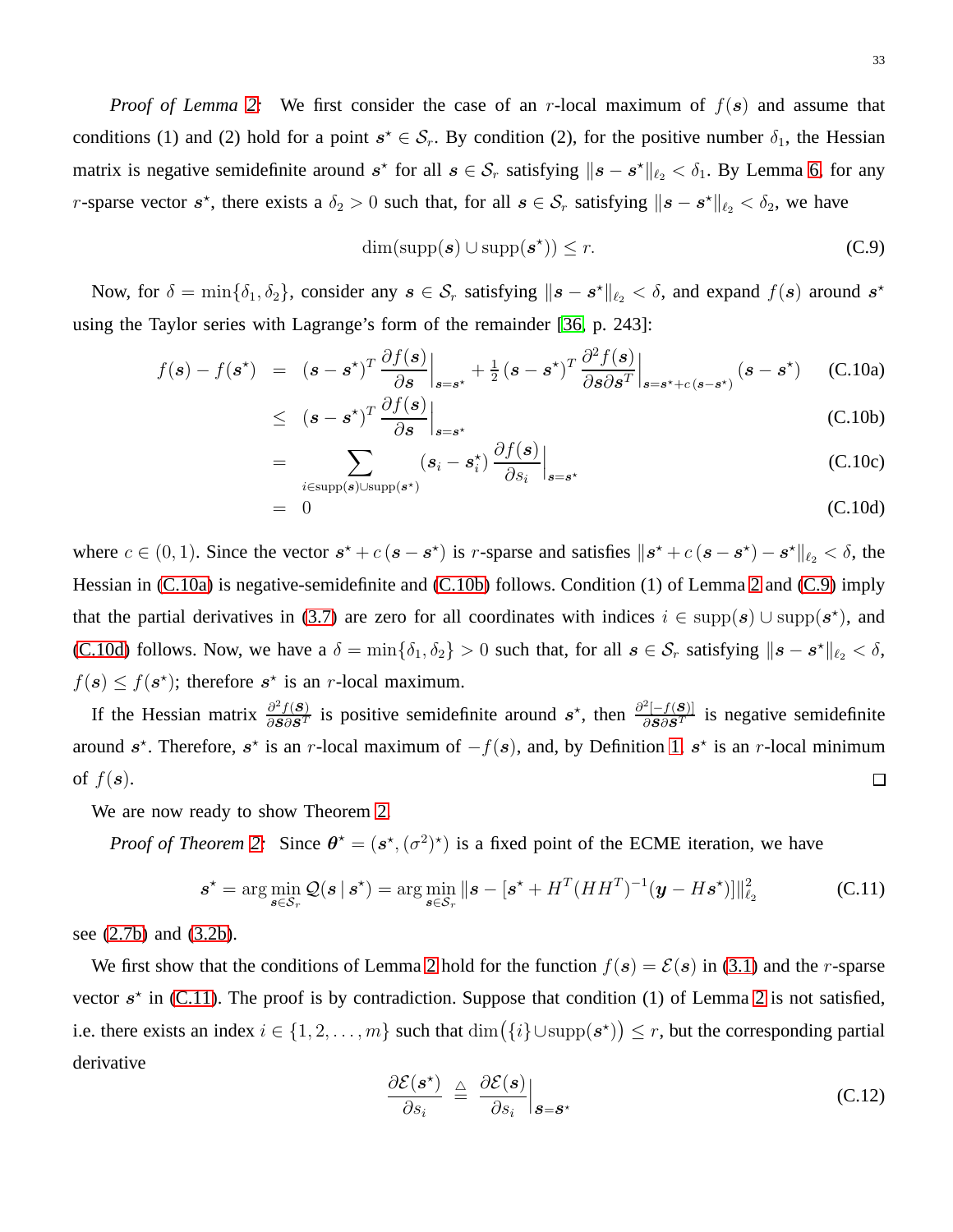is not zero; without loss of generality, assume that this partial derivative is positive:

$$
\frac{\partial \mathcal{E}(s^*)}{\partial s_i} > 0. \tag{C.13}
$$

By the definitions of the partial derivative and limit, for the real number  $\frac{1}{2}$  $\partial \mathcal{E}(\boldsymbol{S}^{\star})$  $\frac{\partial \mathcal{S}(\mathbf{S}^n)}{\partial s_i}$ , there exists a positive number  $\delta > 0$  such that, for all  $\epsilon \in (0, \delta)$ , the vector  $s_{\epsilon} = s^* - \epsilon e_i$  satisfies

$$
\left|\frac{\mathcal{E}(s^* - \epsilon e_i) - \mathcal{E}(s^*)}{-\epsilon} - \frac{\partial \mathcal{E}(s^*)}{\partial s_i}\right| < \frac{1}{2} \frac{\partial \mathcal{E}(s^*)}{\partial s_i} \tag{C.14a}
$$

and, therefore,

<span id="page-33-2"></span>
$$
\mathcal{E}(\mathbf{s}^* - \epsilon \,\mathbf{e}_i) < \mathcal{E}(\mathbf{s}^*) - \frac{1}{2} \,\epsilon \, \frac{\partial \mathcal{E}(\mathbf{s}^*)}{\partial s_i}.\tag{C.14b}
$$

Now, compute [see [\(3.2c\)](#page-7-0)]

<span id="page-33-0"></span>
$$
\mathcal{H}(\mathbf{s}^{\star}-\epsilon\,\mathbf{e}_i\,|\,\mathbf{s}^{\star})-\mathcal{H}(\mathbf{s}^{\star}\,|\,\mathbf{s}^{\star})\ =\ (\mathbf{s}^{\star}-\epsilon\,\mathbf{e}_i-\mathbf{s}^{\star})^T\left[I_m-H^T\left(HH^T\right)^{-1}H\right](\mathbf{s}^{\star}-\epsilon\,\mathbf{e}_i-\mathbf{s}^{\star})\tag{C.15a}
$$

$$
\leq \|\mathbf{s}^* - \epsilon \,\mathbf{e}_i - \mathbf{s}^* \|^2_{\ell_2} = \epsilon^2 \tag{C.15b}
$$

where [\(C.15b\)](#page-33-0) follows by observing that  $H^T (HH^T)^{-1} H$  is positive semidefinite. Therefore, we have [see [\(3.2a\)](#page-7-0)]

<span id="page-33-1"></span>
$$
Q(\mathbf{s}^* - \epsilon \, \mathbf{e}_i \, | \, \mathbf{s}^*) = \mathcal{E}(\mathbf{s}^* - \epsilon \, \mathbf{e}_i) + \mathcal{H}(\mathbf{s}^* - \epsilon \, \mathbf{e}_i \, | \, \mathbf{s}^*)
$$
\n(C.16a)

$$
\langle \mathcal{E}(\mathbf{s}^{\star}) - \frac{1}{2} \epsilon \frac{\partial \mathcal{E}(\mathbf{s}^{\star})}{\partial s_i} + \mathcal{H}(\mathbf{s}^{\star} \,|\, \mathbf{s}^{\star}) + \epsilon^2 \tag{C.16b}
$$

$$
= Q(\mathbf{s}^{\star} | \mathbf{s}^{\star}) - \left(\frac{1}{2} \frac{\partial \mathcal{E}(\mathbf{s}^{\star})}{\partial s_i} - \epsilon\right) \epsilon
$$
 (C.16c)

where [\(C.16b\)](#page-33-1) follows from [\(C.14b\)](#page-33-2) and [\(C.15\)](#page-33-0). Note that the vector  $s_{\epsilon} = s^* - \epsilon e_i$  is r-sparse. For any

$$
\epsilon \in \left(0, \min\left\{\delta, \frac{1}{2} \frac{\partial \mathcal{E}(\mathbf{s}^{\star})}{\partial s_i}\right\}\right) \tag{C.17}
$$

we have  $Q(s_{\epsilon} | s^*) < Q(s^* | s^*)$ , which contradicts [\(C.11\)](#page-32-2). Hence, the condition (1) of Lemma [2](#page-9-1) holds.

The condition (2) of Lemma [2](#page-9-1) holds because, for any  $s \in \mathbb{R}^m$ , the Hessian of  $\mathcal{E}(s)$  is

$$
\frac{\partial^2 \mathcal{E}(s)}{\partial s \, \partial s^T} = 2 \, H^T (HH^T)^{-1} H \tag{C.18}
$$

which is clearly a positive semidefinite matrix.

Since the conditions of Lemma [2](#page-9-1) hold for the function  $f(s) = \mathcal{E}(s)$  in [\(3.1\)](#page-7-2) and fixed point  $s^*$ , we apply Lemma [2](#page-9-1) and conclude that  $s^*$  is an r-local minimum point of  $\mathcal{E}(s)$ . Consequently,  $s^*$  is an r-local maximum point of the concentrated marginal likelihood function [\(2.6\)](#page-5-3), which follows from the fact that [\(2.6\)](#page-5-3) is a monotonically decreasing function of  $\mathcal{E}(s) = N \hat{\sigma}^2(s)$ , see also [\(2.5\)](#page-5-2).  $\Box$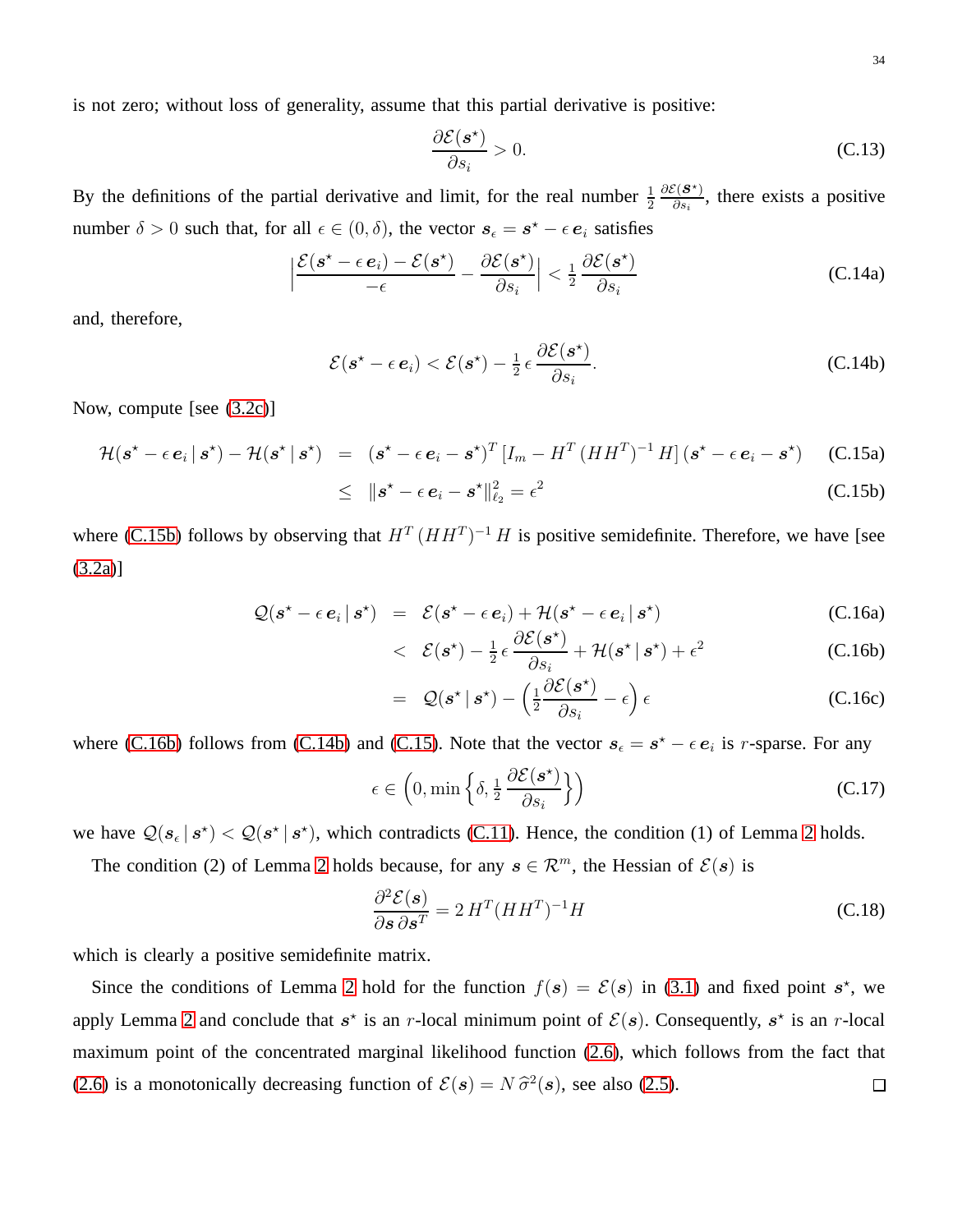## APPENDIX D PROOFS OF LEMMA [3,](#page-11-2) LEMMA [4,](#page-13-2) THEOREM [3](#page-14-1) AND THEOREM [4](#page-15-0)

<span id="page-34-0"></span>We first show Lemma [3.](#page-11-2)

*Proof of Lemma* [3:](#page-11-2) Equation [\(4.2a\)](#page-12-3) in part (a) follows by noting that  $H s = H_A s_A$ , and [\(4.2b\)](#page-12-3) in part (a) follows by using [\(4.2a\)](#page-12-3) and the Rayleigh quotient property [\[35,](#page-38-32) Theorem 21.5.6], respectively:

$$
\rho_{r,\min}(H) = \min_{\mathbf{S} \in \mathcal{S}_r \setminus \mathbf{0}_{m \times 1}} \rho_r(\mathbf{s}, H)
$$
  
\n
$$
= \min_{A \subseteq \{1, 2, \dots, m\}, \dim(A) = r} \left[ \min_{\mathbf{S}_A \in \mathcal{R}^r \setminus \mathbf{0}_{r \times 1}} \frac{\mathbf{s}_A^T H_A^T (H H^T)^{-1} H_A \mathbf{s}_A}{\|\mathbf{s}_A\|_{\ell_2}^2} \right]
$$
  
\n
$$
= \min_{A \subseteq \{1, 2, \dots, m\}, \dim(A) = r} \lambda_{\min} (H_A^T (H H^T)^{-1} H_A)
$$
 (D.1)

Part (b) holds because the row spaces of  $H$  and  $GH$  coincide.

The inequalities [\(4.4\)](#page-12-2) in part (c) follow by applying the Rayleigh-quotient property and the fact that the projection matrix  $H^T (HH^T)^{-1} H$  only has eigenvalues 0 and 1. When  $r > N$ ,  $H_A^T (HH^T)^{-1} H_A$  is not a full-rank matrix for any index set A with dimension r; consequently,  $\rho_{r,\min}(H) = 0$  follows by using [\(4.2b\)](#page-12-3) in part (a) of this lemma. When  $N = m$ , r-SSQ in [\(4.1a\)](#page-11-1) is equal to one for any  $0 < r \le m$ , and, therefore,  $\rho_{r,\min}(H) = 1$ .

In part (d), we first show that [\(4.5\)](#page-12-4) implies [\(4.6\)](#page-12-5). When  $\text{spark}(H) > r$ , the matrix  $H_A^T(HH^T)^{-1}H_A$  is positive definite for any  $A \subset \{1, 2, ..., m\}$  with  $\dim(A) = r$ , and [\(4.6\)](#page-12-5) follows by using [\(4.2b\)](#page-12-3) in part (a) of this lemma. We now show the 'only if' direction of part (d) by contradiction. Suppose that [\(4.6\)](#page-12-5) holds but spark $(H) \leq r$ . By the definition of spark, there exists an index set A with  $\dim(A) = r$  such that the columns of  $H_A$  are linearly dependent. Therefore, the minimum eigenvalue of the matrix  $H_A^T(HH^T)^{-1}H_A$ is zero and [\(4.2b\)](#page-12-3) implies that  $\rho_{r,\min}(H) = 0$ , which leads to contradiction.

Finally, part (e) follows because the  $r_1$ -sparse vector that minimizes  $\rho_{r_1}(s, H)$  is also  $r_2$ -sparse and does not minimize  $\rho_{r_2}(s, H)$  in general.  $\Box$ 

Now, we prove Lemma [4.](#page-13-2)

*Proof of Lemma [4:](#page-13-2)* By part (d) of Lemma [3,](#page-11-2) the condition [\(4.10\)](#page-13-1) holds if and only if spark $(H) > 2r^{\circ}$ , which is exactly the condition required in [\[8,](#page-38-0) Theorem 2] to develop the same claim about the uniqueness of the  $(P_0)$  problem. This concludes the proof.  $\Box$ 

The proof of Theorem [3](#page-14-1) is shown as follows.

*Proof of Theorem [3:](#page-14-1)* Let  $s^{(p)}$  be the estimate of s obtained in *Iteration* p of our ECME iteration. We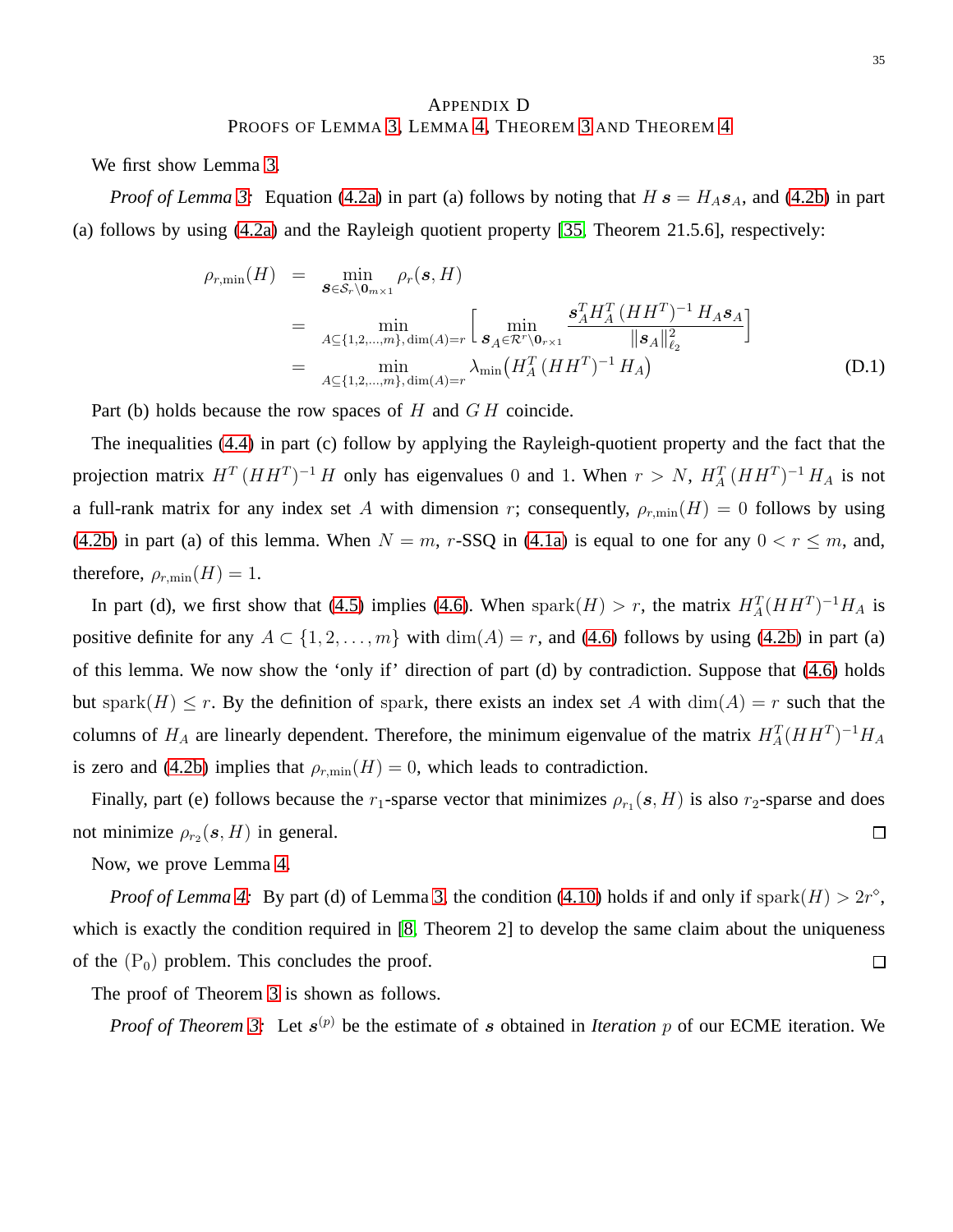assume  $s^{(p)} \neq s^{\circ}$  without loss of generality; otherwise, the claim follows immediately. Now,

<span id="page-35-0"></span>
$$
\|\boldsymbol{s}^{\diamond} - \boldsymbol{s}^{(p+1)}\|_{\ell_2}^2 = \frac{1}{\rho_{2r}(\boldsymbol{s}^{\diamond} - \boldsymbol{s}^{(p+1)}, H)} \|H^T (HH^T)^{-1} H (\boldsymbol{s}^{\diamond} - \boldsymbol{s}^{(p+1)})\|_{\ell_2}^2
$$
(D.2a)

$$
\leq \frac{1}{\rho_{2r,\min}(H)} \mathcal{E}(\boldsymbol{s}^{(p+1)})
$$
 (D.2b)

$$
= \frac{1}{\rho_{2r,\min}(H)} \left[ \mathcal{Q}(\boldsymbol{s}^{(p+1)} \,|\, \boldsymbol{s}^{(p)}) - \mathcal{H}(\boldsymbol{s}^{(p+1)} \,|\, \boldsymbol{s}^{(p)}) \right] \tag{D.2c}
$$

$$
\leq \frac{1}{\rho_{2r,\min}(H)} \mathcal{Q}(\boldsymbol{s}^{(p+1)} \mid \boldsymbol{s}^{(p)}) \tag{D.2d}
$$

$$
\leq \frac{1}{\rho_{2r,\min}(H)} \mathcal{Q}(s^{\circ} | s^{(p)}) \tag{D.2e}
$$

$$
= \frac{1}{\rho_{2r,\min}(H)} \|\boldsymbol{s}^{\diamond} - \boldsymbol{s}^{(p)} - H^T (HH^T)^{-1} H (\boldsymbol{s}^{\diamond} - \boldsymbol{s}^{(p)}) \|_{\ell_2}^2 \tag{D.2f}
$$

$$
= \frac{1}{\rho_{2r,\min}(H)} \left(\mathbf{s}^{\diamond} - \mathbf{s}^{(p)}\right)^{T} \left[I_m - H^{T}(HH^{T})^{-1}H\right] \left(\mathbf{s}^{\diamond} - \mathbf{s}^{(p)}\right) \tag{D.2g}
$$

$$
= \frac{1}{\rho_{2r,\min}(H)} \big[\|{\bf s}^{\diamond}-{\bf s}^{(p)}\|_{\ell_2}^2 - \rho_{2r}({\bf s}^{\diamond}-{\bf s}^{(p)},H)\|{\bf s}^{\diamond}-{\bf s}^{(p)}\|_{\ell_2}^2\big] \qquad \quad \text{(D.2h)}
$$

$$
\leq \ \zeta(H) \|\boldsymbol{s}^{\diamond} - \boldsymbol{s}^{(p)}\|_{\ell_2}^2 \tag{D.2i}
$$

where

<span id="page-35-1"></span>
$$
\zeta(H) \stackrel{\triangle}{=} \frac{1 - \rho_{2r,\min}(H)}{\rho_{2r,\min}(H)}\tag{D.3}
$$

and [\(D.2a\)](#page-35-0) follows from the definition [\(4.1a\)](#page-11-1) and the fact that  $s^{\circ} - s^{(p+1)}$  is at most 2r-sparse since  $s^{\circ}$  and  $s^{(p+1)}$  are r-sparse; [\(D.2b\)](#page-35-0) is due to the definitions [\(3.1\)](#page-7-2) and [\(4.1b\)](#page-11-1), [\(D.2c\)](#page-35-0) results from the identity [\(3.2a\)](#page-7-0); [\(D.2d\)](#page-35-0) holds because  $\mathcal{H}(\mathbf{s}^{(p+1)} | \mathbf{s}^{(p)})$  is nonnegative [see [\(3.2c\)](#page-7-0)]; [\(D.2e\)](#page-35-0) follows due to the M step of the ECME algorithm [\(2.7b\)](#page-6-1); [\(D.2f\)](#page-35-0) uses the definition [\(3.2b\)](#page-7-0) and the condition [\(4.14a\)](#page-14-2); [\(D.2g\)](#page-35-0)–[\(D.2i\)](#page-35-0) follow by expanding [\(D.2f\)](#page-35-0) and using the definitions [\(4.1a\)](#page-11-1), [\(4.1b\)](#page-11-1), and [\(D.3\)](#page-35-1), respectively.

We now apply the condition [\(4.14b\)](#page-14-2) and conclude that  $\zeta(H)$  in [\(D.3\)](#page-35-1) is nonnegative and smaller than one:

<span id="page-35-2"></span>
$$
0 \le \zeta(H) = \frac{1 - \rho_{2r,\min}(H)}{\rho_{2r,\min}(H)} < 1. \tag{D.4}
$$

Therefore, the sequence  $||s^{\diamond} - s^{(p)}||_{\ell_2}^2$  monotonically shrinks to zero and the claim follows.  $\Box$ Finally, we prove Theorem [4.](#page-15-0)

*Proof of Theorem [4:](#page-15-0)* Denote by  $s^{(p)}$  the sparse signal estimate in *Iteration p* of our ECME iteration.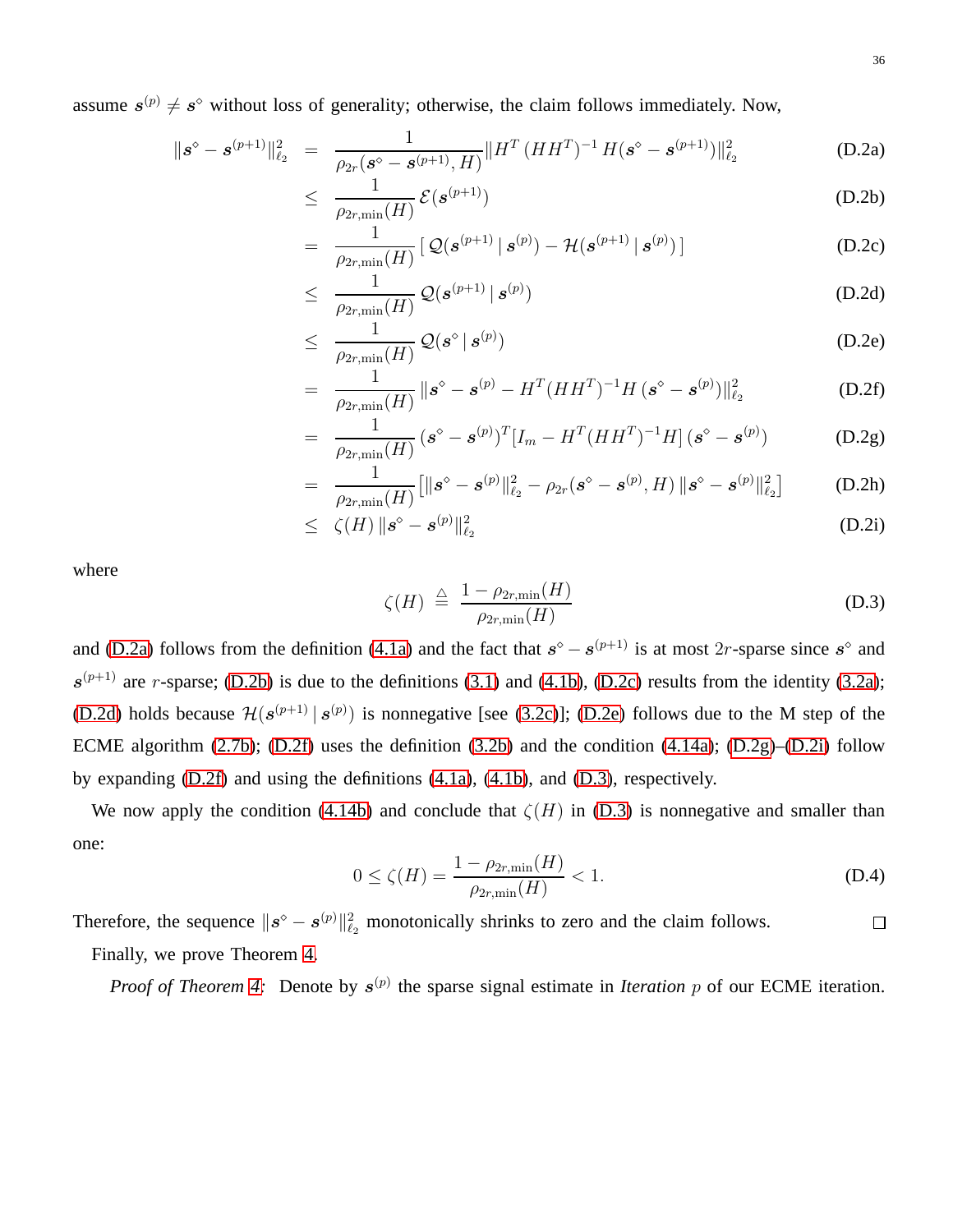Now, for  $p \geq 0$ 

<span id="page-36-0"></span>
$$
\leq \frac{\|s^{(p+1)} - s_r^{\diamond}\|_{\ell_2}}{\sqrt{\rho_{2r,\min}(H)}} \tag{D.5a}
$$

$$
= \frac{\|H^T (HH^T)^{-1} (\mathbf{y} - H\mathbf{s}^{(p+1)}) + H^T (HH^T)^{-1} H (\mathbf{s}_r^{\diamond} - \mathbf{s}^{\diamond}) - H^T (HH^T)^{-1} \mathbf{n} \|_{\ell_2}}{\sqrt{\rho_{2r,\min}(H)}}
$$
(D.5b)

$$
\leq \frac{\sqrt{\mathcal{E}(s^{(p+1)})} + \|\mathbf{s}_r^{\diamond} - \mathbf{s}^{\diamond}\|_{\ell_2} + \|H^T (HH^T)^{-1} \mathbf{n}\|_{\ell_2}}{\sqrt{\rho_{2r,\min}(H)}}
$$
(D.5c)

$$
\leq \frac{\sqrt{\mathcal{Q}(s_r^{\diamond} \mid s^{(p)})} + \Vert s_r^{\diamond} - s^{\diamond} \Vert_{\ell_2} + \Vert H^T \left( H H^T \right)^{-1} n \Vert_{\ell_2}}{\sqrt{\rho_{2r,\min}(H)}} \tag{D.5d}
$$

$$
\leq \frac{\|s_r^{\diamond} - s^{(p)} - H^T (HH^T)^{-1} [H s_r^{\diamond} + H (s^{\diamond} - s_r^{\diamond}) + n - H s^{(p)}]\|_{\ell_2} + \|s_r^{\diamond} - s^{\diamond}\|_{\ell_2} + \|H^T (HH^T)^{-1} n\|_{\ell_2}}{\sqrt{\rho_{2r, \min}(H)}}
$$
(D.5e)

$$
\leq \frac{\|\mathbf{s}_r^{\diamond} - \mathbf{s}^{(p)} - H^T (HH^T)^{-1} H (\mathbf{s}_r^{\diamond} - \mathbf{s}^{(p)})\|_{\ell_2} + 2\|\mathbf{s}_r^{\diamond} - \mathbf{s}^{\diamond}\|_{\ell_2} + 2\|H^T (HH^T)^{-1} \mathbf{n}\|_{\ell_2}}{\sqrt{\rho_{2r,\min}(H)}}
$$
(D.5f)

$$
\leq \left[ \zeta(H) \right]^{1/2} \|\boldsymbol{s}^{(p)} - \boldsymbol{s}_r^{\diamond} \|_{\ell_2} + \frac{2\|\boldsymbol{s}_r^{\diamond} - \boldsymbol{s}^{\diamond} \|_{\ell_2} + 2\|H^T (HH^T)^{-1} \boldsymbol{n} \|_{\ell_2}}{\sqrt{\rho_{2r,\min}(H)}} \tag{D.5g}
$$

where [\(D.5a\)](#page-36-0) follows from the definition [\(4.1b\)](#page-11-1) and the fact that  $s^{(p+1)} - s_r^{\diamond}$  is 2r-sparse; [\(D.5b\)](#page-36-0) follows by using [\(4.15a\)](#page-15-1); in [\(D.5c\)](#page-36-0), we use the triangle inequality  $(\|\boldsymbol{a} + \boldsymbol{b}\|_{\ell_2} \le \|\boldsymbol{a}\|_{\ell_2} + \|\boldsymbol{b}\|_{\ell_2})$ , definition [\(3.1\)](#page-7-2), and the fact that the eigenvalues of  $H^T (HH^T)^{-1} H$  are 0 and 1; [\(D.5d\)](#page-36-0) follows along the same lines as [\(D.2b\)](#page-35-0)–[\(D.2e\)](#page-35-0) with  $s^{\circ}$  replaced by  $s^{\circ}$ ; [\(D.5e\)](#page-36-0) follows from [\(3.2b\)](#page-7-0) and [\(4.15a\)](#page-15-1); [\(D.5f\)](#page-36-0) holds due to the the triangle inequality and the fact that the eigenvalues of  $H^{T}(HH^{T})^{-1}H$  are 0 and 1; finally, [\(D.5g\)](#page-36-0) follows from the same lines as [\(D.2f\)](#page-35-0)–[\(D.2i\)](#page-35-0) with  $s^{\circ}$  replaced by  $s_r^{\circ}$ .

From [\(D.5g\)](#page-36-0), we can see by induction that, for  $p \ge 1$ 

<span id="page-36-1"></span>
$$
\|\mathbf{s}^{(p)} - \mathbf{s}_r^{\diamond}\|_{\ell_2} \leq [\zeta(H)]^{p/2} \|\mathbf{s}^{(0)} - \mathbf{s}_r^{\diamond}\|_{\ell_2} + 2 \frac{\sum_{i=0}^{p-1} [\zeta(H)]^{i/2}}{\sqrt{\rho_{2r,\min}(H)}} \left[ \|\mathbf{s}^{\diamond} - \mathbf{s}_r^{\diamond}\|_{\ell_2} + \|H^T(HH^T)^{-1}\mathbf{n}\|_{\ell_2} \right]
$$
  
=  $[\zeta(H)]^{p/2} \|\mathbf{s}^{(0)} - \mathbf{s}_r^{\diamond}\|_{\ell_2} + 2 \frac{1}{\sqrt{\rho_{2r,\min}(H)}} \frac{1 - [\zeta(H)]^{p/2}}{1 - [\zeta(H)]^{1/2}} \left[ \|\mathbf{s}^{\diamond} - \mathbf{s}_r^{\diamond}\|_{\ell_2} + \|H^T(HH^T)^{-1}\mathbf{n}\|_{\ell_2} \right]$  (D.6)

where  $s^{(0)}$  is the initial signal estimate. Since the condition [\(4.15c\)](#page-15-1) implies that  $\zeta(H)$  in [\(D.3\)](#page-35-1) is nonnegative and smaller than one [see [\(D.4\)](#page-35-2)], we have

$$
\lim_{p \nearrow +\infty} [\zeta(H)]^{p/2} = 0 \tag{D.7}
$$

the first term in [\(D.6\)](#page-36-1) disappears (i.e. the effect of the initial signal estimate washes out), and the claim follows. $\Box$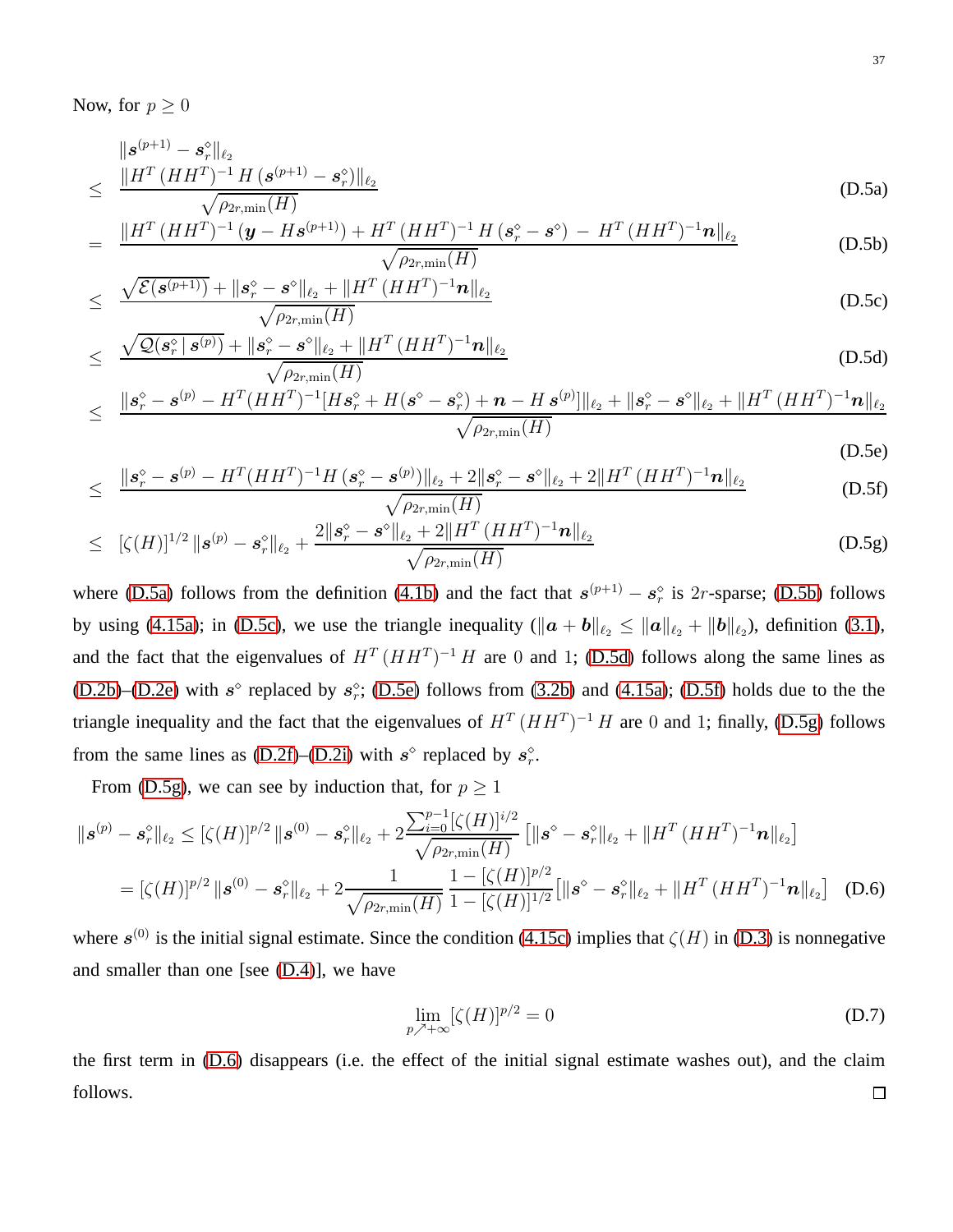## APPENDIX E PROOF OF THEOREM [5](#page-20-2)

<span id="page-37-2"></span>*Proof of Theorem [5:](#page-20-2)* When conditions (1) and (2) of Theorem [5](#page-20-2) hold, we have spark $(H) = N+1 > 2r^{\circ}$ and the condition of [\[8,](#page-38-0) Theorem 2] is satisfied. Therefore,  $s^{\circ}$  is the unique solution of the  $(P_0)$  problem, according to [\[8,](#page-38-0) Theorem 2]. We now consider the USS function under different sparsity level  $r$ .

For  $r = r^{\circ}$ , the ML estimate of  $\theta$  is  $\hat{\theta}_{ML}(r^{\circ}) = (\hat{s}_{ML}(r^{\circ}), \hat{\sigma}_{ML}^2(r^{\circ})) = (s^{\circ}, 0)$  and unique, since it leads to infinite likelihood function [\(2.4a\)](#page-5-1) and no other  $\theta$  yields infinite likelihood, due to the fact that  $s^{\circ}$  is the unique solution of the  $(P_0)$  problem. Furthermore, since [\(6.2\)](#page-20-3) holds, we have  $N - r^{\circ} - 2 > 0$  and therefore  $USS(r)$  is infinite as well. Note that

$$
USS(r) = \widetilde{USS}(r, \widehat{\sigma}_{ML}^2(r))
$$
 (E.1)

where

$$
\widetilde{\text{USS}}(r, \sigma^2) = -\frac{1}{2}r \ln\left(\frac{N}{m}\right) - \frac{1}{2}(N - r - 2) \ln\left(\frac{\sigma^2}{\mathbf{y}^T (H H^T)^{-1} \mathbf{y}/N}\right).
$$
\n(E.2)

Now,

<span id="page-37-5"></span>
$$
\lim_{\sigma^2 \searrow 0} \frac{\widetilde{USS}(r^{\diamond}, \sigma^2)}{\ln(1/\sigma^2)} = \frac{1}{2} (N - r^{\diamond} - 2) > 0
$$
 (E.3)

specifying the rate of growth to infinity of  $USS(r^{\circ}, \sigma^2)$  as  $\sigma^2$  approaches the ML estimate  $\hat{\sigma}_{ML}^2(r^{\circ}) = 0$ . For  $r < r^{\circ}$ ,  $y \neq H$  s for any r-sparse vector s; consequently,  $\sigma_{ML}^2(r) > 0$  and  $USS(r)$  is finite.

For  $r > r^{\circ}$ , the ML estimate of  $\sigma^2$  must be  $\hat{\sigma}_{ML}^2(r) = 0$ , which leads to infinite likelihood. However, in this case,

$$
\lim_{\sigma^2 \searrow 0} \frac{\widetilde{\text{USS}}(r, \sigma^2)}{\ln(1/\sigma^2)} = \frac{1}{2} (N - r - 2) < \frac{1}{2} (N - r^{\circ} - 2). \tag{E.4}
$$

Therefore, if  $r \ge N - 2$ ,  $USS(r)$  is either finite or goes to negative infinity. For  $r^{\circ} < r < N - 2$ ,  $USS(r)$ is infinitely large, but the rate at which  $USS(r, \sigma^2)$  grows to infinity as  $\sigma^2$  approaches the ML estimate  $\widehat{\sigma}_{ML}^2(r) = 0$  is smaller than that specified by [\(E.3\)](#page-37-5).

The claim follows by combining the above conclusions.

#### **REFERENCES**

- <span id="page-37-0"></span>[1] I.F. Gorodnitsky and B.D. Rao, "Sparse signal reconstruction from limited data using FOCUSS: A re-weighted minimum norm algorithm," *IEEE Trans. Signal Processing*, vol. 45, pp. 600–616, Mar. 1997.
- <span id="page-37-4"></span>[2] E.J. Candès, J. Romberg, and T. Tao, "Robust uncertainty principles: exact signal reconstruction from highly incomplete frequency information," *IEEE Trans. Inform. Theory*, vol. 52, pp. 489–509, Feb. 2006.
- [3] W.U. Bajwa, J.D. Haupt, A.M. Sayeed, and R.D. Nowak, "Joint source-channel communication for distributed estimation in sensor networks," *IEEE Trans. Inform. Theory*, vol. 53, pp. 3629–3653, Oct. 2007.
- [4] M. Lustig, D. Donoho, and J.M. Pauly, "Sparse MRI: The application of compressed sensing for rapid MR imaging," *Magnetic Resonance in Medicine*, vol. 58, pp. 1182–1195, Dec. 2007.
- <span id="page-37-3"></span><span id="page-37-1"></span>[5] R.G. Baraniuk, "Compressive sensing," *IEEE Signal Processing Mag.*, vol. 24, pp. 118–121, Jul. 2007.
- [6] *IEEE Signal Processing Mag. Special Issue on Sensing, Sampling, and Compression*, Mar. 2008.